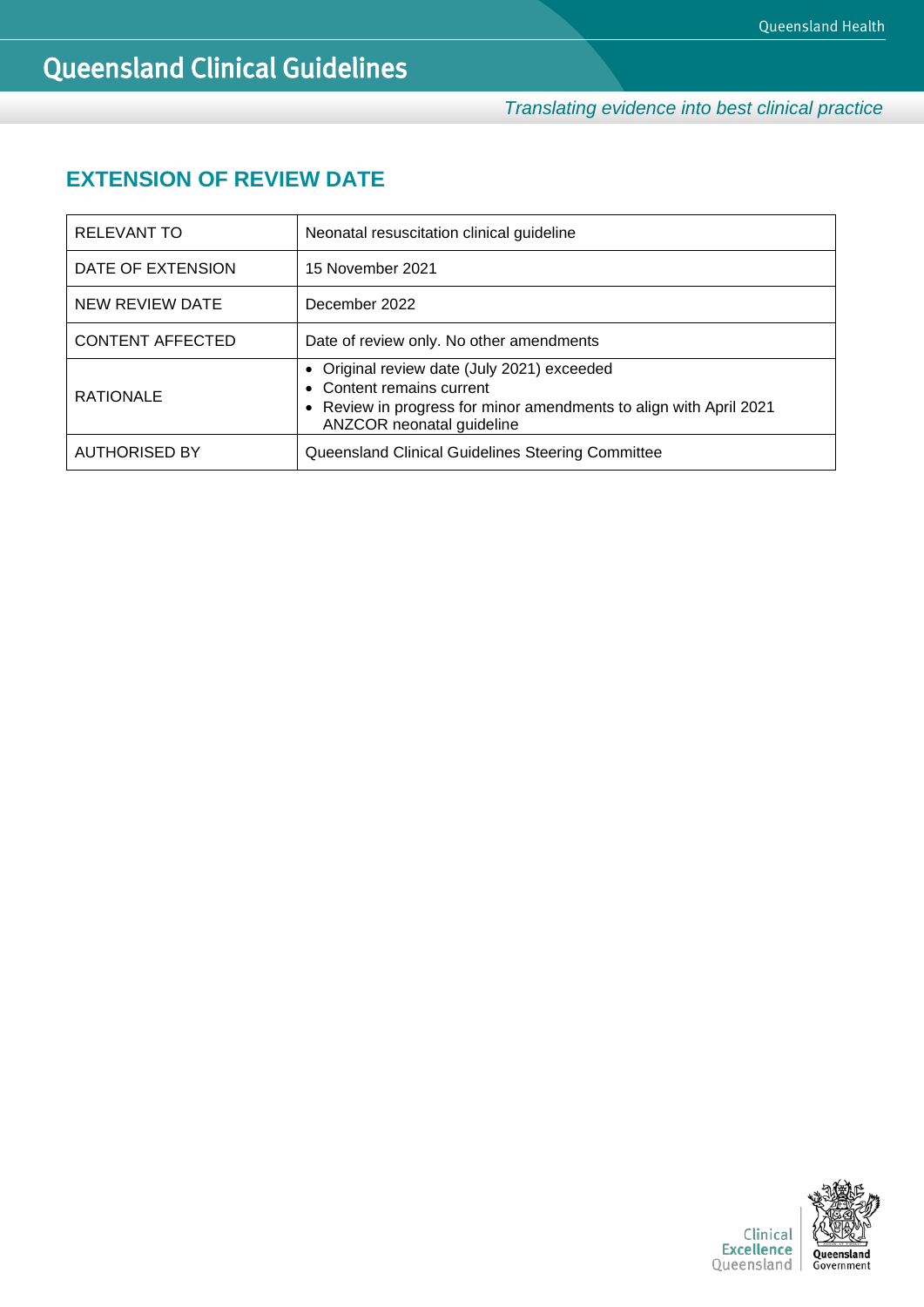# **Queensland Clinical Guidelines**

Translating evidence into best clinical practice

**Maternity and Neonatal Clinical Guideline** 

# Neonatal resuscitation

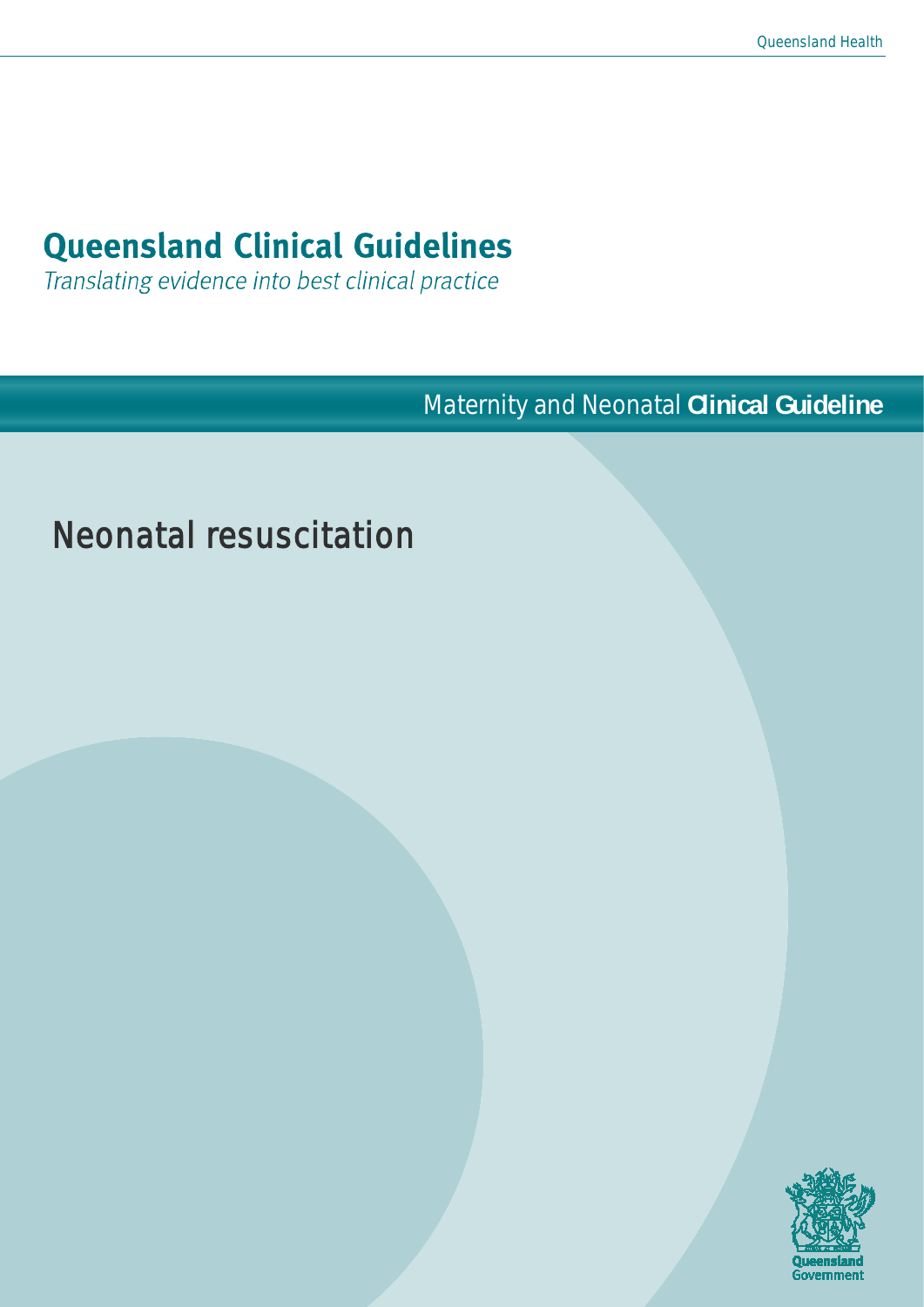| Document title:      | Neonatal resuscitation                                                                                              |
|----------------------|---------------------------------------------------------------------------------------------------------------------|
| Publication date:    | <b>July 2016</b>                                                                                                    |
| Document number:     | MN16.5-V5-R21                                                                                                       |
| Document supplement: | The document supplement is integral to and should be read in conjunction<br>with this guideline.                    |
| Amendments:          | Full version history is supplied in the document supplement.                                                        |
| Amendment date:      | <b>July 2018</b>                                                                                                    |
| Replaces document:   | MN16.5-V4-R21                                                                                                       |
| Author:              | <b>Queensland Clinical Guidelines</b>                                                                               |
| Audience:            | Health professionals in Queensland public and private maternity and<br>neonatal services                            |
| Review date:         | <b>July 2021</b>                                                                                                    |
| Endorsed by:         | Queensland Clinical Guidelines Steering Committee<br>Statewide Maternity and Neonatal Clinical Network (Queensland) |
| Contact:             | Email: guidelines@health.qld.gov.au<br>URL: www.health.qld.gov.au/qcg                                               |

#### **Disclaimer**

This guideline is intended as a guide and provided for information purposes only. The information has been prepared using a multidisciplinary approach with reference to the best information and evidence available at the time of preparation. No assurance is given that the information is entirely complete, current, or accurate in every respect.

The guideline is not a substitute for clinical judgement, knowledge and expertise, or medical advice. Variation from the guideline, taking into account individual circumstances may be appropriate.

This guideline does not address all elements of standard practice and accepts that individual clinicians are responsible for:

- Providing care within the context of locally available resources, expertise, and scope of practice
- Supporting consumer rights and informed decision making in partnership with healthcare practitioners including the right to decline intervention or ongoing management
- Advising consumers of their choices in an environment that is culturally appropriate and which enables comfortable and confidential discussion. This includes the use of interpreter services where necessary
- Ensuring informed consent is obtained prior to delivering care
- Meeting all legislative requirements and professional standards
- Applying standard precautions, and additional precautions as necessary, when delivering care
- Documenting all care in accordance with mandatory and local requirements

Queensland Health disclaims, to the maximum extent permitted by law, all responsibility and all liability (including without limitation, liability in negligence) for all expenses, losses, damages and costs incurred for any reason associated with the use of this guideline, including the materials within or referred to throughout this document being in any way inaccurate, out of context, incomplete or unavailable.

© State of Queensland (Queensland Health) 2018



This work is licensed under a Creative Commons Attribution Non-Commercial No Derivatives 3.0 Australia licence. In essence, you are free to copy and communicate the work in its current form for non-commercial purposes, as long as you attribute Queensland Clinical Guidelines, Queensland Health and abide by the licence terms. You may not alter or adapt the work in any way. To view a copy of this licence, visit <http://creativecommons.org/licenses/by-nc-nd/3.0/au/deed.en>

For further information contact Queensland Clinical Guidelines, RBWH Post Office, Herston Qld 4029, emai[l Guidelines@health.qld.gov.au,](mailto:Guidelines@health.qld.gov.au) phone (07) 3131 6777. For permissions beyond the scope of this licence contact: Intellectual Property Officer, Queensland Health, GPO Box 48, Brisbane Qld 4001, email ip\_officer@health.qld.gov.au, phone (07) 3234 1479.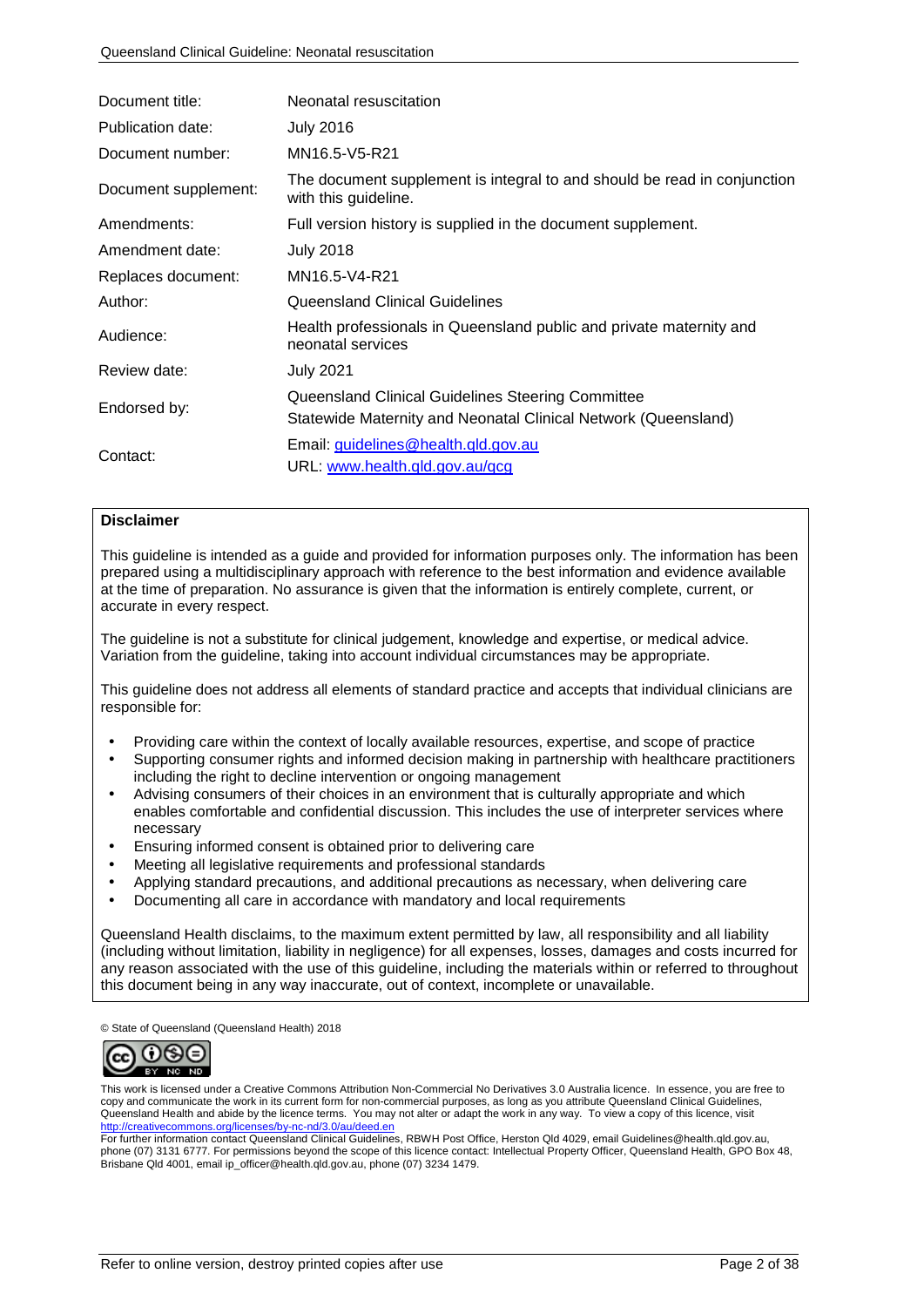#### <span id="page-3-0"></span>**Flow Chart: Neonatal resuscitation**



Flowchart: F16.5-1-V3-R21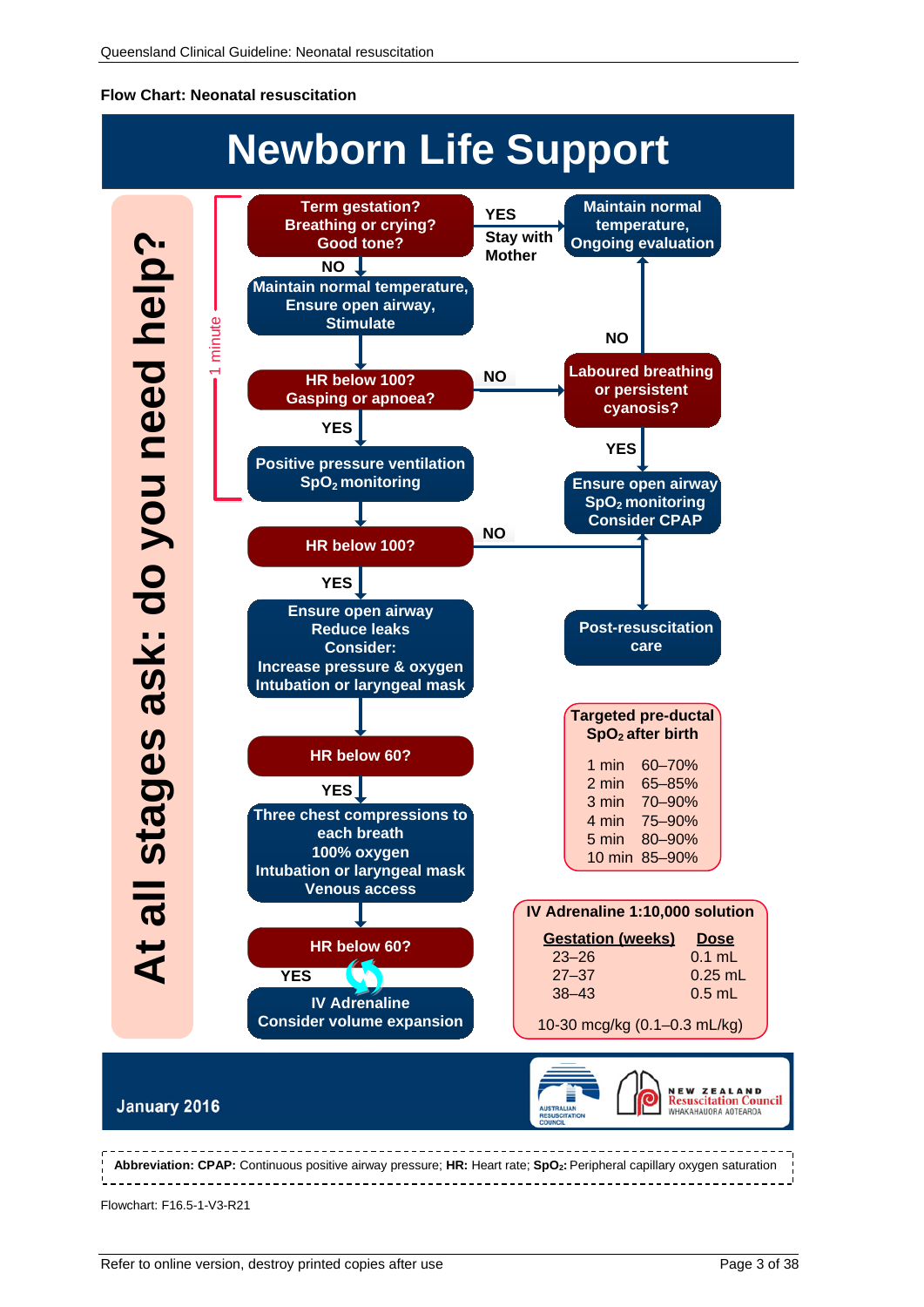#### **Abbreviations**

| <b>ANZCOR</b>    | Australian and New Zealand Committee on Resuscitation |
|------------------|-------------------------------------------------------|
| bpm              | Beats per minute                                      |
| <b>CDH</b>       | Congenital diaphragmatic hernia                       |
| <b>CPAP</b>      | Continuous positive airway pressure                   |
| <b>ETT</b>       | Endotracheal tube                                     |
| FiO <sub>2</sub> | Fraction of inspired oxygen                           |
| <b>HIE</b>       | Hypoxic ischaemic encephalopathy                      |
| <b>HR</b>        | Heart rate                                            |
| IО               | Intraosseous                                          |
| IV               | Intravenous                                           |
| <b>LMA</b>       | Laryngeal mask airway                                 |
| <b>NICU</b>      | Neonatal intensive care unit                          |
| <b>PEEP</b>      | Positive end expiratory pressure                      |
| <b>PIP</b>       | Peak inspiratory pressure                             |
| <b>PPV</b>       | Positive pressure ventilation                         |
| <b>PPROM</b>     | Preterm prelabour rupture of membranes                |
| <b>RhD</b>       | Rh Blood Type D (Rh positive)                         |
| SpO <sub>2</sub> | Peripheral capillary oxygen saturation                |
| <b>UVC</b>       | Umbilical venous catheter                             |

#### **Definitions**

| Acrocyanosis            | Blue hands and feet due to inadequate circulation of blood and oxygen to the<br>extremities normally found in the first few hours after birth. |
|-------------------------|------------------------------------------------------------------------------------------------------------------------------------------------|
| Cold stress             | Temperature between 36.0 °C and 36.4 °C                                                                                                        |
| Corrected age           | Gestation plus postnatal age in weeks                                                                                                          |
| Hyperthermia            | Temperature greater than 37.5 °C                                                                                                               |
| Mild hypothermia        | Temperature between 35.5 °C and 35.9 °C                                                                                                        |
| Moderate<br>hypothermia | Temperature between 32.0 °C and 35.4°C                                                                                                         |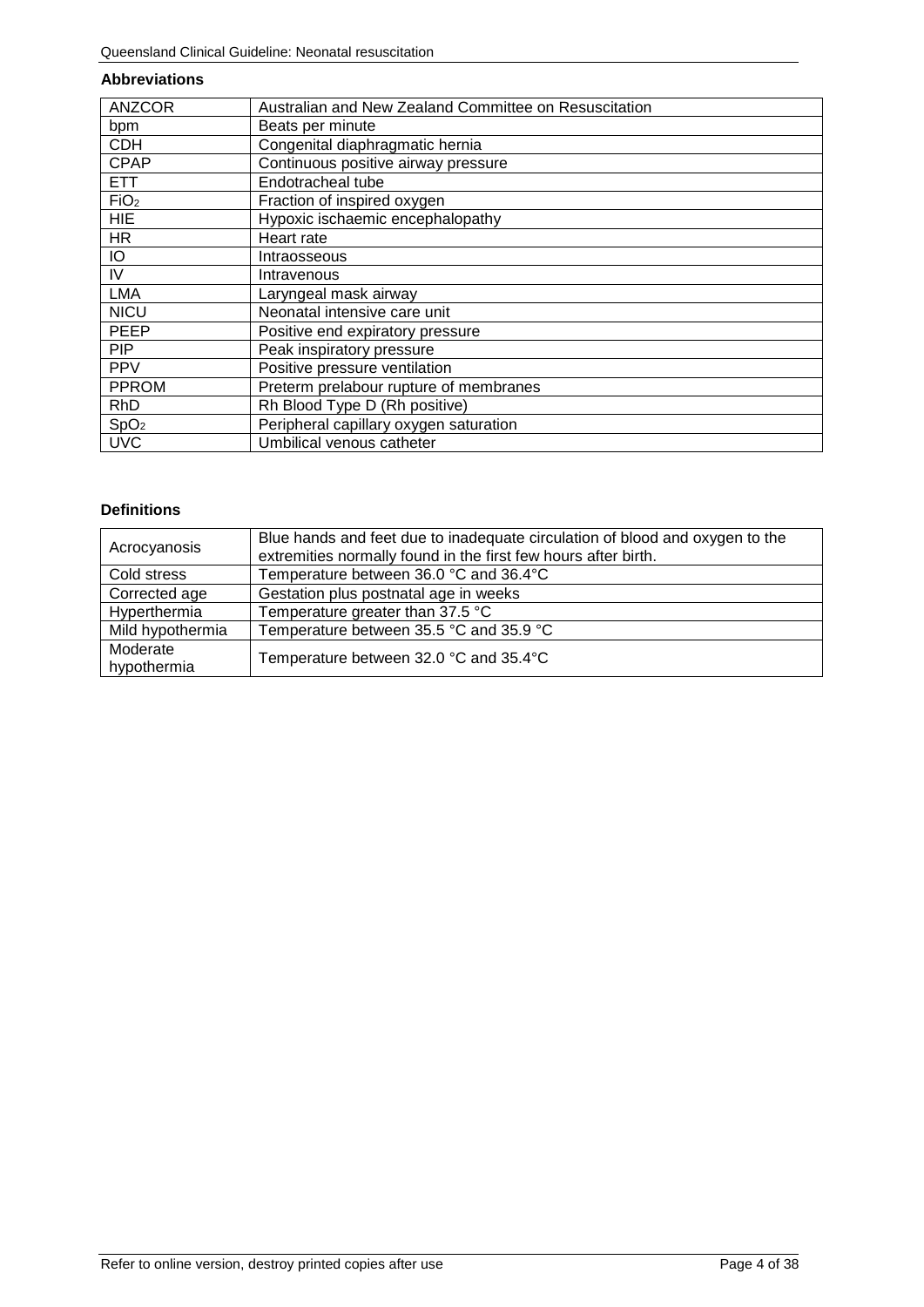#### **Table of Contents**

| 1     |
|-------|
| 1.1   |
| 1.2   |
| 2     |
| 3     |
| 3.1   |
| 4     |
| 4.1   |
| 4.2   |
| 4.3   |
| 4.3.1 |
| 5     |
| 5.1   |
| 5.2   |
| 5.2.1 |
| 5.3   |
| 5.4   |
| 5.5   |
| 5.6   |
| 5.6.1 |
| 5.6.2 |
| 6     |
| 7     |
| 7.1   |
| 7.2   |
| 8     |
| 8.1   |
| 8.2   |
| 8.3   |
| 9     |
| 9.1   |
| 9.1.1 |
| 9.2   |
| 9.3   |
| 10    |
|       |
|       |
|       |
|       |
|       |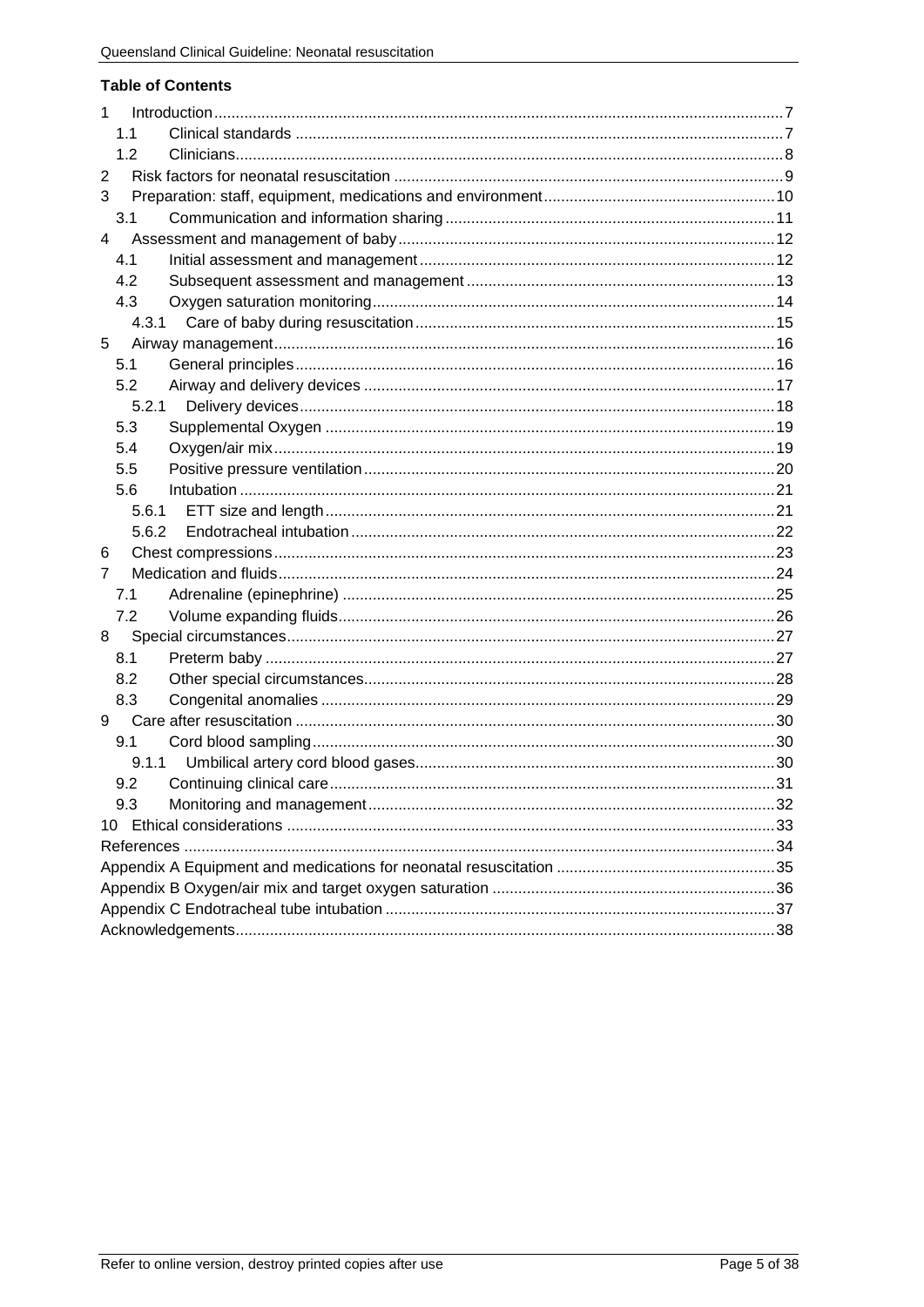#### **List of Tables**

### **Table of Figures**

|--|--|--|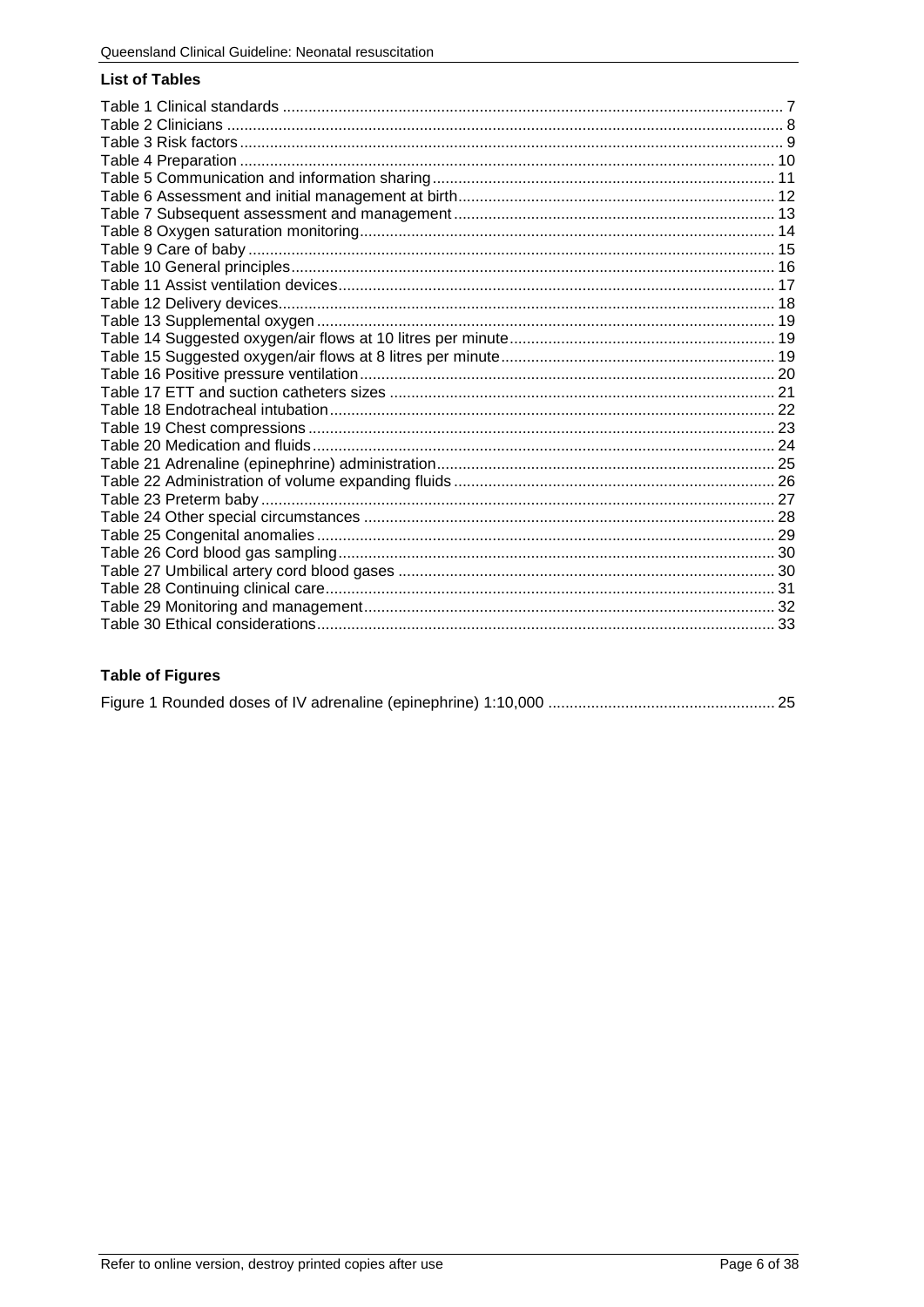## <span id="page-7-0"></span>**1 Introduction**

Spontaneous respirations are initiated in approximately 85% of babies born at term with an additional 10% responding to drying and stimulation. Approximately 3% will require positive pressure ventilation (PPV) to initiate breathing with 2% requiring intubation to support breathing. Only 0.1% will require chest compressions with or without adrenaline (epinephrine) to achieve transition to extra-uterine life.<sup>1</sup>

### <span id="page-7-1"></span>**1.1 Clinical standards**

<span id="page-7-2"></span>All birthing facilities require appropriate preparation for neonatal resuscitation.

Table 1 Clinical standards

| <b>Aspect</b>                               | <b>Good practice point</b>                                                                                                                                                                                                                                                                                                                                                                                                                                                                                                                          |  |
|---------------------------------------------|-----------------------------------------------------------------------------------------------------------------------------------------------------------------------------------------------------------------------------------------------------------------------------------------------------------------------------------------------------------------------------------------------------------------------------------------------------------------------------------------------------------------------------------------------------|--|
| <b>Environment</b>                          | Provide a warm and draft free environment<br>٠<br>Refer to Table 4 Preparation for further advice                                                                                                                                                                                                                                                                                                                                                                                                                                                   |  |
| Equipment <sup>1</sup>                      | Resuscitation equipment and medications are available for all births<br>٠<br>Undertake regular checks to ensure equipment is complete and<br>operational<br>Refer to Table 4 Preparation and Appendix A Equipment and medications<br>$\blacksquare$<br>for neonatal resuscitation                                                                                                                                                                                                                                                                   |  |
| Communication<br>and information<br>sharing | Include known risk factors affecting resuscitation and management in<br>٠<br>discussions between maternal and neonatal/paediatric caregivers<br>including:<br>$\circ$ Maternal conditions<br>o Antenatal diagnoses<br>o Fetal well-being assessments <sup>1</sup><br>Include parents in discussions and decision making<br>$\circ$ Prepare parent(s) for the possibility of resuscitation<br>Refer to Table 5 Communication and information sharing                                                                                                 |  |
| Documentation <sup>1</sup>                  | Appoint one person to be responsible for documentation where this is<br>٠<br>feasible<br>Use a standard form to record resuscitation<br>Record observations, interventions and times during resuscitation<br>$\blacksquare$<br>Ensure contemporaneous and comprehensive documentation<br>٠<br>Assess and record the Apgar score at one and five minutes after birth and<br>then every five minutes until heart rate (HR) is normal and respiration has<br>been established or the Apgar score is 8 and full ventilator assistance is<br>being given |  |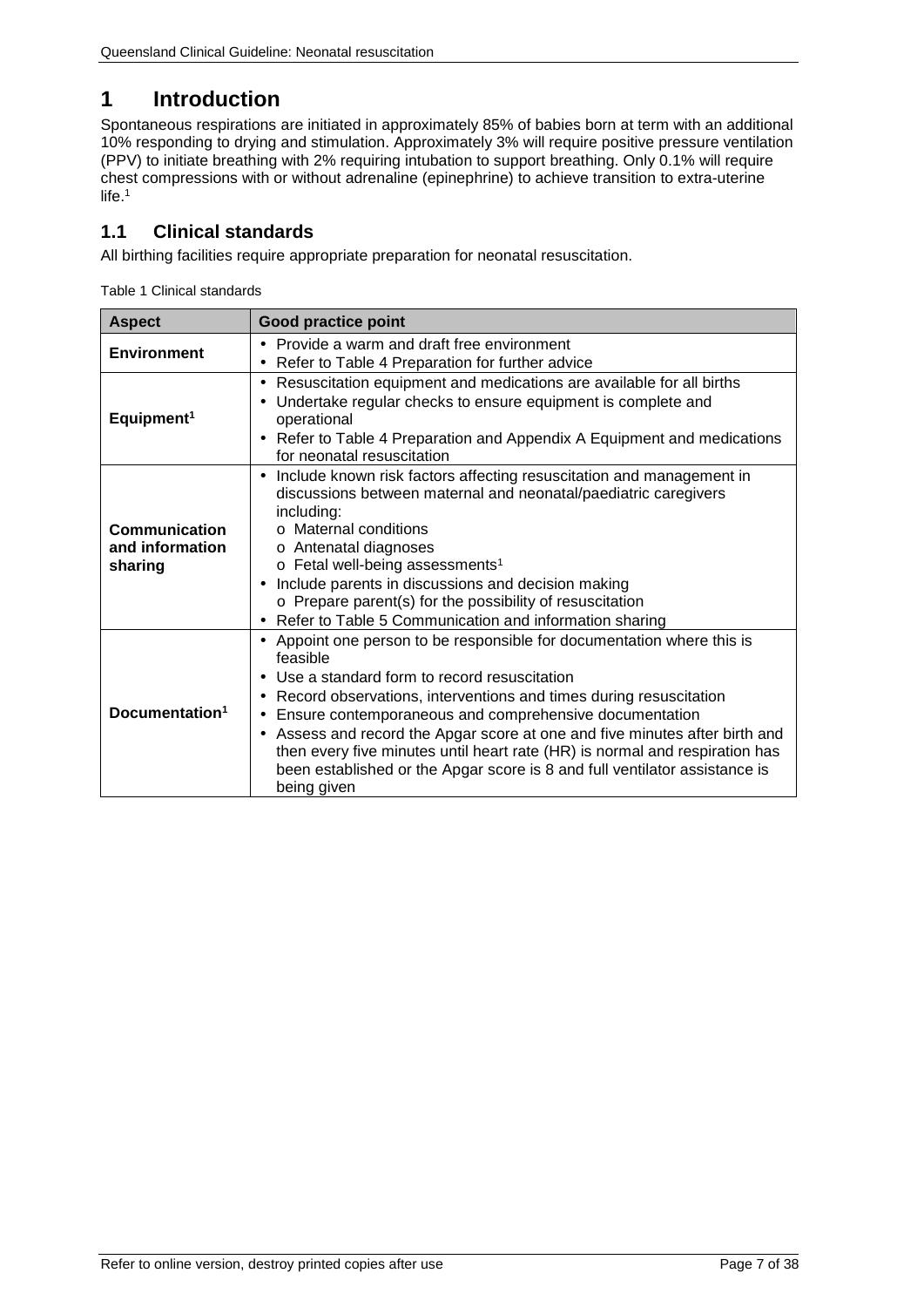## <span id="page-8-0"></span>**1.2 Clinicians**

<span id="page-8-1"></span>Appropriate training and availability of clinical staff is required for neonatal resuscitation.

|  | Table 2 Clinicians |
|--|--------------------|
|--|--------------------|

| <b>Aspect</b>                                    | <b>Good practice point</b>                                                                                                                                                                                                                                                                                                                                                                                                                                                                                                                                                                                                                                                                                                                                                                                                    |
|--------------------------------------------------|-------------------------------------------------------------------------------------------------------------------------------------------------------------------------------------------------------------------------------------------------------------------------------------------------------------------------------------------------------------------------------------------------------------------------------------------------------------------------------------------------------------------------------------------------------------------------------------------------------------------------------------------------------------------------------------------------------------------------------------------------------------------------------------------------------------------------------|
| Clinical skills <sup>1</sup>                     | Basic neonatal resuscitation:<br>o Airway support, ventilation via face mask/laryngeal mask and chest<br>compressions<br>Advanced neonatal resuscitation (all of the following):<br>o Basic neonatal resuscitation skills<br>o Endotracheal intubation<br>o Vascular cannulation (umbilical/peripheral)<br>$\circ$ Medication and fluid use<br>Clinicians responsible for neonatal resuscitation should be familiar with<br>$\blacksquare$<br>available neonatal resuscitation equipment<br>Training requirements:<br>$\blacksquare$<br>o At least annual training and competency assessment with formal<br>refresher courses every two years and regular drills <sup>1</sup><br>Regular reinforcement in clinical practice may involve brief, on-site<br>ï<br>activities to support technical skills, knowledge and teamwork |
| Clinician<br>attendance at<br>birth <sup>1</sup> | Low risk births:<br>o A clinician trained in <b>basic</b> neonatal resuscitation should be in<br>attendance and responsible only for the care of the newborn<br>$\circ$ A clinician trained in advanced neonatal resuscitation should also be<br>available in case required<br>High risk births:<br>$\blacksquare$<br>$\circ$ A clinician trained in <b>advanced</b> neonatal resuscitation should be in<br>attendance and responsible only for the care of the newborn<br>o More than one experienced person should be present to care for the<br>newborn<br>An advanced trained clinician for unplanned high risk births may not be<br>available at non-tertiary facilities                                                                                                                                                 |
| <b>Clinician</b>                                 | Where there are no antenatally identified risk factors and regional                                                                                                                                                                                                                                                                                                                                                                                                                                                                                                                                                                                                                                                                                                                                                           |
| attendance at<br>caesarean                       | anaesthesia has been used, the clinician should be capable of performing<br>basic neonatal resuscitation including assisted ventilation                                                                                                                                                                                                                                                                                                                                                                                                                                                                                                                                                                                                                                                                                       |
| section <sup>2</sup>                             | o Intubation skills are not necessary                                                                                                                                                                                                                                                                                                                                                                                                                                                                                                                                                                                                                                                                                                                                                                                         |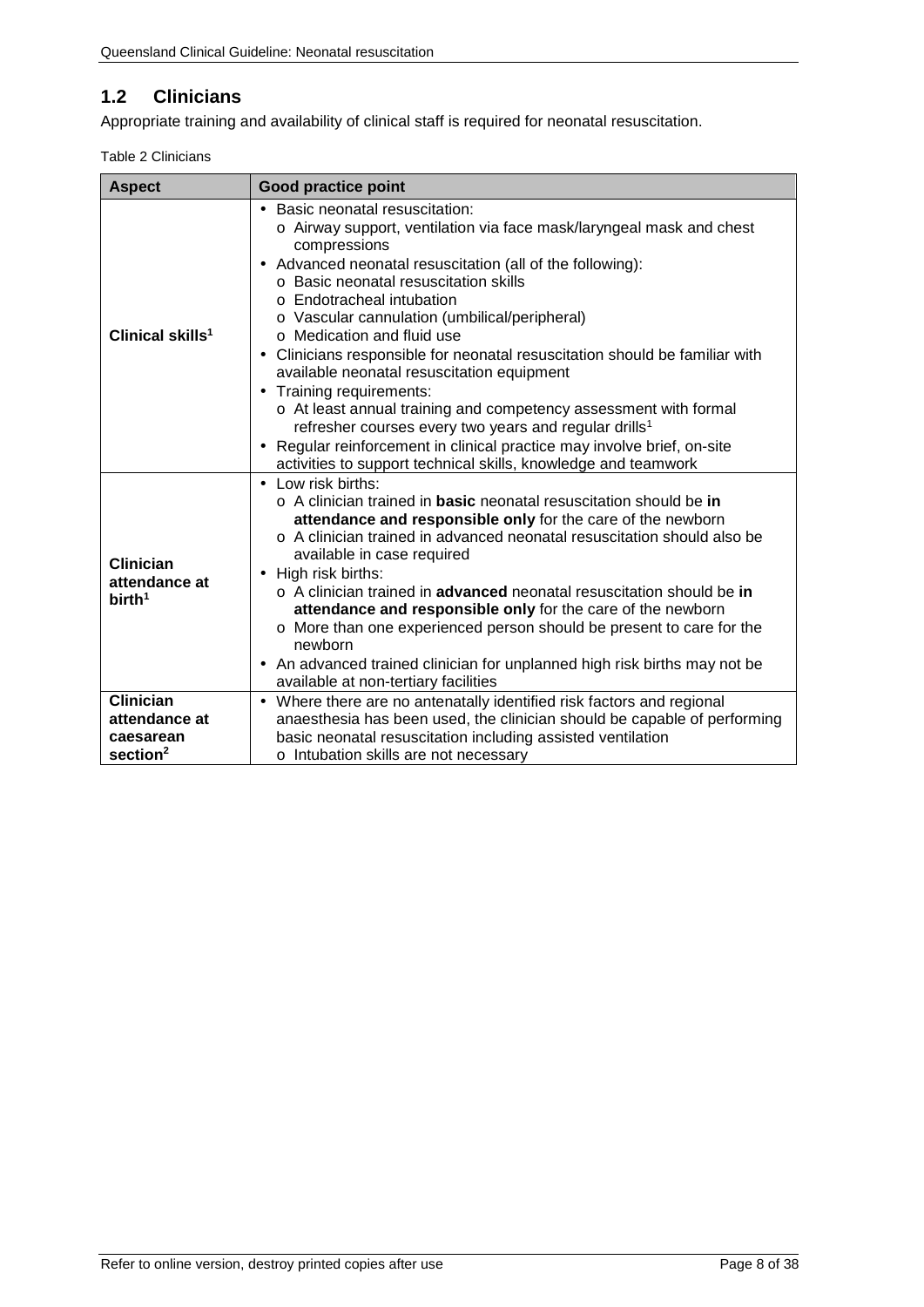## <span id="page-9-0"></span>**2 Risk factors for neonatal resuscitation**

There are a number of factors that places the baby at risk of requiring resuscitation at birth. The list is not exhaustive and the magnitude of the risk varies depending on the number and severity of the problem. 1

<span id="page-9-1"></span>

| Table 3 Risk factors |  |  |
|----------------------|--|--|
|----------------------|--|--|

| <b>Aspect</b>            | <b>Consideration</b>                                                                            |
|--------------------------|-------------------------------------------------------------------------------------------------|
|                          | Prolonged rupture of membranes (greater than 18 hours)<br>Bleeding in second or third trimester |
|                          | Hypertension in pregnancy                                                                       |
|                          | Substance use                                                                                   |
|                          | Prescribed medication (e.g. lithium, magnesium, adrenergic blocking                             |
|                          | agents, narcotics)                                                                              |
|                          | Diabetes mellitus<br>$\blacksquare$                                                             |
| Maternal <sup>1</sup>    | Chronic illness (e.g. anaemia, congenital cyanotic heart disease)<br>$\blacksquare$             |
|                          | Maternal pyrexia<br>٠                                                                           |
|                          | Maternal infection                                                                              |
|                          | Chorioamnionitis                                                                                |
|                          | Heavy sedation<br>$\blacksquare$                                                                |
|                          | Previous fetal or neonatal death                                                                |
|                          | No/minimal antenatal care                                                                       |
|                          | Multiple gestation (e.g. twins, triplets)<br>$\blacksquare$                                     |
|                          | Preterm gestation (especially less than 35 completed weeks)<br>$\blacksquare$                   |
|                          | Gestation greater than 41 completed weeks<br>٠                                                  |
|                          | Large for dates based on ultrasound estimation of fetal weight                                  |
|                          | Fetal growth restriction                                                                        |
|                          | Alloimmune haemolytic disease (e.g. anti-D, anti-Kell, especially if fetal or                   |
| $FetaI^1$                | other antibody known to cause haemolytic disease in the fetus or baby                           |
|                          | especially if fetal anaemia or hydrops fetalis present)                                         |
|                          | Polyhydramnios and oligohydramnios<br>$\blacksquare$                                            |
|                          | Reduced fetal movement before onset of labour                                                   |
|                          | Congenital abnormalities which may affect breathing, cardiovascular                             |
|                          | function or other aspects of perinatal transition                                               |
|                          | Intrauterine infection                                                                          |
|                          | Hydrops fetalis<br>$\blacksquare$                                                               |
|                          | Abnormal fetal patterns on cardiotocograph (CTG)<br>$\blacksquare$                              |
|                          | o Refer to Queensland Clinical Guideline: Intrapartum fetal surveillance <sup>3</sup>           |
|                          | Abnormal fetal presentation                                                                     |
|                          | Prolapsed cord                                                                                  |
|                          | Prolonged first or second stage of labour                                                       |
| Intrapartum <sup>1</sup> | Precipitate labour<br>$\blacksquare$                                                            |
|                          | Antepartum haemorrhage (e.g. abruption, placenta praevia, vasa praevia)                         |
|                          | Meconium in the amniotic fluid<br>$\blacksquare$                                                |
|                          | Narcotic administration to mother within 4 hours of birth<br>$\blacksquare$                     |
|                          | Assisted vaginal birth-forceps or vacuum (ventouse)                                             |
|                          | Maternal general anaesthesia                                                                    |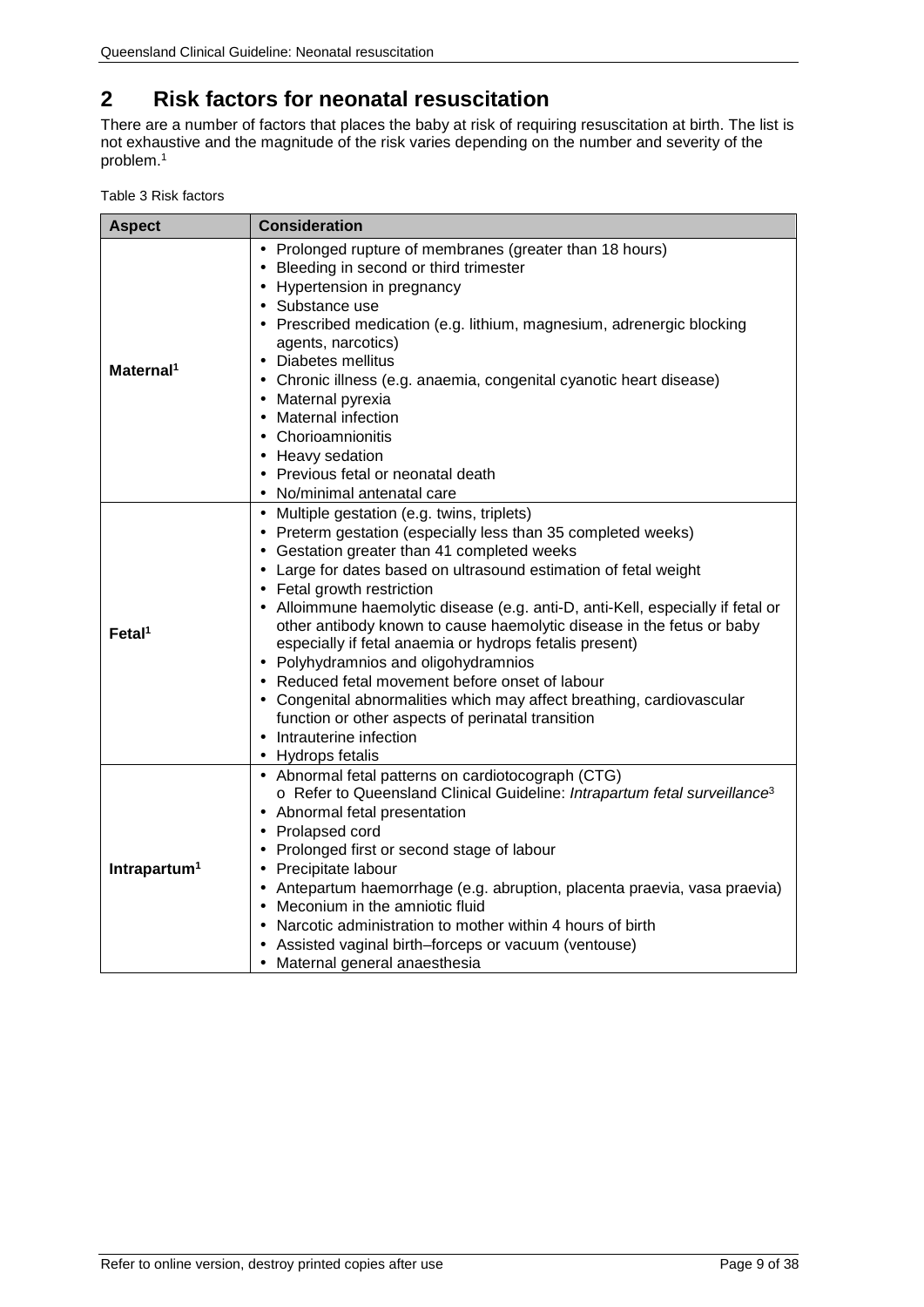## <span id="page-10-0"></span>**3 Preparation: staff, equipment, medications and environment**

The requirements and preparation for neonatal resuscitation will vary dependent on circumstances such as gestation and weight of baby, birthing environment and skill and availability of clinicians.

<span id="page-10-1"></span>

|  | Table 4 Preparation |
|--|---------------------|
|--|---------------------|

| <b>Aspect</b>                       | <b>Good practice points</b>                                                                                                                                                                                                                                                                                                                                                                                                                                                                                                                                                                                                                                                                                                                                                                                                                                                                                                                                     |
|-------------------------------------|-----------------------------------------------------------------------------------------------------------------------------------------------------------------------------------------------------------------------------------------------------------------------------------------------------------------------------------------------------------------------------------------------------------------------------------------------------------------------------------------------------------------------------------------------------------------------------------------------------------------------------------------------------------------------------------------------------------------------------------------------------------------------------------------------------------------------------------------------------------------------------------------------------------------------------------------------------------------|
| <b>Staff</b>                        | At least one person is responsible for the care of the baby only<br>٠<br>Newborn resuscitation training should include the necessary individual<br>٠<br>and teamwork skills which are reinforced through regular practice<br>o Effective teamwork is essential to the success of neonatal resuscitation,<br>particularly advanced resuscitation <sup>4</sup><br>Refer to Table 2 Clinicians                                                                                                                                                                                                                                                                                                                                                                                                                                                                                                                                                                     |
| <b>Equipment and</b><br>medications | Ensure resuscitation equipment and medications are available for all<br>births regardless of risk and in all areas of hospital where neonatal care is<br>provided <sup>1</sup><br>Ensure all relevant staff are familiar with equipment, medications and<br>resuscitation trolley layout<br>Standard kits:<br>ä,<br>o Prior preparation of standardised kits containing equipment for<br>procedures (e.g. umbilical catheterisation and thoracentesis) can save<br>considerable time in emergencies<br>Refer to Appendix A Equipment and medications for neonatal<br>$\blacksquare$<br>resuscitation                                                                                                                                                                                                                                                                                                                                                            |
| <b>Environmental</b><br>temperature | Provide a warm, draft free environment and warm blankets<br>$\blacksquare$<br>Have resuscitation cot with overhead radiant warmer available<br>Additional preparation and management may be required for more<br>$\blacksquare$<br>vulnerable babies at increased risk of heat loss<br>Aim for birthing room temperature for baby:<br>$\blacksquare$<br>$\circ$ Less than 32 weeks: 23 °C to 25 °C 1<br>$\circ$ Less than 28 weeks: at least 26 °C<br>Babies less than 32 weeks gestation or suspected very low birth weight<br>also require a combination of additional measures that may include:<br>$\circ$ Warm blankets<br>o Plastic wrapping/polyethylene bag (food grade)-particularly for babies<br>less than 28 weeks gestation <sup>1</sup><br>o Hat/bonnet (pre-warmed)<br>o Thermal mattress <sup>5</sup> (if available)<br>Have pre-warmed cot available for transfer of preterm or term baby<br>requiring admission to neonatal unit <sup>4</sup> |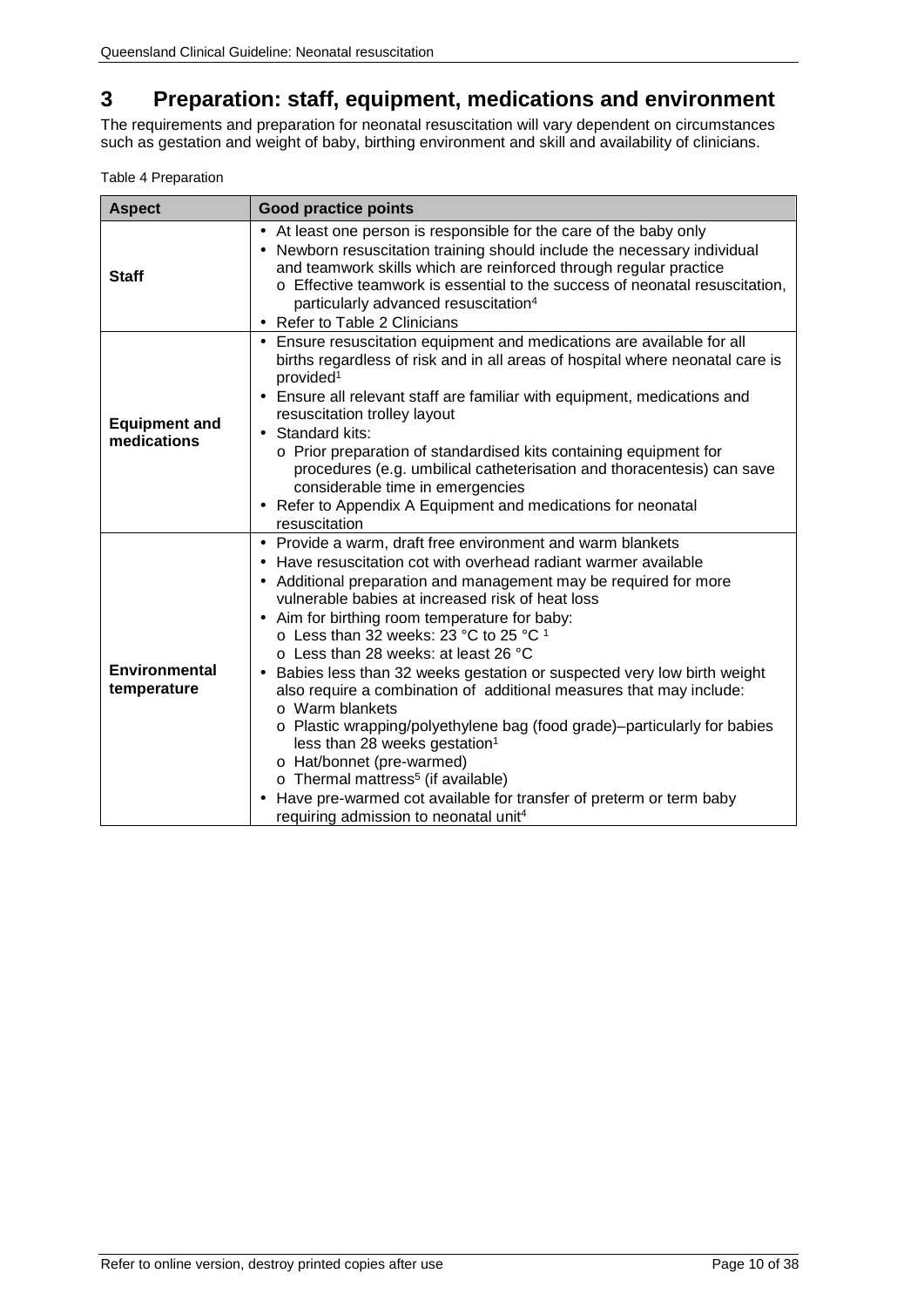### <span id="page-11-0"></span>**3.1 Communication and information sharing**

Where possible ensure discussions between clinicians (maternal care givers and those who will be resuscitating the baby after birth) and the parents occur before birth and include relevant key issues. Refer to [Table 5 Communication and information sharing.](#page-11-1)

<span id="page-11-1"></span>

| Table 5 Communication and information sharing |  |  |
|-----------------------------------------------|--|--|
|-----------------------------------------------|--|--|

| <b>Aspect</b>        | <b>Consideration</b>                                                                                                                                                                                                                                                                                                                                                                                                                                                                                                                                                                                                    |
|----------------------|-------------------------------------------------------------------------------------------------------------------------------------------------------------------------------------------------------------------------------------------------------------------------------------------------------------------------------------------------------------------------------------------------------------------------------------------------------------------------------------------------------------------------------------------------------------------------------------------------------------------------|
| <b>Maternal</b>      | Include details of:<br>o Pre-existing or pregnancy related medical condition and treatment that<br>may affect the resuscitation or management of the baby<br>o Antenatal ultrasound diagnoses that may affect immediate postnatal<br>management<br>$\circ$ Assessments of fetal wellbeing (e.g. fetal heart rate monitoring) $\circ$<br>o Maternal risk factors for infections including fever in labour and the<br>results of screening if known (e.g. Group B Streptococcus)<br>S Refer to Queensland Clinical Guideline: Early onset Group B<br>streptococcal disease <sup>7</sup><br>o Maternal medication          |
| <b>Neonatal</b>      | Minimum information required includes:<br>o Gestational age<br>o Number of expected newborns, if multiple birth<br>o Reason for high risk birth<br>o Expected/estimated fetal weight<br>o Presence of meconium in the liquor<br>o Assessments of fetal viability<br>o Any known congenital abnormalities                                                                                                                                                                                                                                                                                                                |
| Parent(s)            | Whenever possible, the team who will resuscitate the baby introduce<br>themselves to the parent(s) before the birth to:<br>o Outline the proposed plan for care of baby<br>o Enquire and respond to parent's questions<br>o Include parents in decisions about the extent of the resuscitation<br>especially in cases of potentially lethal fetal malformations or extreme<br>prematurity <sup>4</sup><br>o Discuss potential transfer of baby to higher level facility if indicated<br>o Refer to Queensland Clinical Guideline: Neonatal stabilisation and<br>retrievaß<br>○ Refer to Table 30 Ethical considerations |
| <b>Documentation</b> | Make contemporaneous documentation of discussions and plans for care<br>and management                                                                                                                                                                                                                                                                                                                                                                                                                                                                                                                                  |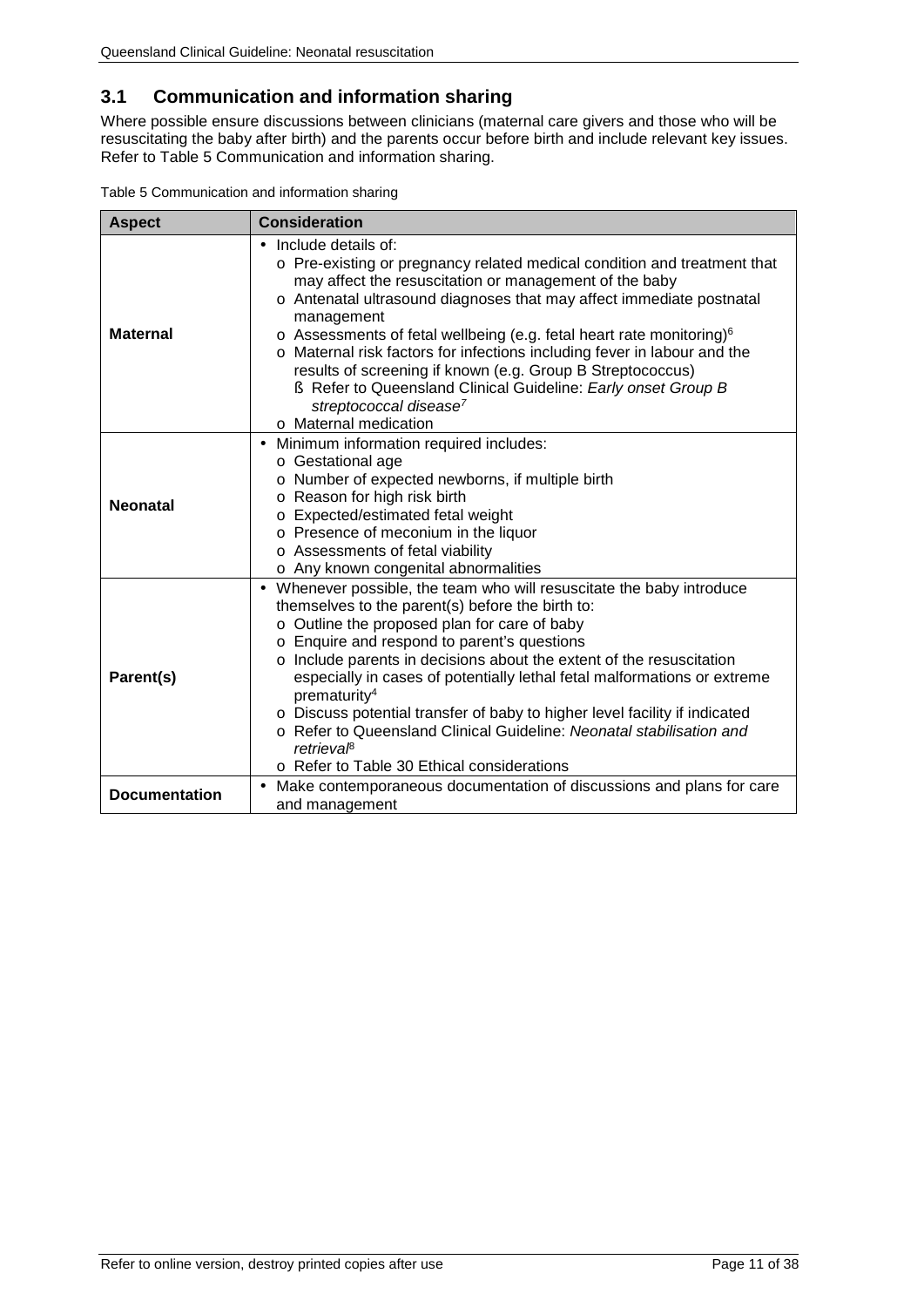## <span id="page-12-0"></span>**4 Assessment and management of baby**

Eighty five percent of babies who are term or near term commence breathing within 30 seconds of birth and 95% commence within 45 seconds of birth. Immediate and ongoing assessment of the baby starts at birth and continues throughout the resuscitation process.

### <span id="page-12-1"></span>**4.1 Initial assessment and management**

Make initial assessment within 15 seconds of birth. Regular breathing that can maintain the heart rate (HR) above 100 beats per minute (bpm) should occur within one to two minutes after birth. The aim of resuscitation is to establish effective spontaneous or assisted ventilation of the lungs by one minute of age. <sup>6</sup> Refer to [Flow Chart: Neonatal resuscitation](#page-3-0)

| <b>Aspect</b>                                       | <b>Consideration</b>                                                                                                                                                                                                                                                                                                                                                                                                                                                                                                                                     |
|-----------------------------------------------------|----------------------------------------------------------------------------------------------------------------------------------------------------------------------------------------------------------------------------------------------------------------------------------------------------------------------------------------------------------------------------------------------------------------------------------------------------------------------------------------------------------------------------------------------------------|
| <b>Initial</b><br>assessment                        | Tone<br>٠<br><b>Breathing</b><br>٠<br>HR <sup>6</sup>                                                                                                                                                                                                                                                                                                                                                                                                                                                                                                    |
| Tone and<br>response to<br>stimulation <sup>1</sup> | Subjective and dependent on gestation<br>٠<br>If good tone-moving limbs and flexed posture:<br>o Less likely to be compromised<br>If poor tone/floppy-not moving and extended posture:<br>o More likely to need active resuscitation                                                                                                                                                                                                                                                                                                                     |
| <b>Initial</b><br>management <sup>1</sup>           | Ensure baby's head and neck are supported in neutral position especially<br>٠<br>if muscle tone is low <sup>6</sup><br>If term or near term baby with weak or absent responses:<br>$\blacksquare$<br>Brisk, gentle drying with soft warm towel<br>$\circ$<br>o Replace towel with warm dry one to prevent heat loss<br>If preterm and placed in polyethylene bag <sup>2</sup> :<br>o Head only needs drying and warm hat/bonnet applied<br>o Provide tactile stimulation through bag<br>If baby exposed to meconium refer to Table 10 General principles |

<span id="page-12-2"></span>Table 6 Assessment and initial management at birth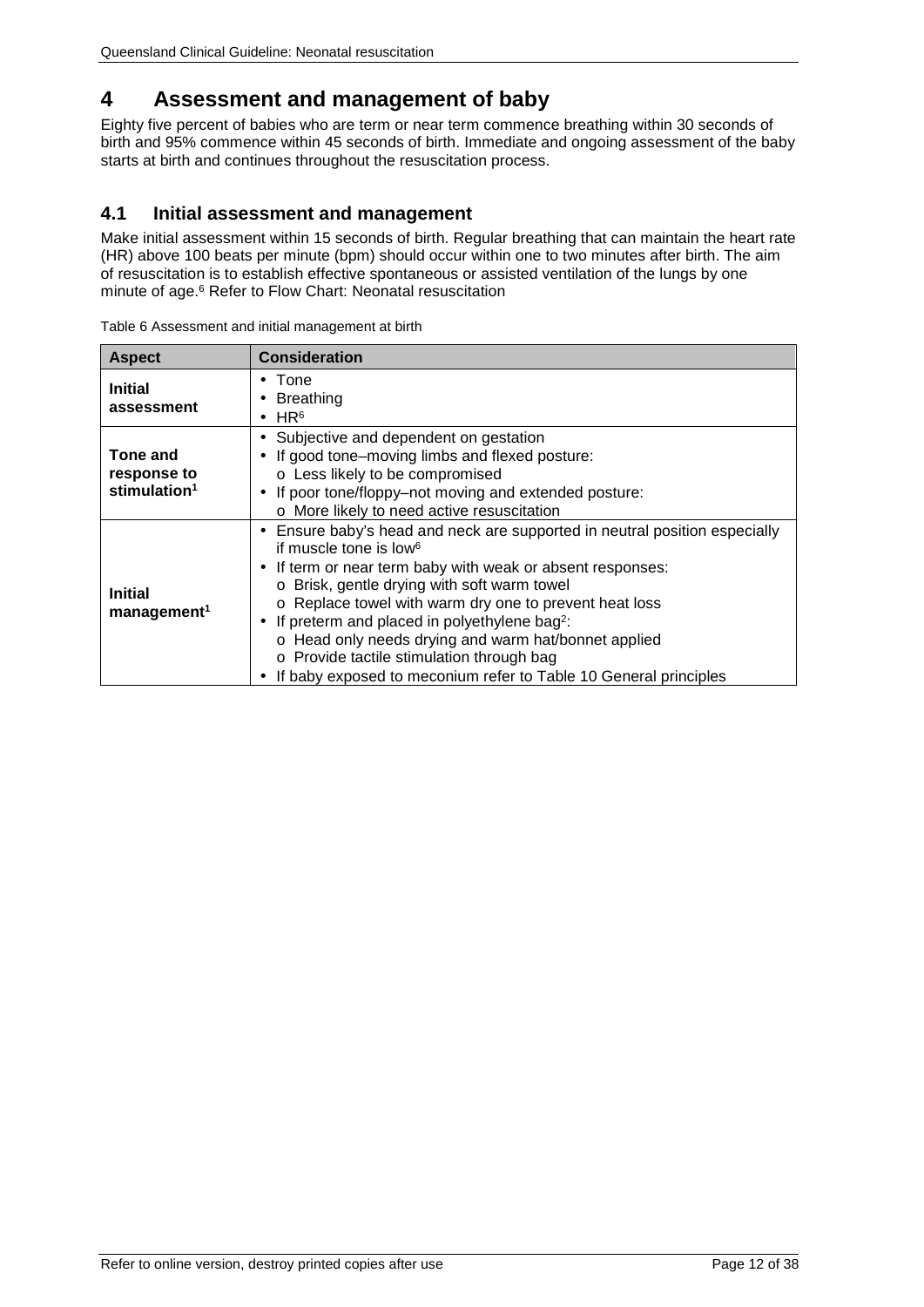### <span id="page-13-0"></span>**4.2 Subsequent assessment and management**

Subsequent assessment and management occurs within the first minute after birth.

<span id="page-13-1"></span>

|  |  | Table 7 Subsequent assessment and management |
|--|--|----------------------------------------------|
|  |  |                                              |

| <b>Aspect</b>                                | <b>Consideration</b>                                                                                                                                                                                                                                                                                                                                                                                                                                                                                                                                                                                                                                                                                                                                                                                                                                                                                                                                                                                                                                      |
|----------------------------------------------|-----------------------------------------------------------------------------------------------------------------------------------------------------------------------------------------------------------------------------------------------------------------------------------------------------------------------------------------------------------------------------------------------------------------------------------------------------------------------------------------------------------------------------------------------------------------------------------------------------------------------------------------------------------------------------------------------------------------------------------------------------------------------------------------------------------------------------------------------------------------------------------------------------------------------------------------------------------------------------------------------------------------------------------------------------------|
| <b>Subsequent</b><br>assessment <sup>1</sup> | <b>HR</b><br><b>Breathing</b><br>Tone<br>Oxygenation (measured by pre-ductal pulse oximetry) <sup>6</sup><br>$\blacksquare$<br>o Refer to Table 8 Oxygen saturation monitoring                                                                                                                                                                                                                                                                                                                                                                                                                                                                                                                                                                                                                                                                                                                                                                                                                                                                            |
| <b>Breathing</b> <sup>6</sup>                | In the presence of apnoea or ineffective respirations, commence<br>$\blacksquare$<br>respiratory support within one minute of birth at a rate of 40-60<br>breaths per minute<br>Establishment of breathing should maintain HR above 100 bpm within 1-2<br>٠<br>minutes after birth<br>If HR greater than 100 bpm and good tone:<br>$\blacksquare$<br>o Maintain patency of airway by correct positioning of neck, head and jaw<br>If HR not maintained above 100 bpm:<br>o Assess airway for signs of obstruction and suction if airway obstructed<br>○ Commence PPV<br>Presence of rib or sternal recession, retraction or indrawing or persistent<br>expiratory grunting may indicate the baby requires support from<br>continuous positive airways pressure (CPAP) at 5-8 cm H <sub>2</sub> O or PPV<br>Persistent apnoea especially with hypotonia and bradycardia (HR less<br>than 100 bpm) is serious sign of urgent need for PPV<br>Refer to Section 5 Airway management                                                                           |
| Heart rate <sup>6</sup>                      | Auscultate HR with stethoscope<br>$\blacksquare$<br>o Count HR for 6 seconds and multiply by 10 to give rapid HR estimation<br>o Tap out HR with finger to give visual indication to other clinicians<br>whether to commence/ continue PPV<br>o Continue until reliable pre-ductal oxygen saturation and HR displayed<br>on pulse oximeter<br>Normal HR:<br>o Between 110 and 160 bpm<br>○ Should be consistent<br>Pulse oximetry:<br>$\blacksquare$<br>o Provides continuous display of HR within one minute of birth<br>o Is recommended for any baby requiring resuscitation<br>o Refer to Table 8 Oxygen saturation monitoring<br>Electrocardiography (ECG) can provide a measure of heart rate more<br>quickly and reliably than an oximeter, so it may be a useful adjunct<br>o The aim should still be to obtain a reliable pulse oximeter reading<br>because this also provides important information about oxygenation <sup>1</sup><br>o ECG may be an option if a pulse oximeter is not available<br>Refer also to Section 6 Chest compressions |
| Colour <sup>6</sup>                          | Subjective and an unreliable means of judging oxygenation<br>$\blacksquare$<br>Typically babies are blue at birth and can remain so for a few minutes<br>Cyanosis:<br>o Difficult to recognise<br>o Determined by examining gums and mucous membranes in good<br>ambient light<br>o If suspected and persistent past a few minutes of age, check oxygen<br>saturation (SpO <sub>2</sub> ) with pulse oximeter even if baby appears to be<br>breathing normally<br>Acrocyanosis is normal after birth                                                                                                                                                                                                                                                                                                                                                                                                                                                                                                                                                      |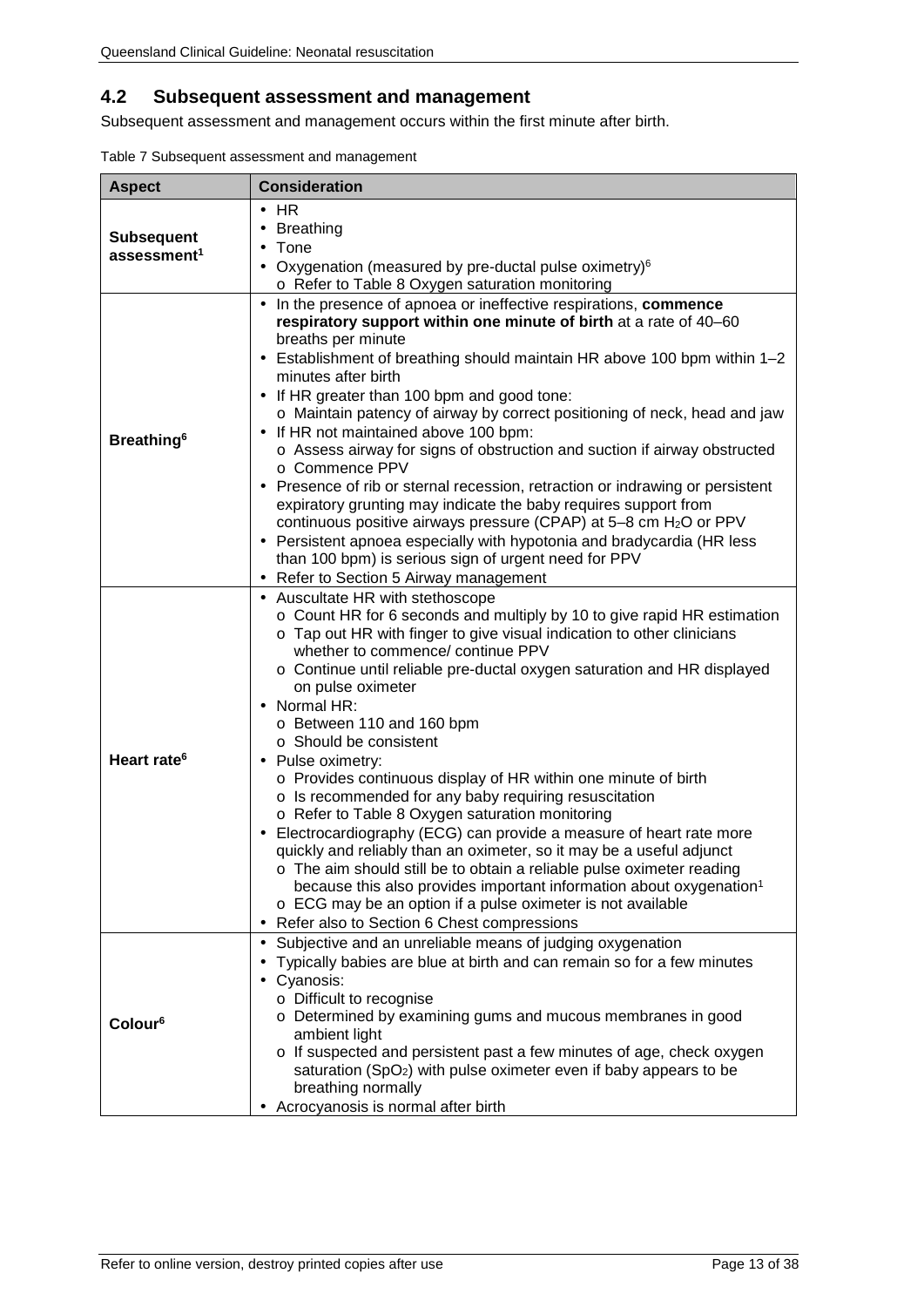### <span id="page-14-0"></span>**4.3 Oxygen saturation monitoring**

<span id="page-14-1"></span>Oxygen saturation monitoring is recommended for all babies requiring resuscitation. 1

| <b>Aspect</b>                                           | <b>Consideration</b>                                                                                                                                                                                                                                                                                                                                                                                                                                                                                                                                                                                                                                                      |                                                |  |
|---------------------------------------------------------|---------------------------------------------------------------------------------------------------------------------------------------------------------------------------------------------------------------------------------------------------------------------------------------------------------------------------------------------------------------------------------------------------------------------------------------------------------------------------------------------------------------------------------------------------------------------------------------------------------------------------------------------------------------------------|------------------------------------------------|--|
| Context                                                 | Reliable measurement of SpO <sub>2</sub> and HR can be achieved 90 seconds from<br>birth with an oxygen saturation monitor<br>Pre-ductal values from right hand or wrist:<br>$\blacksquare$<br>o Provides a better estimate of brain and coronary artery oxygen<br>saturation in the minutes after birth when there is typically a right to left<br>shunt through the ductus arteriosus which lowers the saturations<br>measured in other extremities<br>o Higher than post-ductal values immediately after birth<br>Obtained more rapidly due to pre-ductal vessels being better perfused,<br>l,<br>and having higher blood pressure and higher oxygenation <sup>9</sup> |                                                |  |
| <b>Procedure</b>                                        | Use pulse oximeter designed to reduce movement artefact from a<br>neonatal sensor<br>Plug cable into machine without sensor lead attached and turn machine<br>í,<br>on<br>Attach oximeter sensor to baby's right wrist or hand as soon as possible<br>í,<br>after birth and before connecting lead to oximeter cable <sup>10</sup>                                                                                                                                                                                                                                                                                                                                        |                                                |  |
| <b>Measurement</b>                                      | Australian and New Zealand Council on Resuscitation (ANZCOR) <sup>1</sup><br>suggests the following SpO <sub>2</sub> target range for babies requiring<br>resuscitation:<br>o For baby receiving supplemental oxygen the upper limit of 90% SpO <sub>2</sub><br>(in the first 10 minutes after birth) is to avoid risks from excessive<br>oxygen administration<br>$\circ$ Some babies will have an SpO <sub>2</sub> greater than 90% without supplemental<br>oxygen                                                                                                                                                                                                      |                                                |  |
|                                                         | <b>Time from birth</b>                                                                                                                                                                                                                                                                                                                                                                                                                                                                                                                                                                                                                                                    | Target oxygen saturations during resuscitation |  |
| <b>Target oxygen</b>                                    | (minutes)<br>1                                                                                                                                                                                                                                                                                                                                                                                                                                                                                                                                                                                                                                                            | (%)<br>$60 - 70$                               |  |
| saturations                                             | $\overline{2}$                                                                                                                                                                                                                                                                                                                                                                                                                                                                                                                                                                                                                                                            | $65 - 85$                                      |  |
| during                                                  | 3                                                                                                                                                                                                                                                                                                                                                                                                                                                                                                                                                                                                                                                                         | $70 - 90$                                      |  |
| resuscitation <sup>1</sup>                              | 4                                                                                                                                                                                                                                                                                                                                                                                                                                                                                                                                                                                                                                                                         | 75-90                                          |  |
|                                                         | $\overline{5}$                                                                                                                                                                                                                                                                                                                                                                                                                                                                                                                                                                                                                                                            | $80 - 90$                                      |  |
|                                                         | 10                                                                                                                                                                                                                                                                                                                                                                                                                                                                                                                                                                                                                                                                        | $85 - 90$                                      |  |
| SpO <sub>2</sub> targets<br>beyond 10<br>minutes of age | In the absence of good quality evidence, Queensland Neonatal Services<br>$\blacksquare$<br>Advisory Group (QNSAG) endorse the following consensus<br>recommendation for oxygen saturation targets for preterm and term<br>babies after 10 minutes of age<br>o For term babies the target SpO <sub>2</sub> range is 92-98%<br>o For preterm babies the target SpO <sub>2</sub> range is 90-95%                                                                                                                                                                                                                                                                             |                                                |  |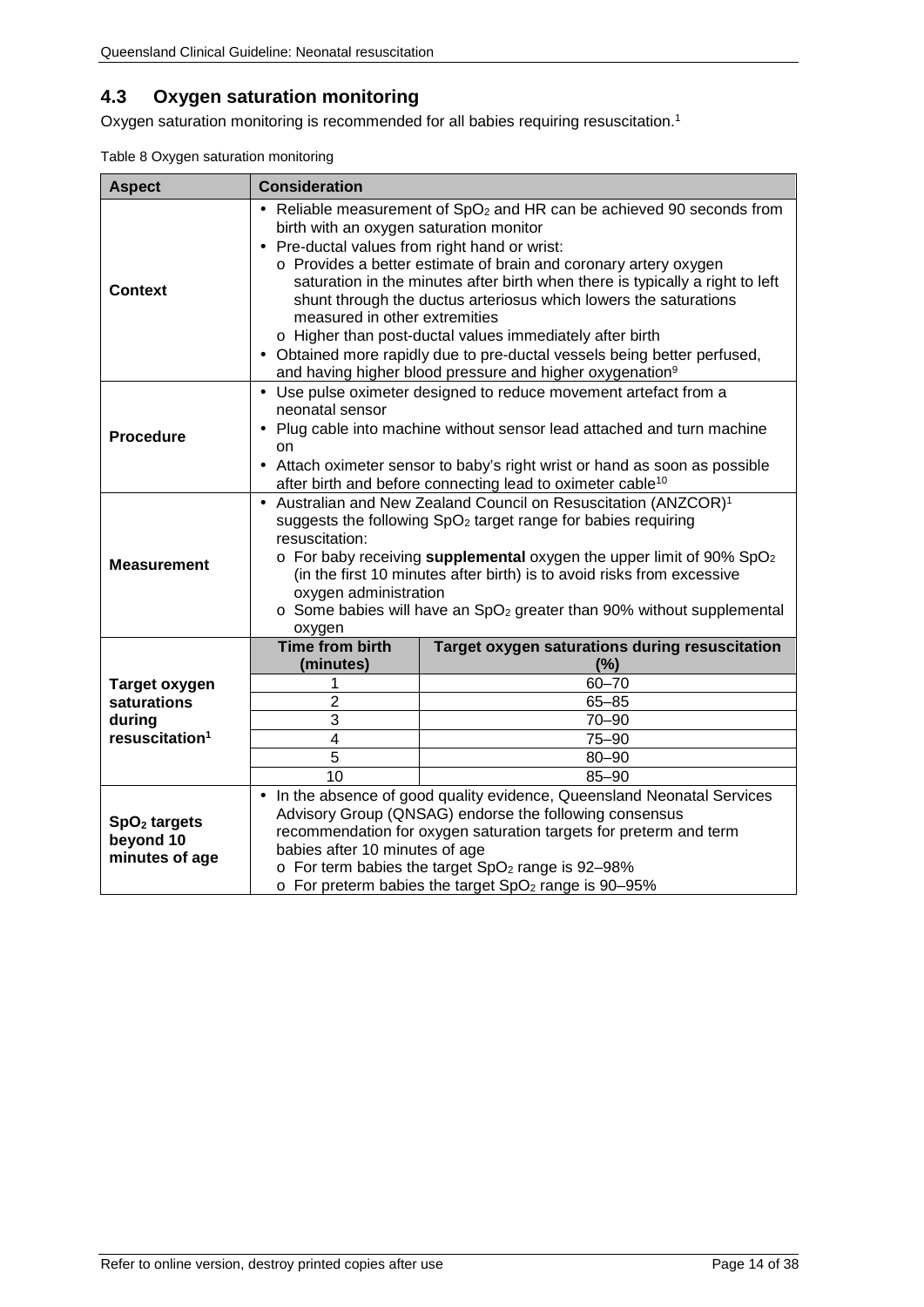### <span id="page-15-0"></span>**4.3.1 Care of baby during resuscitation**

<span id="page-15-1"></span>Table 9 Care of baby

| <b>Aspect</b>                                       | <b>Consideration</b>                                                                                                                                                                                                                                                                                                                                                                                                                                                                                                                                                                                                                                                                                                                                                                                                                                                                                                                                                                                                                                                                                                                                                                                                                                                                                                                                                                                     |  |  |
|-----------------------------------------------------|----------------------------------------------------------------------------------------------------------------------------------------------------------------------------------------------------------------------------------------------------------------------------------------------------------------------------------------------------------------------------------------------------------------------------------------------------------------------------------------------------------------------------------------------------------------------------------------------------------------------------------------------------------------------------------------------------------------------------------------------------------------------------------------------------------------------------------------------------------------------------------------------------------------------------------------------------------------------------------------------------------------------------------------------------------------------------------------------------------------------------------------------------------------------------------------------------------------------------------------------------------------------------------------------------------------------------------------------------------------------------------------------------------|--|--|
| <b>Handling and</b><br>skin protection <sup>1</sup> | Handle all babies with care and support the head and neck in a neutral<br>position especially if muscle tone is poor<br>Preterm babies are at greater risk of skin and internal organ damage<br>Use antiseptic solutions sparingly especially those containing alcohol<br>o Avoid pooling of solutions in groin and under baby<br>o For umbilical catheterisation:<br>S Apply small amount of solution to sterile gauze and clean cord and<br>small area of skin only<br>S Use sterile drapes to cover other areas                                                                                                                                                                                                                                                                                                                                                                                                                                                                                                                                                                                                                                                                                                                                                                                                                                                                                       |  |  |
| <b>Temperature</b><br>management <sup>1,5</sup>     | Ensure area is warm and draft free<br>If well baby and term or near term:<br>o Skin to skin contact is recommended during transitional period (i.e. 1-2<br>hours after birth)<br>If preterm baby refer to Table 23 Preterm baby<br>Target normal body temperature for all babies:<br>o Consider measuring skin temperature with skin sensor if resuscitation<br>greater than 5 minutes<br>o Maintain temperature between 36.5 °C and 37.5 °C<br>o Measure temperature as soon as possible in birth suite post-<br>resuscitation<br>$\circ$ Measure baby's temperature on admission to neonatal unit <sup>1</sup><br>Hypothermia (temperature less than 36 °C) or cold stress (temperature<br>between 36 °C and 36.5 °C) may increase oxygen consumption impeding<br>effective resuscitation<br>Hyperthermia:<br>o No studies on effects to babies of hyperthermia after resuscitation<br>o Babies born to febrile women (temperature greater than 38 °C) are at<br>increased risk of death, perinatal respiratory depression, neonatal<br>seizures and cerebral palsy <sup>1</sup><br>Induced hypothermia for hypoxic ischaemic encephalopathy (HIE):<br>$\blacksquare$<br>o Refer to Queensland Clinical Guideline: Hypoxic ischaemic<br>encephalopathy $(HIE)^3$<br>Do not apply hot water bottles or heat packs/stones directly to a baby and<br>only use to warm linen when no other means available |  |  |
| <b>Delayed cord</b><br>clamping <sup>1,5,11</sup>   | Insufficient evidence to recommend optimal timing of cord clamping <sup>1</sup><br>$\blacksquare$<br>Delayed cord clamping in a non-compromised term baby (for at least<br>60 seconds) may result in:<br>o Increased placental transfusion<br>$\circ$ Higher haemoglobin levels and improved iron status later in infancy <sup>12</sup><br>o May increase incidence of jaundice requiring phototherapy<br>Delayed cord clamping in non-compromised preterm baby may result<br>in:<br>o Increased blood pressure during stabilisation and at four hours of age<br>o Reduced risk of periventricular leukomalacia and intraventricular<br>haemorrhage<br>o Lowered incidence of necrotising enterocolitis<br>o Increased blood volume<br>o Reduced need for blood transfusion<br>o Evidence for this is weak and further research is currently underway<br>o May increase peak bilirubin level but without increased need for<br>phototherapy<br>Compromised baby: resuscitation takes precedence over delayed cord<br>$\blacksquare$<br>clamping until further evidence is available<br>o Cardiac compressions will not improve systemic and coronary perfusion<br>if cord unclamped and low resistance placenta still connected<br>Cord milking is not recommended in babies as there is insufficient<br>evidence of benefit                                                                             |  |  |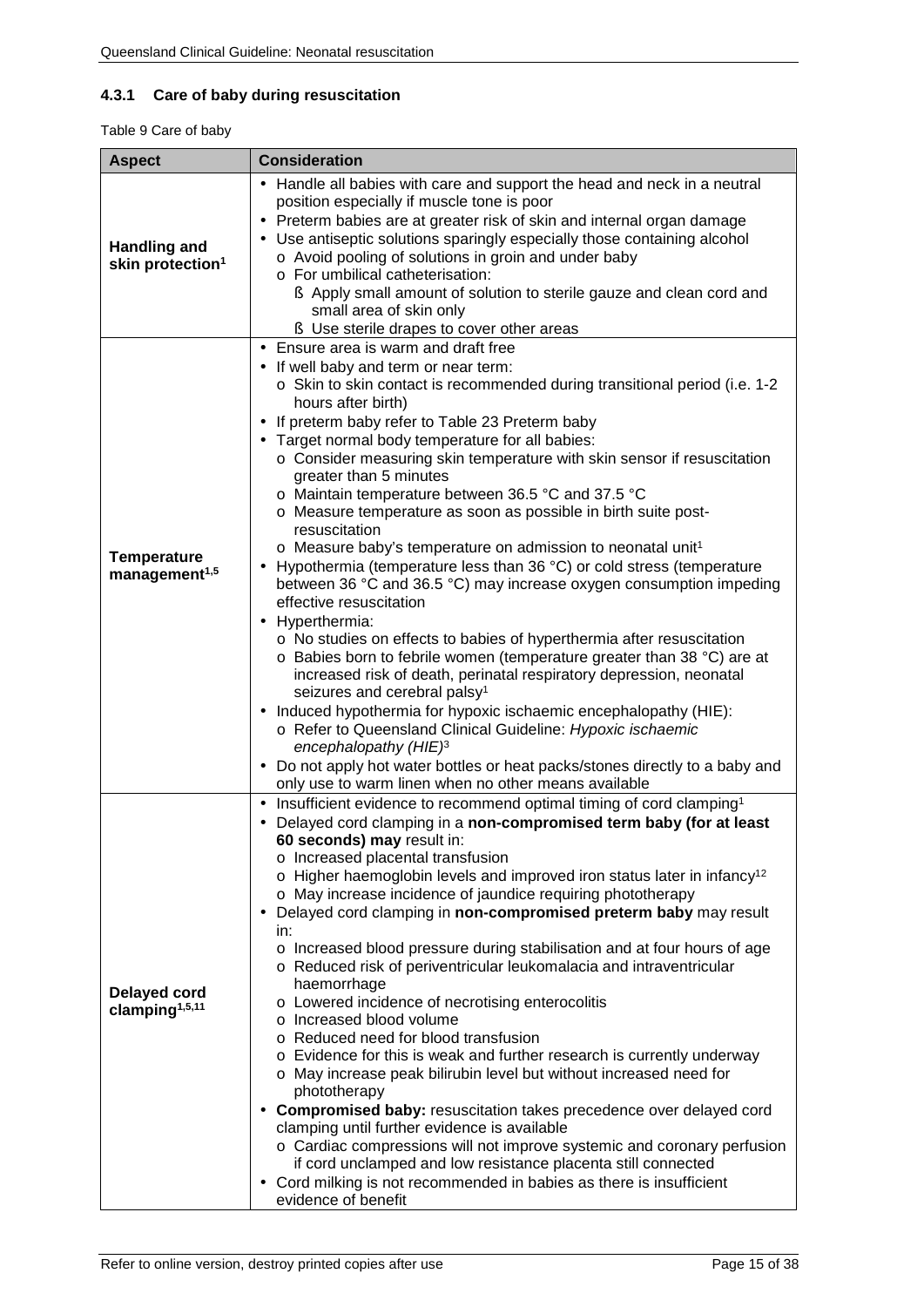## <span id="page-16-0"></span>**5 Airway management**

### <span id="page-16-1"></span>**5.1 General principles**

- Effective ventilation is the key to successful neonatal resuscitation  $\hat{\mathbf{r}}$
- Drying and stimulation are both assessment and resuscitative interventions t,
- If the baby fails to establish spontaneous effective respirations and HR does not increase  $\mathbb{Z}^2$ to more than 100 bpm then commence PPV1

#### <span id="page-16-2"></span>Table 10 General principles

| <b>Aspect</b>                     | Recommendation/good practice point                                                                                                                                                                                                                                                                                                                                                                                                                                                                                                                                                                                                                                                                                                                                                                                                                                                                                                                                                                                               |
|-----------------------------------|----------------------------------------------------------------------------------------------------------------------------------------------------------------------------------------------------------------------------------------------------------------------------------------------------------------------------------------------------------------------------------------------------------------------------------------------------------------------------------------------------------------------------------------------------------------------------------------------------------------------------------------------------------------------------------------------------------------------------------------------------------------------------------------------------------------------------------------------------------------------------------------------------------------------------------------------------------------------------------------------------------------------------------|
| <b>Positioning</b>                | Place baby on back with head in neutral or slightly extended position<br>(sniffing position)<br>If respiratory effort is present but effective ventilation is not present (HR is<br>$\blacksquare$<br>not rising above 100 bpm) the airway may be obstructed<br>Improvement in patency of the airway may be obtained by:<br>o Ensuring correct positioning to maintain patency of the airway by:<br>Similarly Placing a 2cm thick roll of blanket or towel under the shoulders<br>Simport of lower jaw and opening the baby's mouth <sup>4</sup>                                                                                                                                                                                                                                                                                                                                                                                                                                                                                 |
| <b>Suctioning</b>                 | Routine intrapartum suctioning of mouth, nose or pharynx not<br>recommended and may delay normal rise in oxygenation <sup>1,2</sup><br>Pharyngeal suctioning may cause laryngeal spasm, trauma to soft tissues<br>and bradycardia, prolong cyanosis and delay onset of spontaneous<br>respirations<br>If indicated-suction briefly and with care<br>Suction only:<br>o Where there are obvious signs of obstruction to spontaneous breathing<br>or PPV (e.g. spontaneous respiratory effort or assisted breaths without<br>audible air entry to the lungs, or coarse crackles audible with or without<br>a stethoscope which may be caused by particulate meconium, blood<br>clots, tenacious mucous or vernix)<br>$\circ$ If the vocal cords need to be visualised during intubation <sup>1</sup><br>o Using a large bore suction catheter (10-12 F) passed no more than<br>5 cm from lips in term baby and only for a few seconds in duration<br>$\circ$ Using negative pressure limited to no more than 100 mmHg <sup>4</sup> |
| <b>Meconium</b><br>stained liquor | Vigorous baby (breathing, crying and with good muscle tone) routine<br>٠<br>endotracheal tube (ETT) suction is discouraged as it provides no benefit<br>and may cause harm <sup>1</sup><br>Depressed baby (low tone, not breathing or crying, low heart rate) routine<br>ETT suctioning is not recommended as it is not supported by available<br>evidence <sup>1,5</sup><br>o In all meconium-exposed babies, the priority is to establish effective<br>aeration of the lungs<br>In the depressed baby do not hesitate to commence appropriate<br>resuscitation manoeuvres as are needed<br>Carefully assess the baby exposed to meconium in amniotic fluid:<br>ä,<br>o Increased risk of needing resuscitation and for later complications <sup>1</sup>                                                                                                                                                                                                                                                                        |
| <b>CPAP</b>                       | A trial of CPAP is reasonable for:<br>o The spontaneously breathing baby who has laboured<br>breathing/respiratory distress <sup>1</sup><br>o The baby who is breathing but whose oxygen saturation is not meeting<br>targest <sup>4</sup><br>Refer to Table 6 Assessment and initial management at birth                                                                                                                                                                                                                                                                                                                                                                                                                                                                                                                                                                                                                                                                                                                        |
| <b>PPV</b>                        | Refer to Table 16 Positive pressure ventilation<br>$\blacksquare$                                                                                                                                                                                                                                                                                                                                                                                                                                                                                                                                                                                                                                                                                                                                                                                                                                                                                                                                                                |
| Supplemental<br>oxygen            | Use supplemental oxygen only when oxygen saturation has failed to<br>improve with effective ventilation of the lungs and when chest<br>compressions are commenced<br>In the preterm baby less than 32 weeks, commence assisted ventilation in<br>air to 30 % oxygen<br>Titrate supplemental oxygen according to pre-ductal pulse oximetry<br>$\blacksquare$<br>Refer to Table 8 Oxygen saturation monitoring and Appendix B<br>$\blacksquare$<br>Oxygen/air mix and target oxygen saturation                                                                                                                                                                                                                                                                                                                                                                                                                                                                                                                                     |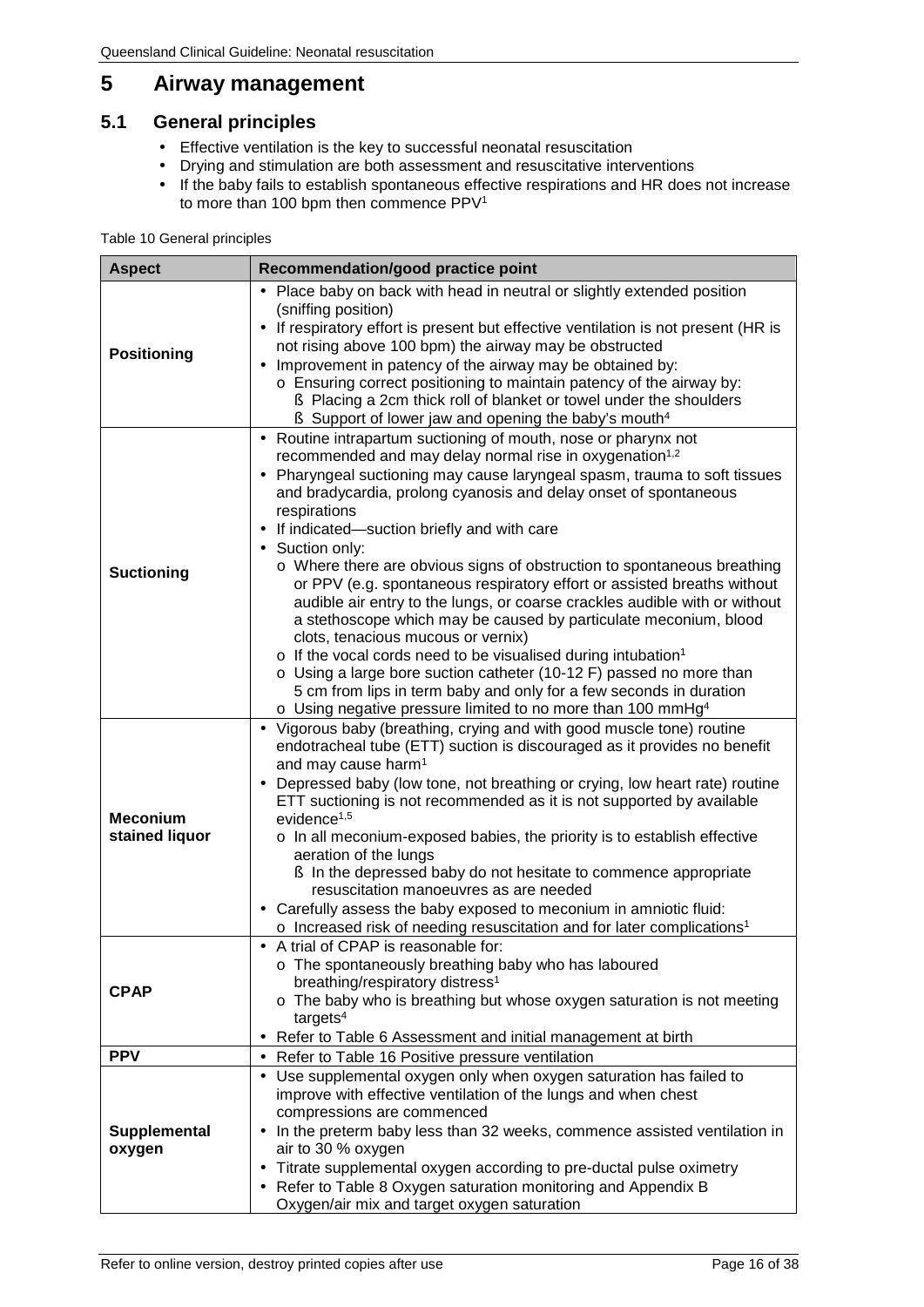## <span id="page-17-0"></span>**5.2 Airway and delivery devices**

<span id="page-17-1"></span>Table 11 Assist ventilation devices

| <b>Aspect</b>            | Recommendation/good practice point                                                                                                                                                                                                                                                                                                                                                                                                                                                                                                                                                                                                                                                                                                                                                                                                |
|--------------------------|-----------------------------------------------------------------------------------------------------------------------------------------------------------------------------------------------------------------------------------------------------------------------------------------------------------------------------------------------------------------------------------------------------------------------------------------------------------------------------------------------------------------------------------------------------------------------------------------------------------------------------------------------------------------------------------------------------------------------------------------------------------------------------------------------------------------------------------|
| Facemasks <sup>1</sup>   | Appropriate size<br>٠<br>Must seal around mouth and nose<br>○ Do not cover eyes or overlap chin<br>o Use cushioned rim face mask<br>o Do not use excessive force to maintain seal<br>Apply the mask using a rolling motion from chin to nose bridge<br>Ensure the jaw is supported<br>More effective mask ventilation may be achieved by two clinicians with<br>one supporting the jaw and holding the mask in place with two hands and<br>the other clinician providing positive pressure breaths                                                                                                                                                                                                                                                                                                                                |
| Laryngeal mask<br>airway | Consider for term and near term baby (greater than or equal to 34 weeks<br>or greater than 2000 grams) <sup>5</sup><br>Consider for any situation where intubation or ventilation is not being<br>achieved, that is where face mask ventilation is insufficient or<br>contraindicated (for example, congenital diaphragmatic hernia) AND<br>clinician is untrained or has been unsuccessful at intubation <sup>5</sup><br>Size 1 mask suitable up to 5 kg baby <sup>1</sup><br>$\blacksquare$<br>Effective ventilation indicated by chest wall movement, improvement in<br>$\bullet$<br>HR and improvement in oxygen saturations<br>Colour change in paediatric colorimetric end tidal CO <sub>2</sub> detector (as for<br>ETT) to confirm correct placement<br>Use during chest compressions has not been evaluated <sup>1</sup> |
| <b>ETT</b>               | Endotracheal tubes (sizes 2.5, 3.0, 3.5, and 4.0 mm internal diameter):<br>$\circ$ Uniform diameter without a cuff<br>o No Murphy eye<br>o Uncuffed<br>o Standard curve<br>$\circ$ Clear or translucent<br>o Radio-opaque<br>o Centimetre markings along length<br>Refer to Table 17 ETT and suction catheters sizes, Table 18 Endotracheal<br>intubation and Appendix C Endotracheal tube intubation                                                                                                                                                                                                                                                                                                                                                                                                                             |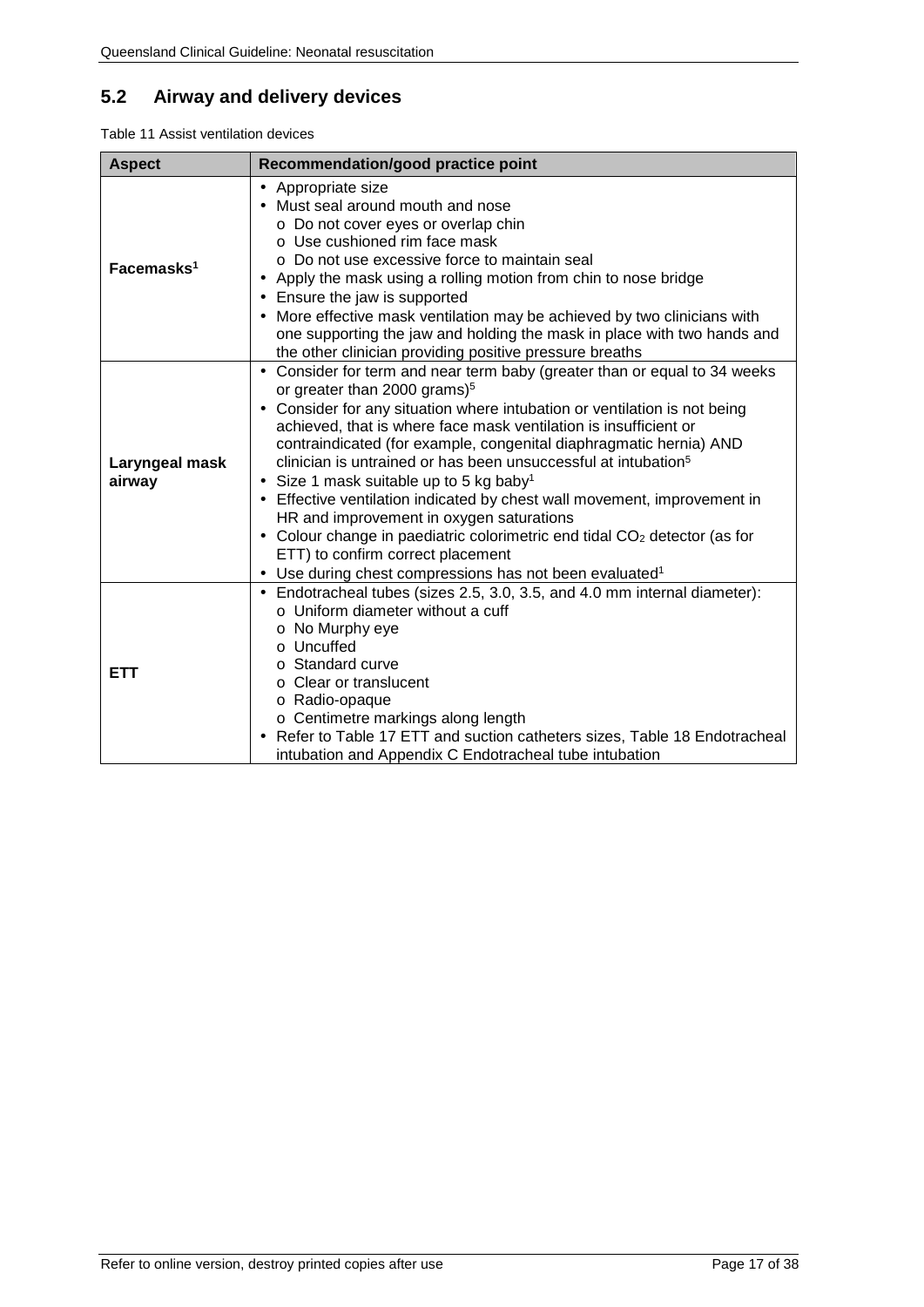#### <span id="page-18-0"></span>**5.2.1 Delivery devices**

Set the flowrate of gases being delivered (air and oxygen) and re-check the pressures if there has been any change to the flow rate. Regardless of the device used the suggested initial peak inspiratory pressure is 30 cm H<sub>2</sub>O for term babies and 20–25 cm H<sub>2</sub>O for preterm babies.<sup>1</sup> Pressure should subsequently be adjusted according to response.

<span id="page-18-1"></span>

|  |  | Table 12 Delivery devices |  |
|--|--|---------------------------|--|
|--|--|---------------------------|--|

| <b>Aspect</b>                              | <b>Consideration/good practice point</b>                                                                                                                                                                                                                                                                                                                                                                                                                                                                                                                                                                                                                                                                                                                                                                                                                                                                                                                                                                                                                  |  |  |
|--------------------------------------------|-----------------------------------------------------------------------------------------------------------------------------------------------------------------------------------------------------------------------------------------------------------------------------------------------------------------------------------------------------------------------------------------------------------------------------------------------------------------------------------------------------------------------------------------------------------------------------------------------------------------------------------------------------------------------------------------------------------------------------------------------------------------------------------------------------------------------------------------------------------------------------------------------------------------------------------------------------------------------------------------------------------------------------------------------------------|--|--|
| <b>T-piece device</b>                      | Preferred device for neonatal resuscitation <sup>1</sup><br>Requires pressurised gas source, therefore always have self-inflating bag<br>available as a back up resuscitation device<br>o Set up T-piece device at recommended pressures appropriate for the<br>gestation of the baby and as determined and known by clinicians within<br>the healthcare facility<br>$\S$ Usually at 8-10 L/min<br>Recommended initial pressures:<br>٠<br>o Refer to Table 16 Positive pressure ventilation<br>Maximum pressure relief valve:<br>$\blacksquare$<br>$\circ$ Set at 45-50 cm H <sub>2</sub> O <sup>4</sup> (depending on manufacturer's<br>recommendations)<br>$\bullet$ An upper limit of 35 cm H <sub>2</sub> O is adequate for the majority of babies<br>$\epsilon$ Pressures greater than or equal to 45-50 cm H <sub>2</sub> O (depending on<br>manufacturer's recommendations) are rarely required at the<br>beginning of resuscitation<br>o Ensure all clinicians are trained to safely adjust pressure settings during<br>resuscitation if required |  |  |
| Self-inflating bag                         | Pressure release valve factory set at approximately 40 cm H <sub>2</sub> O<br>٠<br>Cannot effectively deliver CPAP, positive end expiratory pressure (PEEP)<br>or sustained inflation breaths <sup>1</sup><br>o Only use for PPV and remove once respirations are established                                                                                                                                                                                                                                                                                                                                                                                                                                                                                                                                                                                                                                                                                                                                                                             |  |  |
| <b>Flow inflating</b><br>(anaesthetic) bag | Needs pressurised gas source<br>$\blacksquare$<br>Always have self-inflating bag available as back up<br>٠<br>Requires manometer<br>$\blacksquare$<br>Effective delivery of PEEP, CPAP or sustained inflation breaths depends<br>on user skills <sup>1</sup>                                                                                                                                                                                                                                                                                                                                                                                                                                                                                                                                                                                                                                                                                                                                                                                              |  |  |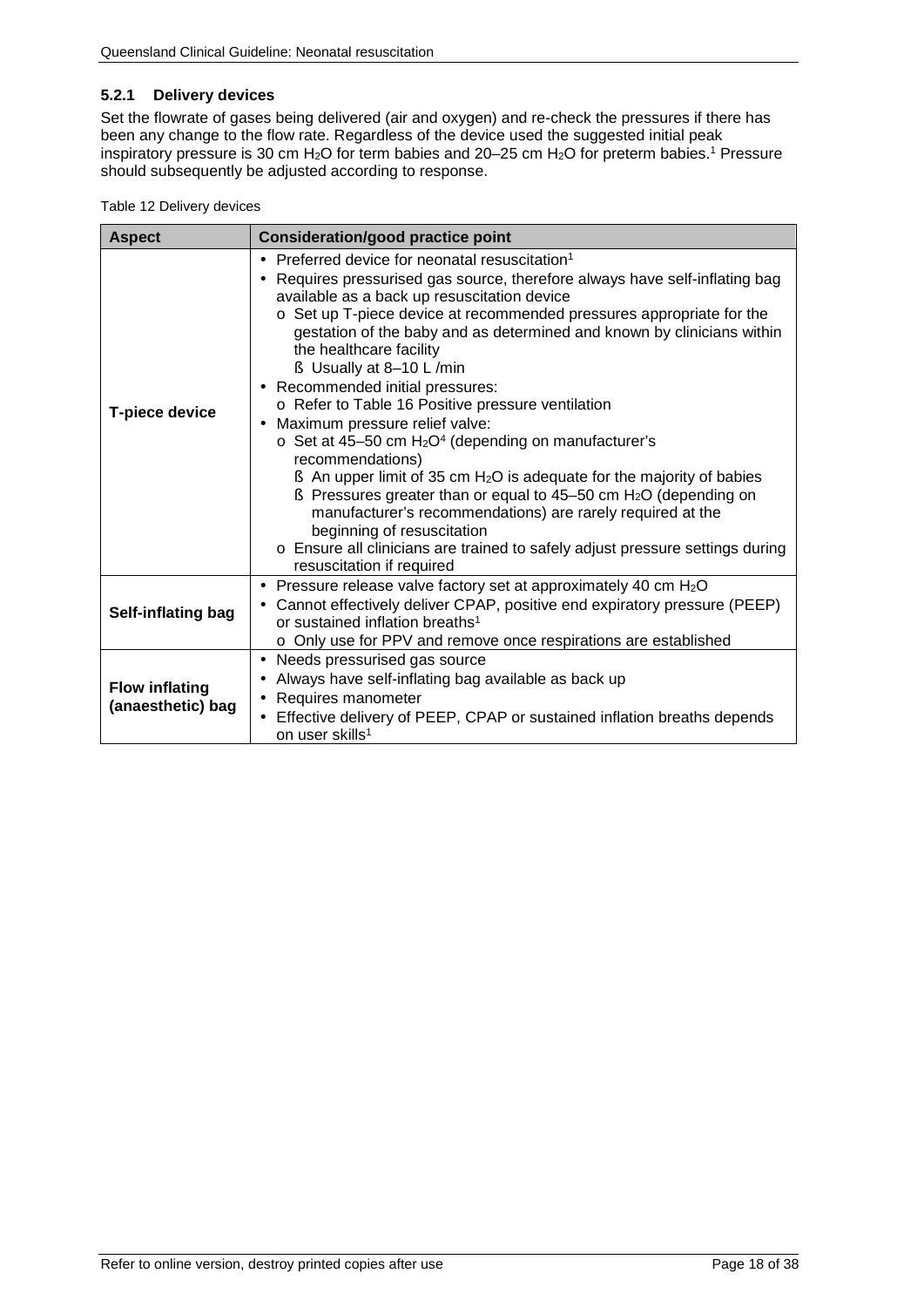### <span id="page-19-0"></span>**5.3 Supplemental Oxygen**

<span id="page-19-2"></span>

| <b>Aspect</b>                           | Good practice point                                                                                                                                                                                                                                                                                                                                                                                                             |
|-----------------------------------------|---------------------------------------------------------------------------------------------------------------------------------------------------------------------------------------------------------------------------------------------------------------------------------------------------------------------------------------------------------------------------------------------------------------------------------|
| Goal                                    | Regardless of the gestation, aim for oxygen saturations consistent with a<br>٠<br>healthy term baby <sup>1</sup><br>Refer to Table 8 Oxygen saturation monitoring and Appendix B<br>$\blacksquare$<br>Oxygen/air mix and target oxygen saturation                                                                                                                                                                               |
| <b>Priority</b>                         | Ensure adequate lung inflation by auscultating lung fields<br>$\blacksquare$<br>Only increase fractional inspired oxygen (FiO <sub>2</sub> ) if CPAP or effective PPV<br>٠<br>have failed to achieve the target oxygen saturation<br>Increase oxygen to 100% whilst chest compressions are occurring<br>$\blacksquare$<br>o Titrate oxygen to the recommended oxygen saturation targets, once<br>chest compressions have ceased |
| Term and near<br>term baby <sup>1</sup> | Use air initially and only administer oxygen to a baby whose $SpO2$ does<br>$\blacksquare$<br>not meet the lower target range despite effective respiratory support<br>Begin to wean oxygen concentration when SpO <sub>2</sub> reaches 90% if<br>supplemental oxygen is being used                                                                                                                                             |
| Preterm baby                            | Refer to Table 23 Preterm baby<br>$\blacksquare$                                                                                                                                                                                                                                                                                                                                                                                |

### <span id="page-19-1"></span>**5.4 Oxygen/air mix**

An oxygen air blender is used to deliver greater than 21% or less than 100% oxygen. Facilities may have local guidelines regarding oxygen/air mix to deliver oxygen without a blender. Refer to [Table 14](#page-19-3) [Suggested oxygen/air flows at 10 litres per minute](#page-19-3) and Table 15 [Suggested oxygen/air flows at 8](#page-19-5)  [litres per minute.](#page-19-5) These are suggested flows only. In the absence of capacity to provide an oxygen/air mix it may be necessary to resuscitate the baby in either room air or 100 % oxygen.

<span id="page-19-3"></span>Table 14 Suggested oxygen/air flows at 10 litres per minute

| Approximate oxygen% | <b>Oxygen flowmeter L/min</b> | Air flowmeter L/min |
|---------------------|-------------------------------|---------------------|
| 21%                 |                               | 10.                 |
| 30%                 |                               |                     |
| 40%                 |                               |                     |
| 50%                 |                               |                     |
| 60%                 |                               |                     |
| 70%                 |                               |                     |
| 80%                 | 7.5                           | 2.5                 |
| 90%                 |                               |                     |
| 100%                |                               |                     |

<span id="page-19-5"></span><span id="page-19-4"></span>Table 15 Suggested oxygen/air flows at 8 litres per minute

| Approximate oxygen% | <b>Oxygen flowmeter L/min</b> | Air flowmeter L/min |
|---------------------|-------------------------------|---------------------|
| 21%                 |                               |                     |
| 30%                 |                               |                     |
| 40%                 |                               |                     |
| 50%                 |                               |                     |
| 60%                 |                               |                     |
| 70%                 |                               |                     |
| 80%                 |                               |                     |
| 90%                 |                               |                     |
| 100%                |                               |                     |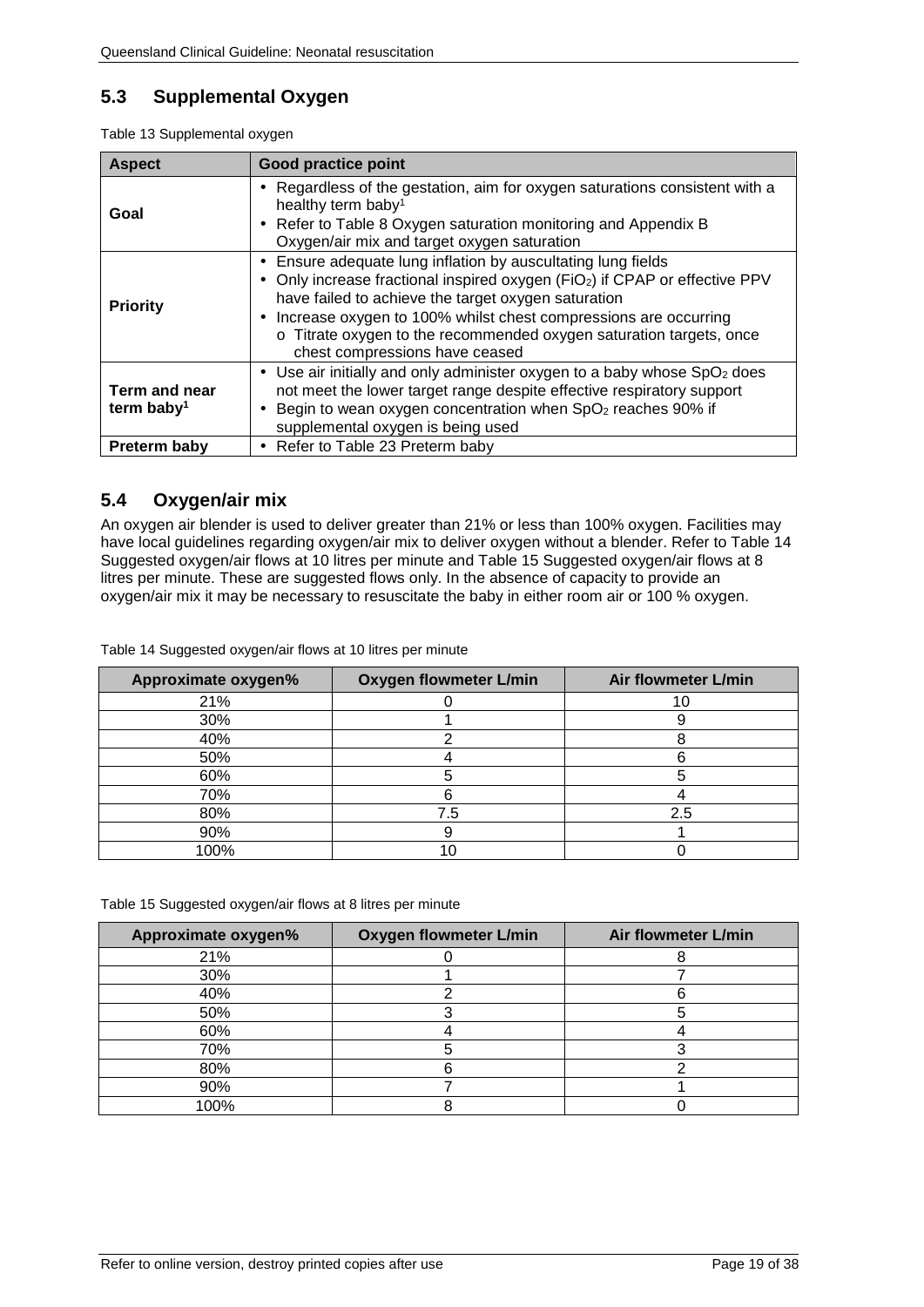## <span id="page-20-0"></span>**5.5 Positive pressure ventilation**

<span id="page-20-1"></span>Table 16 Positive pressure ventilation

| <b>Aspect</b>                         | Recommendation/good practice point                                                                                                                                                                                                                                                                                                                                                                                                                                                                                                                                                                                                                                                                                                                                                                                                                                                                                                                                                                                                                                                                                |
|---------------------------------------|-------------------------------------------------------------------------------------------------------------------------------------------------------------------------------------------------------------------------------------------------------------------------------------------------------------------------------------------------------------------------------------------------------------------------------------------------------------------------------------------------------------------------------------------------------------------------------------------------------------------------------------------------------------------------------------------------------------------------------------------------------------------------------------------------------------------------------------------------------------------------------------------------------------------------------------------------------------------------------------------------------------------------------------------------------------------------------------------------------------------|
| <b>Indications</b>                    | · After stimulation:<br>o HR less than 100 bpm and<br>o Apnoea or inadequate breathing (e.g. gasping)                                                                                                                                                                                                                                                                                                                                                                                                                                                                                                                                                                                                                                                                                                                                                                                                                                                                                                                                                                                                             |
| <b>Technique</b>                      | Support the jaw, keeping the neck slightly extended in the 'sniffing<br>$\blacksquare$<br>position'<br>Mask ventilation:<br>$\blacksquare$<br>o Effectiveness indicated by improvement in HR<br>o Ineffective chest wall movement may require two people as they can be<br>more effective than one if mask leak continues<br><b>§</b> One person supports the jaw and holds the mask in place over the<br>mouth and nose with two hands and second person provides positive<br>pressure breaths <sup>1</sup>                                                                                                                                                                                                                                                                                                                                                                                                                                                                                                                                                                                                      |
| Rate <sup>1</sup>                     | 40-60 breaths per minute with inspiratory time of 0.3-0.5 seconds                                                                                                                                                                                                                                                                                                                                                                                                                                                                                                                                                                                                                                                                                                                                                                                                                                                                                                                                                                                                                                                 |
| Pressures <sup>1</sup>                | If suitable equipment is available use PEEP of at least 5 cm H <sub>2</sub> O during<br>resuscitation to:<br>o Assist lung expansion<br>o Help establish a functional residual capacity<br>o Improve oxygenation<br>PEEP greater than 8 cm H <sub>2</sub> O can potentially reduce pulmonary blood flow<br>$\blacksquare$<br>and cause pneumothorax<br>Suggested initial pressures<br>o Positive inspiratory pressure (PIP):<br>$\S$ 30 cm H <sub>2</sub> O for term babies<br>$\S$ 20–25 cm H <sub>2</sub> O for preterm babies less than 32 weeks gestation<br>o PEEP: 5 cm<br>o If pressures are not monitored, use minimal pressure to achieve<br>physiological (not excessive) chest wall movement and an increase in<br>HR.<br>Higher inflation pressures may be required to aerate the lungs in first few<br>inflation breaths<br>Ventilation can be accomplished for most babies with progressively lower<br>pressures and rates as the resuscitation proceeds<br>o Adjust the pressures according to the baby's response to PPV<br>o Decrease ventilation pressures and rate when the baby is responding |
| <b>Assessment of</b><br>effectiveness | Confirmed by observing:<br>o HR increase to greater than 100 bpm<br>o Slight rise of chest and upper abdomen with each inflation<br>o Improvement in oxygenation saturations                                                                                                                                                                                                                                                                                                                                                                                                                                                                                                                                                                                                                                                                                                                                                                                                                                                                                                                                      |
| Other care                            | Continue PPV until spontaneous breathing is established<br>$\blacksquare$<br>Gastric decompression via nasogastric tube is indicated when mask<br>ventilation continues for several minutes                                                                                                                                                                                                                                                                                                                                                                                                                                                                                                                                                                                                                                                                                                                                                                                                                                                                                                                       |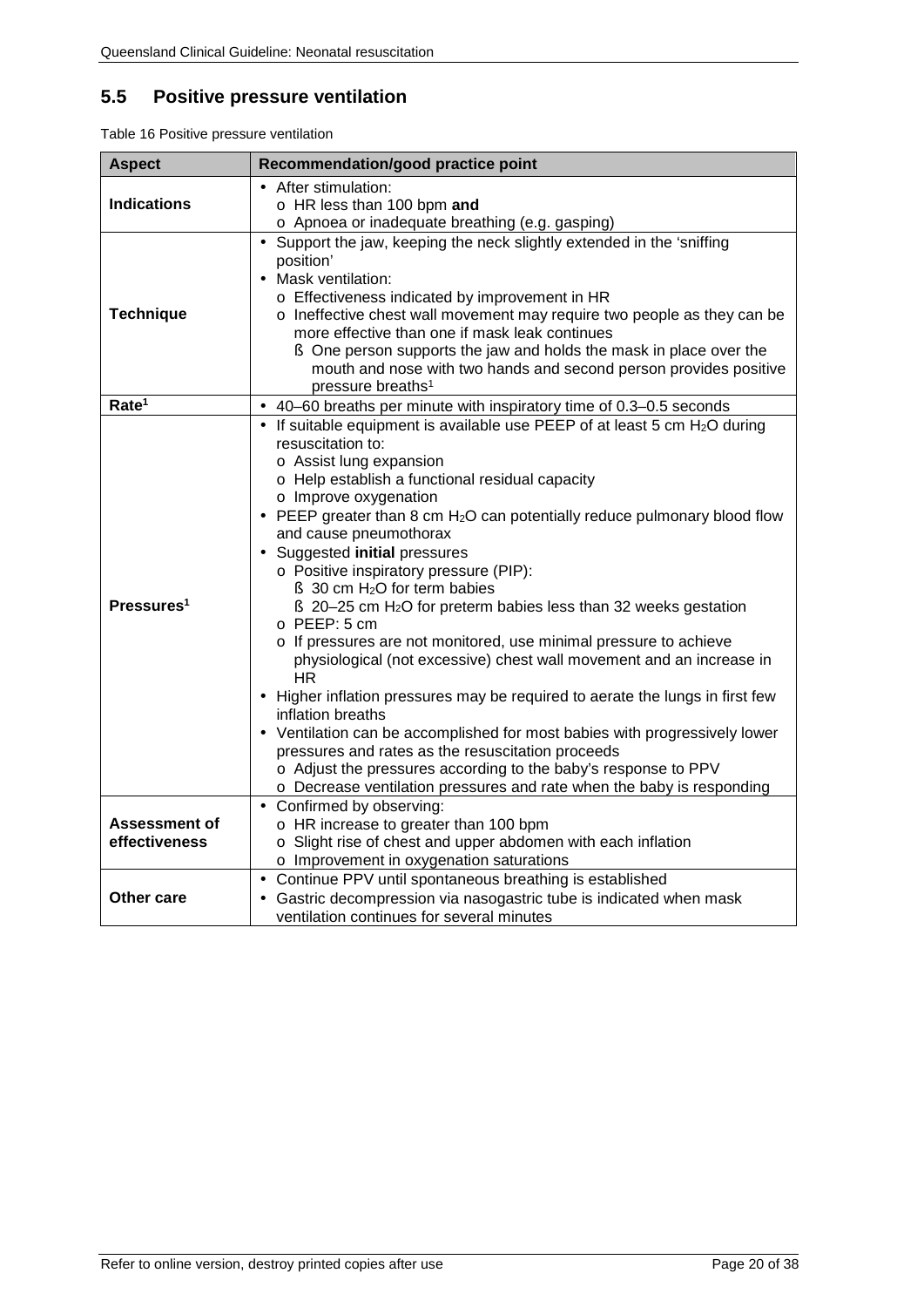## <span id="page-21-0"></span>**5.6 Intubation**

#### <span id="page-21-1"></span>**5.6.1 ETT size and length**

- Based on weight and gestational age of baby for initial resuscitation at birth or corrected  $\mathcal{L}^{\pm}$ age during neonatal period
- Table 17 [ETT and suction catheters sizes](#page-21-2) provides accurate guidance about ETT size ÷. and length<sup>1,[13,](#page-34-5)[14](#page-34-6)</sup>
- **ETT internal diameter** in millimetres can be calculated by corrected age in weeks  $\mathcal{L}^{\mathcal{L}}$ divided by 10
- Approximate **ETT length/depth** from middle of upper lip calculated as weight in kg + 6 c[m1,](#page-34-1)[14,](#page-34-6)[15](#page-34-7)
- Check insertion depth as soon as possible after intubation

| Corrected age<br>(weeks) | Actual weight<br>(kg) | ETT size-internal<br>diameter<br>(mm) | ETT mark at<br>upper lip<br>(cm) | <b>ETT</b> suction<br>catheter size<br>F |
|--------------------------|-----------------------|---------------------------------------|----------------------------------|------------------------------------------|
| $23 - 24$                | $0.5 - 0.6$           |                                       | 5.5                              |                                          |
| $25 - 26$                | $0.7 - 0.8$           | 2.5                                   | 6.0                              | $5 - 6$                                  |
| $27 - 29$                | $0.9 - 1.0$           |                                       | 6.5                              |                                          |
| $30 - 32$                | $1.1 - 1.4$           | 3.0                                   | 7.0                              | $5 - 6$                                  |
| $33 - 34$                | $1.5 - 1.8$           |                                       | 7.5                              |                                          |
| $35 - 37$                | $1.9 - 2.4$           | 3.5                                   | 8.0                              | $6 - 8$                                  |
| $38 - 40$                | $2.5 - 3.1$           |                                       | 8.5                              |                                          |
| $41 - 43$                | $3.2 - 4.2$           | $3.5 - 4.0$                           | 9.0                              | $6 - 8$                                  |

<span id="page-21-2"></span>Table 17 ETT and suction catheters sizes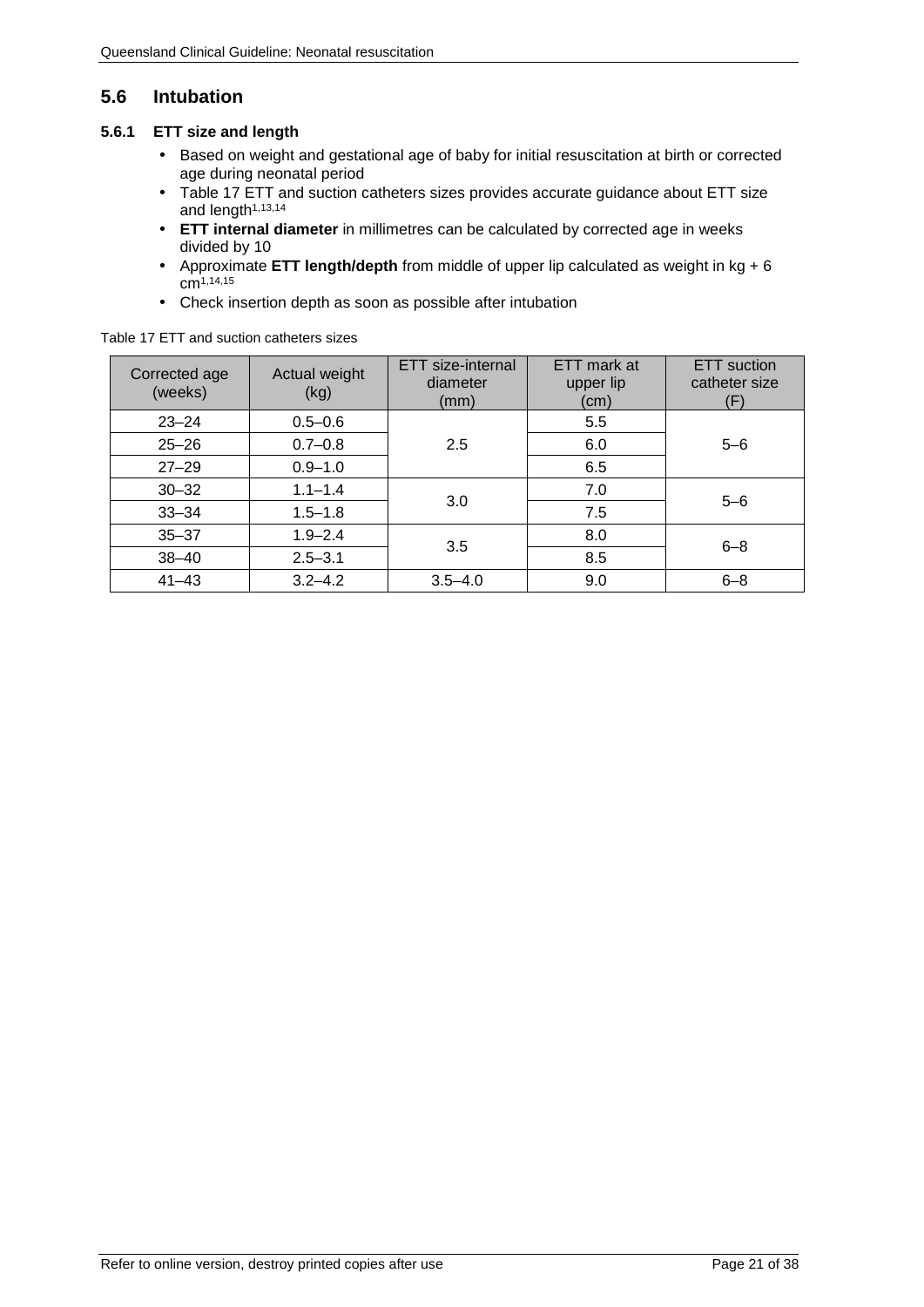#### <span id="page-22-0"></span>**5.6.2 Endotracheal intubation**

<span id="page-22-1"></span>Table 18 Endotracheal intubation

| <b>Aspect</b>                                | Recommendation/good practice point                                                                                                                                                                                                                                                                                                                                                                                                                                                                                                                                                                                                                                                                                                                                                                                                                                                                                                                                                                                                                                                                                                                                                                                                                                                                                                                   |  |  |
|----------------------------------------------|------------------------------------------------------------------------------------------------------------------------------------------------------------------------------------------------------------------------------------------------------------------------------------------------------------------------------------------------------------------------------------------------------------------------------------------------------------------------------------------------------------------------------------------------------------------------------------------------------------------------------------------------------------------------------------------------------------------------------------------------------------------------------------------------------------------------------------------------------------------------------------------------------------------------------------------------------------------------------------------------------------------------------------------------------------------------------------------------------------------------------------------------------------------------------------------------------------------------------------------------------------------------------------------------------------------------------------------------------|--|--|
| <b>Clinical standard</b>                     | Intubation is performed by clinicians who have completed appropriate<br>training which includes supervised clinical practice and have been<br>deemed to be competent                                                                                                                                                                                                                                                                                                                                                                                                                                                                                                                                                                                                                                                                                                                                                                                                                                                                                                                                                                                                                                                                                                                                                                                 |  |  |
| Indications <sup>1</sup>                     | Depends on:<br>o Gestation of baby<br>o Degree of respiratory depression<br>o Response to face mask or laryngeal mask ventilation<br>o Skill and experience of clinician<br>Perform if:<br>o Unsuccessful ventilation via face mask or laryngeal mask<br>$\circ$ HR remains low<br>o Oxygen saturation falling or failing to rise<br>o Face or laryngeal mask ventilation is prolonged<br>o Special circumstances (e.g. congenital diaphragmatic hernia (CHD)) or<br>extremely low birth weight baby<br>o Baby has no detectable HR at birth                                                                                                                                                                                                                                                                                                                                                                                                                                                                                                                                                                                                                                                                                                                                                                                                         |  |  |
| <b>Position</b><br>verification <sup>1</sup> | It is good practice for at least two clinicians to agree by at least two<br>$\blacksquare$<br>methods that the ETT is correctly placed<br>Generally confirmed by three observations of baby in the following<br>sequence:<br>o Chest moves with each inflation<br>o HR increase to above 100 bpm<br>o Oxygen saturations improve<br>If chest wall movement does not occur and HR does not increase, re-<br>evaluate ETT and ventilation technique:<br>o May need to increase ventilation pressures and oxygen concentration<br>o Use caution to avoid unnecessary extubation and re-intubation<br>Other signs of correct ETT placement:<br>o Visual inspection of ETT passing through larynx<br>o Condensation on inside of ETT during exhalation<br>o Colour change in paediatric colorimetric end tidal CO <sub>2</sub> detector<br>S Most reliable confirmation of ETT placement in neonates who have<br>spontaneous circulation<br>S False negative may present in baby with low or absent pulmonary<br>blood flow or present if there is inadequate ventilation due to low<br>pressures being delivered<br>S False positive may occur if colorimetric device has prolonged<br>exposure to humidity or is contaminated with adrenaline<br>(epinephrine) or surfactant<br>o Symmetrical air entry over lung fields auscultated with a stethoscope |  |  |
| <b>Incorrect</b><br>position <sup>1</sup>    | Signs that suggest oesophageal insertion of ETT include:<br>o Absent chest wall movement with inflations<br>o HR less than 100 bpm that does not increase with intubation and<br>ventilation<br>o Expired CO <sub>2</sub> not detected<br>o Oxygenation does not improve or deteriorates with PPV<br>o Breath sounds absent in axillae<br>o Increasing abdominal distension                                                                                                                                                                                                                                                                                                                                                                                                                                                                                                                                                                                                                                                                                                                                                                                                                                                                                                                                                                          |  |  |
| <b>Suction catheter</b>                      | Catheter size to be no more than half the internal diameter of ETT <sup>16</sup><br>$\blacksquare$<br>Refer to Table 17 ETT and suction catheters                                                                                                                                                                                                                                                                                                                                                                                                                                                                                                                                                                                                                                                                                                                                                                                                                                                                                                                                                                                                                                                                                                                                                                                                    |  |  |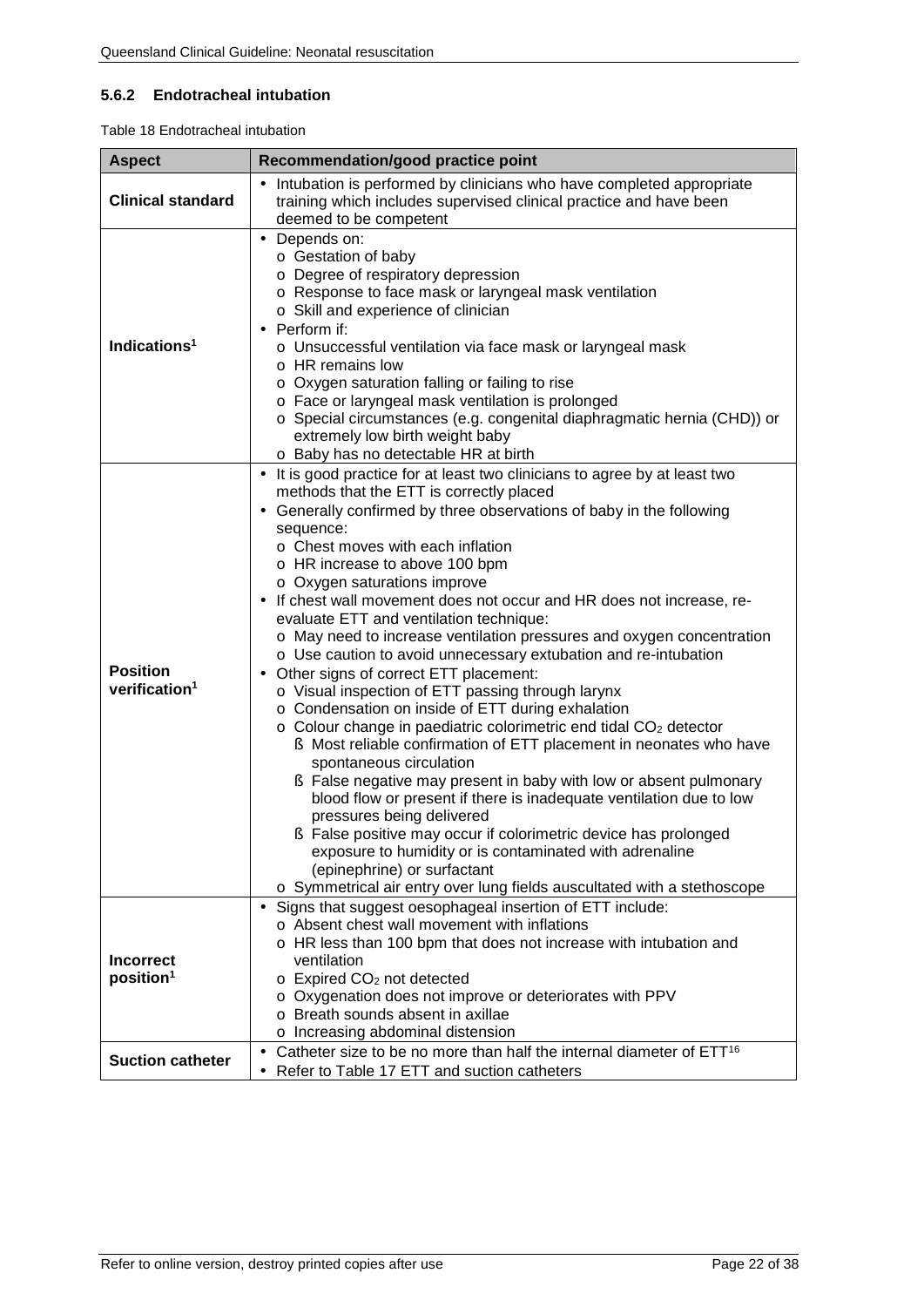## <span id="page-23-0"></span>**6 Chest compressions**

Chest compressions are only uncommonly needed in neonatal resuscitation if the lungs have been effectively aerated. If chest compressions are indicated, urgent vascular access (preferably via umbilical vein) is required for administration of adrenaline (epinephrine).

<span id="page-23-1"></span>Refer to Table 20 [Medication and fluids](#page-24-1) and Table 21 [Adrenaline \(epinephrine\) administration.](#page-25-1)

Table 19 Chest compressions

| <b>Aspect</b>                | Recommendation/good practice point                                                                                                                                                                                                                                                                                                                                                                                                                                                                                                                                                                                                                                                                                                                                                        |  |  |
|------------------------------|-------------------------------------------------------------------------------------------------------------------------------------------------------------------------------------------------------------------------------------------------------------------------------------------------------------------------------------------------------------------------------------------------------------------------------------------------------------------------------------------------------------------------------------------------------------------------------------------------------------------------------------------------------------------------------------------------------------------------------------------------------------------------------------------|--|--|
| Position <sup>2</sup>        | Centre compressions over lower third of sternum<br>o Above xiphisternum and just below nipples <sup>6</sup>                                                                                                                                                                                                                                                                                                                                                                                                                                                                                                                                                                                                                                                                               |  |  |
| Depth <sup>2</sup>           | Depth of compression is one third anteroposterior diameter of chest                                                                                                                                                                                                                                                                                                                                                                                                                                                                                                                                                                                                                                                                                                                       |  |  |
| Ratio <sup>2</sup>           | Optimise the quality of compressions by minimising interruption<br>l,<br>Compression-ventilation ratio 3:1<br>o Half second pause after each 3rd compression to deliver a breath<br>o 90 compressions and 30 breaths in each minute<br>120 compressions per minute can be delivered to intubated baby with no<br>pause for breaths <sup>1</sup><br>If cardiac aetiology is known or suspected in a baby consider using a two<br>person compression-ventilation ratio of 15:2                                                                                                                                                                                                                                                                                                              |  |  |
| Method $1,2$                 | Use 100% oxygen and perform in combination with adequate inflation<br>breaths<br>Avoid simultaneous compression with breath<br>Rescuer's hands (fingers/thumbs) should not leave chest<br>$\blacksquare$<br>Avoid interruption<br>Two thumb technique:<br>o Use when two clinicians are available<br>o Preferred as:<br>S More advantageous in improving peak systolic pressure and<br>coronary perfusion pressure over time<br>S Perceived as easier and less tiring for the clinician<br>o Position two thumbs on sternum (superimposed or adjacent) to each<br>other according to size of baby and wrap fingers around thorax to<br>support the back<br>Two finger technique:<br>ä,<br>o Use when only one clinician is available<br>o Two fingers are positioned with tips on sternum |  |  |
| Clinician <sup>1,2</sup>     | Stand facing baby's head<br>ä,<br>o This can be reversed if access to baby's abdomen is required                                                                                                                                                                                                                                                                                                                                                                                                                                                                                                                                                                                                                                                                                          |  |  |
| Effectiveness <sup>1,2</sup> | Pulsations will appear on oximeter if compressions delivered effectively<br>$\blacksquare$<br>Interrupt compressions as little as possible and no more frequently than<br>every 30 seconds<br>o Check HR and cardiac output by auscultation and spontaneous<br>pulsations on oximeter<br>Continue chest compressions until there are clear signs of return of<br>spontaneous circulation<br>o Note: Effective chest compressions will cause sufficient arterial<br>pulsation for the pulse oximeter and will be an unreliable method to<br>determine spontaneous (baby's own) heart rate<br>Refer also to Table 30 Ethical considerations                                                                                                                                                 |  |  |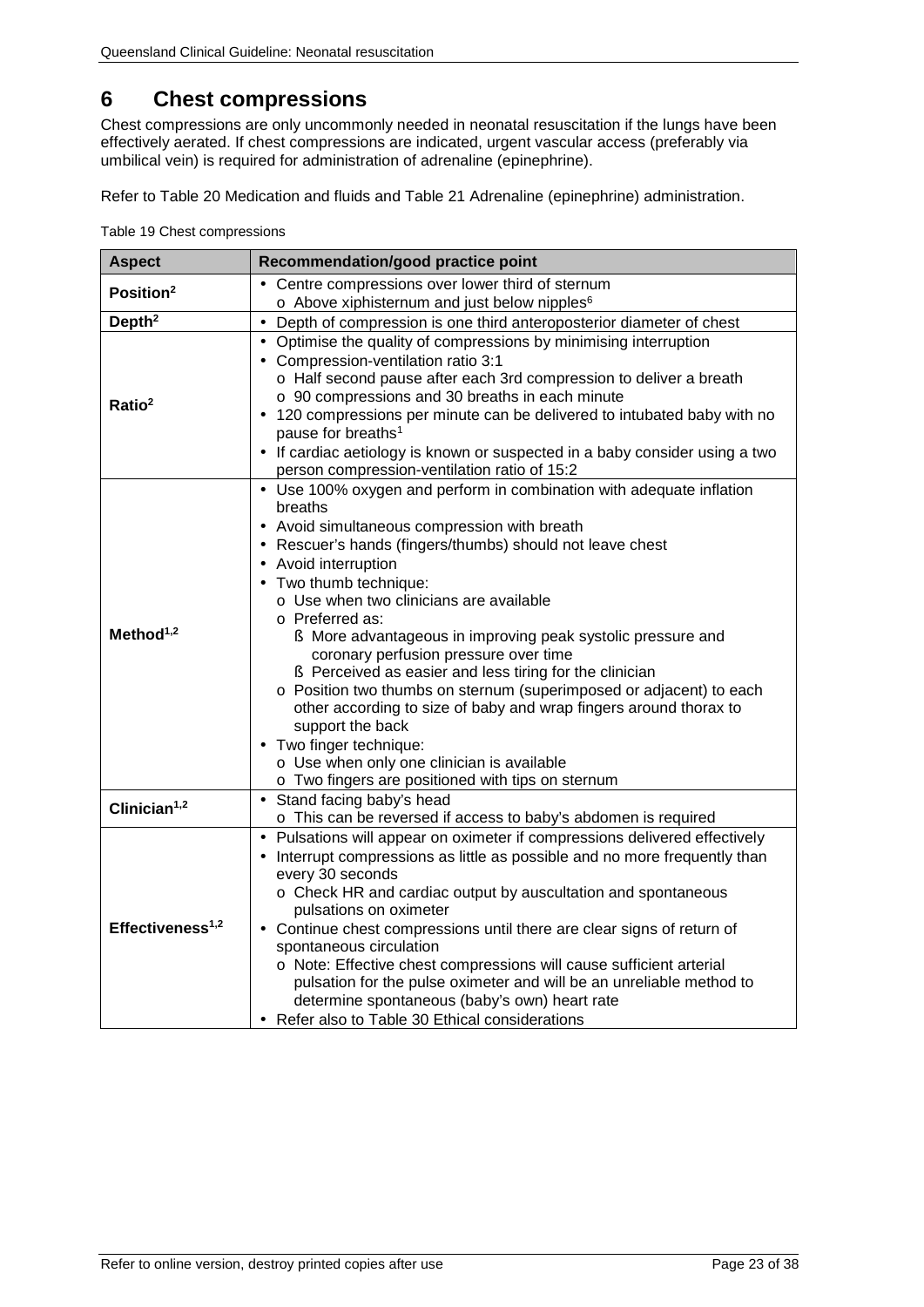## <span id="page-24-0"></span>**7 Medication and fluids**

Medication and fluid are rarely indicated for neonatal resuscitation. <sup>6</sup> Adrenaline (epinephrine) and volume expanders are generally the only medications required.

Naloxone is rarely used for newborn babies and should never be considered as a resuscitation drug but rather a drug used after stabilisation and admission to a neonatal unit. The priority for any baby who is suspected of having respiratory depression caused by maternal opiate administration is to provide PPV with T-piece device or bag and mask. Naloxone if required, is administered preferably intravenously once the baby's oxygen saturations and HR are stable. Naloxone is never administered to a baby exposed to intrauterine opioids. Refer to Queensland Clinical Guideline: *Perinatal substance use–neonatal. 17*

| <b>Aspect</b>                   | Consideration/recommendation/good practice point                                                                                                                                                                                                                                                                                                                                                                                       |  |  |
|---------------------------------|----------------------------------------------------------------------------------------------------------------------------------------------------------------------------------------------------------------------------------------------------------------------------------------------------------------------------------------------------------------------------------------------------------------------------------------|--|--|
| <b>Context</b>                  | Establishing adequate ventilation is the most important step to improve<br>HR.<br>Bradycardia is usually caused by hypoxia and inadequate ventilation<br>Apnoea is usually caused by inadequate oxygenation of the brainstem<br>٠<br>Administration of medications should not detract from the efficiency and<br>ä,<br>continuity of ventilation and chest compressions                                                                |  |  |
| <b>Administration</b><br>routes | Preferred intravascular access is via the umbilical vein <sup>1,2</sup><br>Alternative intravascular routes are peripheral vein or intraosseous (IO)<br>route (if clinician trained in technique and unable to access umbilical vein<br>or peripheral vein)<br>o Endotracheal route is used when intravascular access cannot be<br>obtained as there is lack of certainty about the effect of medication<br>administered by this route |  |  |
| <b>Umbilical vein</b>           | Most rapidly accessible intravascular route for adrenaline (epinephrine)<br>and fluid administration is via an emergency umbilical venous catheter<br>(UVC)<br>UVC and 3-way tap are usually primed with 0.9% sodium chloride<br>Use for continued vascular access until alternative route established<br>Blood gases may be obtained from UVC and may guide treatment <sup>1</sup>                                                    |  |  |
| <b>ETT</b>                      | Not recommended <sup>1</sup><br>$\blacksquare$<br>Only adrenaline (epinephrine) is suitable to be administered via the ETT<br>$\blacksquare$<br>Only use if vascular access not established<br>o Do not delay attempts at vascular access                                                                                                                                                                                              |  |  |
| Peripheral vein                 | Access may be difficult and time consuming especially in the<br>×,<br>hypovolaemic or shocked baby                                                                                                                                                                                                                                                                                                                                     |  |  |
| <b>Intraosseous</b>             | Not commonly used for neonatal resuscitation because of:<br>o A more readily accessible umbilical vein<br>o Fragility of small bones<br>o A small IO space especially in preterm baby<br>Can be used if umbilical venous access not available and resuscitation<br>ä,<br>team proficient with<br><b>Preferred over ETT</b><br>ä,                                                                                                       |  |  |
| <b>Umbilical artery</b>         | Not recommended for administration of medications <sup>1</sup>                                                                                                                                                                                                                                                                                                                                                                         |  |  |

<span id="page-24-1"></span>Table 20 Medication and fluids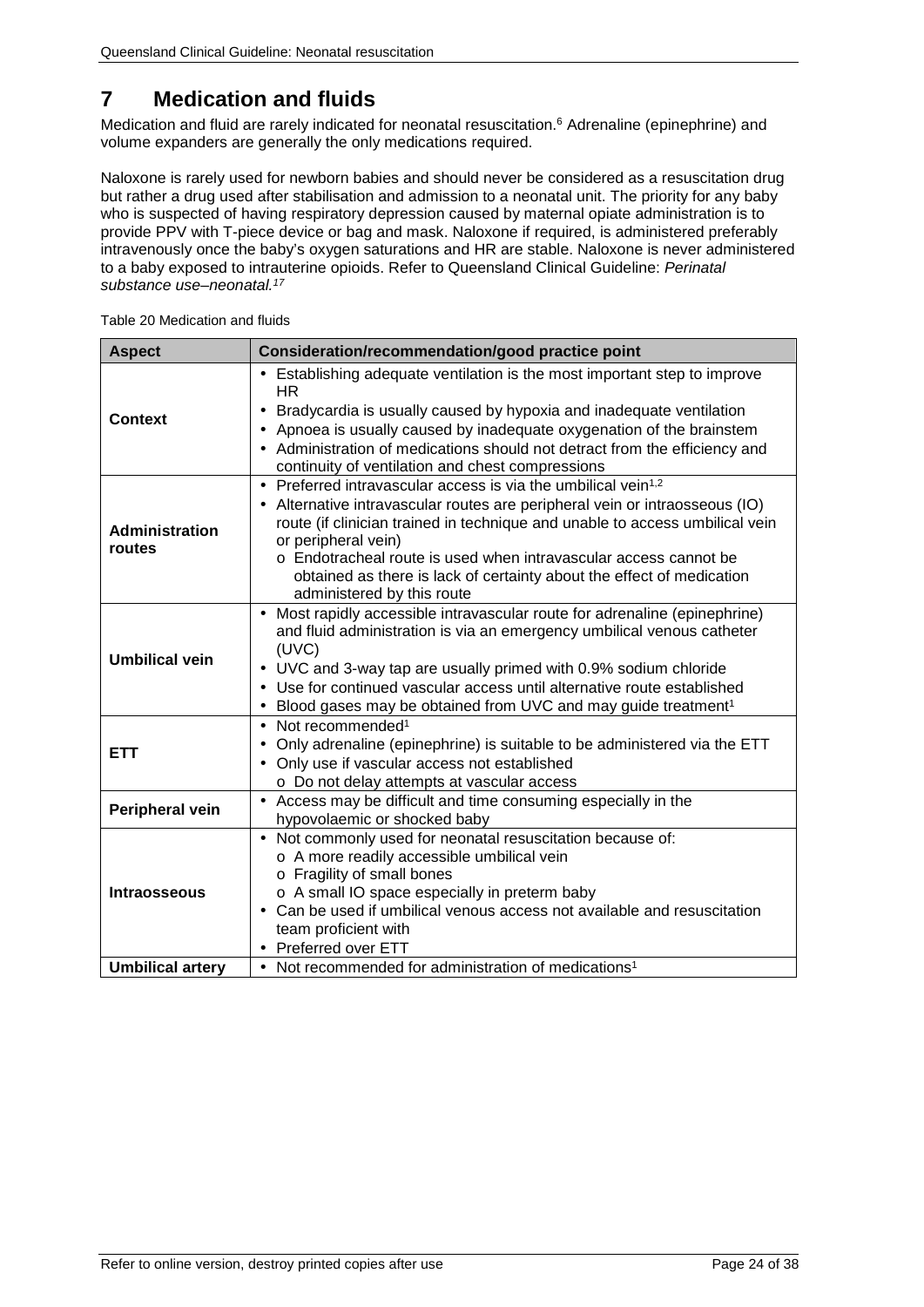## <span id="page-25-0"></span>**7.1 Adrenaline (epinephrine)**

<span id="page-25-1"></span>Table 21 Adrenaline (epinephrine) administration

<span id="page-25-2"></span>

| Adrenaline (epinephrine) 1:10,000                           |                                                                                                                                                                                                                                                                                                                                                                                                                                                                                                                                                                                                                                                                                                                                                                                                                                                                                                                                                    |  |  |  |
|-------------------------------------------------------------|----------------------------------------------------------------------------------------------------------------------------------------------------------------------------------------------------------------------------------------------------------------------------------------------------------------------------------------------------------------------------------------------------------------------------------------------------------------------------------------------------------------------------------------------------------------------------------------------------------------------------------------------------------------------------------------------------------------------------------------------------------------------------------------------------------------------------------------------------------------------------------------------------------------------------------------------------|--|--|--|
| <b>Aspect</b>                                               | <b>Consideration</b>                                                                                                                                                                                                                                                                                                                                                                                                                                                                                                                                                                                                                                                                                                                                                                                                                                                                                                                               |  |  |  |
| <b>Indication</b>                                           | If HR is less than 60 bpm and chest compressions are commenced<br>establish vascular access and administer as soon as possible<br>o May improve cerebral blood flow <sup>1</sup>                                                                                                                                                                                                                                                                                                                                                                                                                                                                                                                                                                                                                                                                                                                                                                   |  |  |  |
| Route                                                       | Use route most familiar to clinician<br>Intravascular route (UVC, peripheral IV or IO) is strongly preferred<br>UVC strongly preferable to peripheral or IO<br>o UVC has advantage of being a large visible vein, close to the heart<br>Refer to Table 20 Medication and fluids                                                                                                                                                                                                                                                                                                                                                                                                                                                                                                                                                                                                                                                                    |  |  |  |
| Intravenous (IV)<br>dose and<br>administration <sup>1</sup> | Adrenaline (epinephrine) 1:10,000 contains 0.1mg per mL or 100<br>micrograms (micro) per mL<br>IV adrenaline (epinephrine)1:10,000 (1mL=0.1 mg):<br>$\circ$ 0.01-0.03 mg/kg (or 10-30 micro/kg) equates to 0.1-0.3 mL/kg <sup>1</sup><br>o Follow with 2-3 mL 0.9% sodium chloride flush<br>o Can be repeated every 2-3 minutes if HR less than 60 bpm despite<br>effective ventilation of the lungs using 100% oxygen and chest<br>compressions<br>Refer to Figure 1 Rounded doses of IV adrenaline (epinephrine) 1:10,000<br>for an urgent dose calculation based on the baby's gestation<br><b>Corrected age</b><br>IV adrenaline (epinephrine)<br>1:10.000<br>(weeks)<br>at 0.03 mg/kg $1$<br>$23 - 26$<br>$0.1$ mL<br>$27 - 37$<br>$0.25$ mL<br>$38 - 43$<br>$0.5$ mL<br>Figure 1 Rounded doses of IV adrenaline (epinephrine) 1:10,000<br>- Practice tip-For term baby:<br>o Draw up and administer 0.5 mL adrenaline (epinephrine) 1:10,000 |  |  |  |
|                                                             | (0.03 mg per kg dose)<br>o Administer by rapid bolus followed by 0.9% sodium chloride flush<br>o Repeat every two to three minutes while the HR is less than 60 bpm<br>(despite adequate ventilation using 100 % oxygen and chest<br>compressions)<br>Higher doses are not recommended due to increased risk of post-<br>resuscitation mortality and intraventricular haemorrhage <sup>1</sup>                                                                                                                                                                                                                                                                                                                                                                                                                                                                                                                                                     |  |  |  |
| <b>Frequency</b>                                            | Repeat every two to three minutes while the HR is less than 60 bpm<br>¥.<br>(despite adequate ventilation and cardiac compressions)                                                                                                                                                                                                                                                                                                                                                                                                                                                                                                                                                                                                                                                                                                                                                                                                                |  |  |  |
| <b>Dilution</b>                                             | Not required for 1:10,000 concentration                                                                                                                                                                                                                                                                                                                                                                                                                                                                                                                                                                                                                                                                                                                                                                                                                                                                                                            |  |  |  |
| <b>ETT dose and</b><br>administration                       | Only use ETT route if IV access cannot be obtained or there is significant<br>delay<br>Do not delay attempts at vascular access as effectiveness of ETT<br>adrenaline (epinephrine) has not been established<br>If ETT route is used for administration of adrenaline (epinephrine) then<br>suggested indication is: HR less than 60 bpm despite adequate ventilation<br>and chest compressions<br>ETT adrenaline (epinephrine) 1:10,000:<br>$\sim$<br>$\circ$ 0.05-0.1 mg/kg (equates 0.5-1 mL/kg)<br>Less preferred route<br>o Higher dose required <sup>1</sup><br>- Follow with PPV<br>o Do not flush <sup>4</sup><br>Administer IV dose as soon as vascular access obtained unless<br>bradycardia has resolved                                                                                                                                                                                                                                |  |  |  |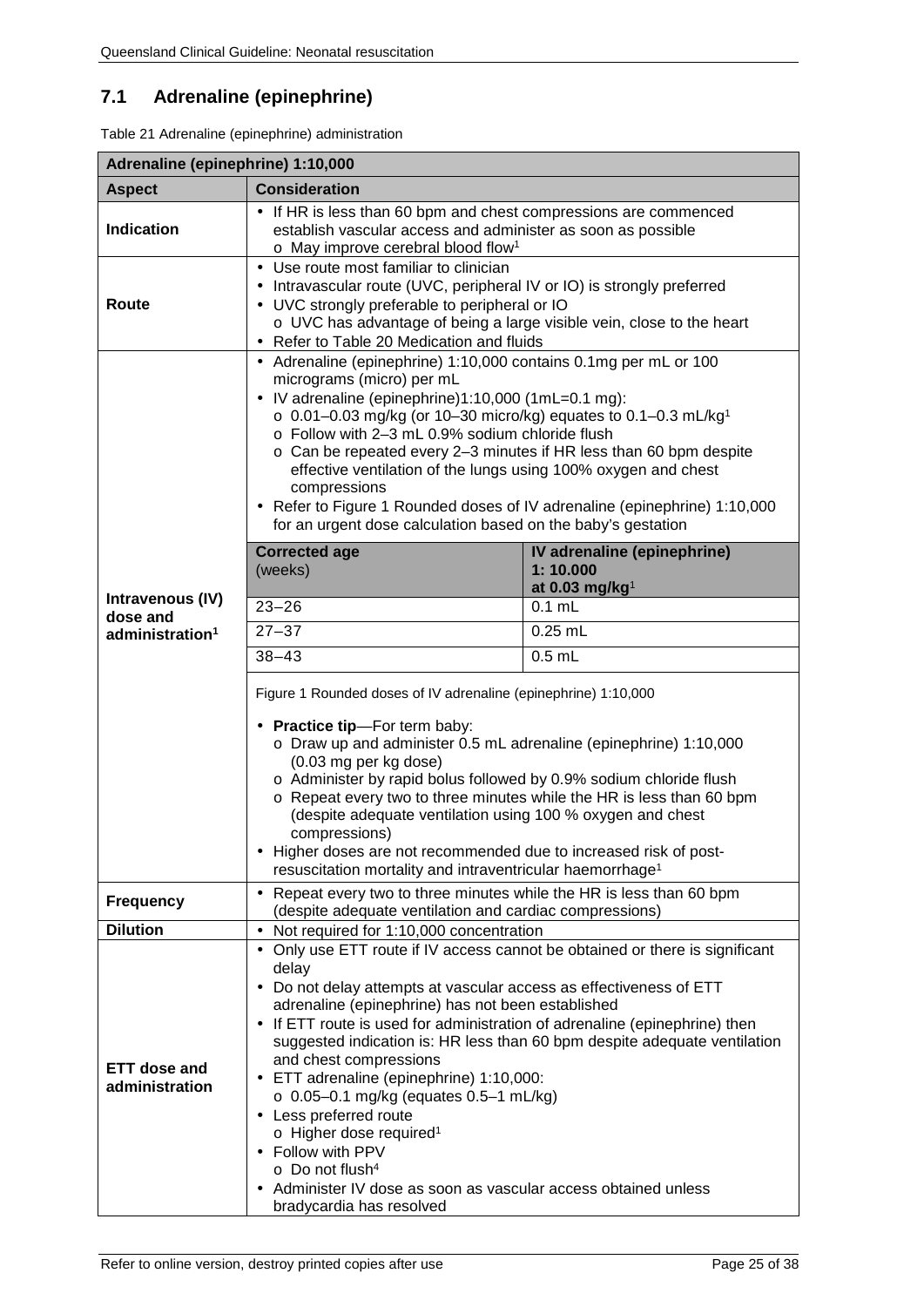### <span id="page-26-0"></span>**7.2 Volume expanding fluids**

Use isotonic crystalloid (0.9% sodium chloride or Hartmann's solution) or Group O RhD negative blood if indicated.

<span id="page-26-1"></span>

|  | Table 22 Administration of volume expanding fluids |  |  |
|--|----------------------------------------------------|--|--|
|  |                                                    |  |  |

| <b>Aspect</b>                 | Recommendation/good practice point                                                                                                                                                                                                                                                                                                                                                                                                                                                                                                                                                                                                                                                                                                                                                                                      |  |
|-------------------------------|-------------------------------------------------------------------------------------------------------------------------------------------------------------------------------------------------------------------------------------------------------------------------------------------------------------------------------------------------------------------------------------------------------------------------------------------------------------------------------------------------------------------------------------------------------------------------------------------------------------------------------------------------------------------------------------------------------------------------------------------------------------------------------------------------------------------------|--|
| Indications and<br>fluid type | Initially isotonic crystalloid (e.g. 0.9% sodium chloride or Hartmann's<br>solution) for:<br>o Suspected blood loss<br>o Baby appearing to be in shock (i.e. pale, poor perfusion, weak pulse)<br>and has not responded adequately to other resuscitative measures<br>Subsequently blood products (Group O RhD negative blood) may be<br>required for an emergency transfusion when:<br>o Critical blood loss-follow critical blood loss protocol<br>§ Refer to National Blood Authority (Australia) Patient Blood<br>Management Guidelines Module 6: Neonatal and Paediatrics<br>$(2016)^{12}$<br>o Baby not responding to resuscitation<br>S Consider trial of volume administration as blood loss may be occult<br>o Limited evidence of benefit and the potential for harm in absence of<br>blood loss <sup>1</sup> |  |
| <b>Caution</b>                | Routine fluid boluses during a resuscitation that is unresponsive to chest<br>٠<br>compressions and adrenaline (epinephrine) may be more harmful rather<br>than beneficial <sup>1</sup>                                                                                                                                                                                                                                                                                                                                                                                                                                                                                                                                                                                                                                 |  |
| Route                         | Intravascular-umbilical vein, intravenous, intraosseous<br>Refer to Table 20 Medication and fluids                                                                                                                                                                                                                                                                                                                                                                                                                                                                                                                                                                                                                                                                                                                      |  |
| <b>Method</b>                 | IV push over several minutes <sup>1</sup><br>$\blacksquare$                                                                                                                                                                                                                                                                                                                                                                                                                                                                                                                                                                                                                                                                                                                                                             |  |
| <b>Dose</b>                   | 10 $mL/kg1$<br>$\blacksquare$                                                                                                                                                                                                                                                                                                                                                                                                                                                                                                                                                                                                                                                                                                                                                                                           |  |
| <b>Frequency</b>              | Observe response<br>٠<br>Repeat if required after observation of the response                                                                                                                                                                                                                                                                                                                                                                                                                                                                                                                                                                                                                                                                                                                                           |  |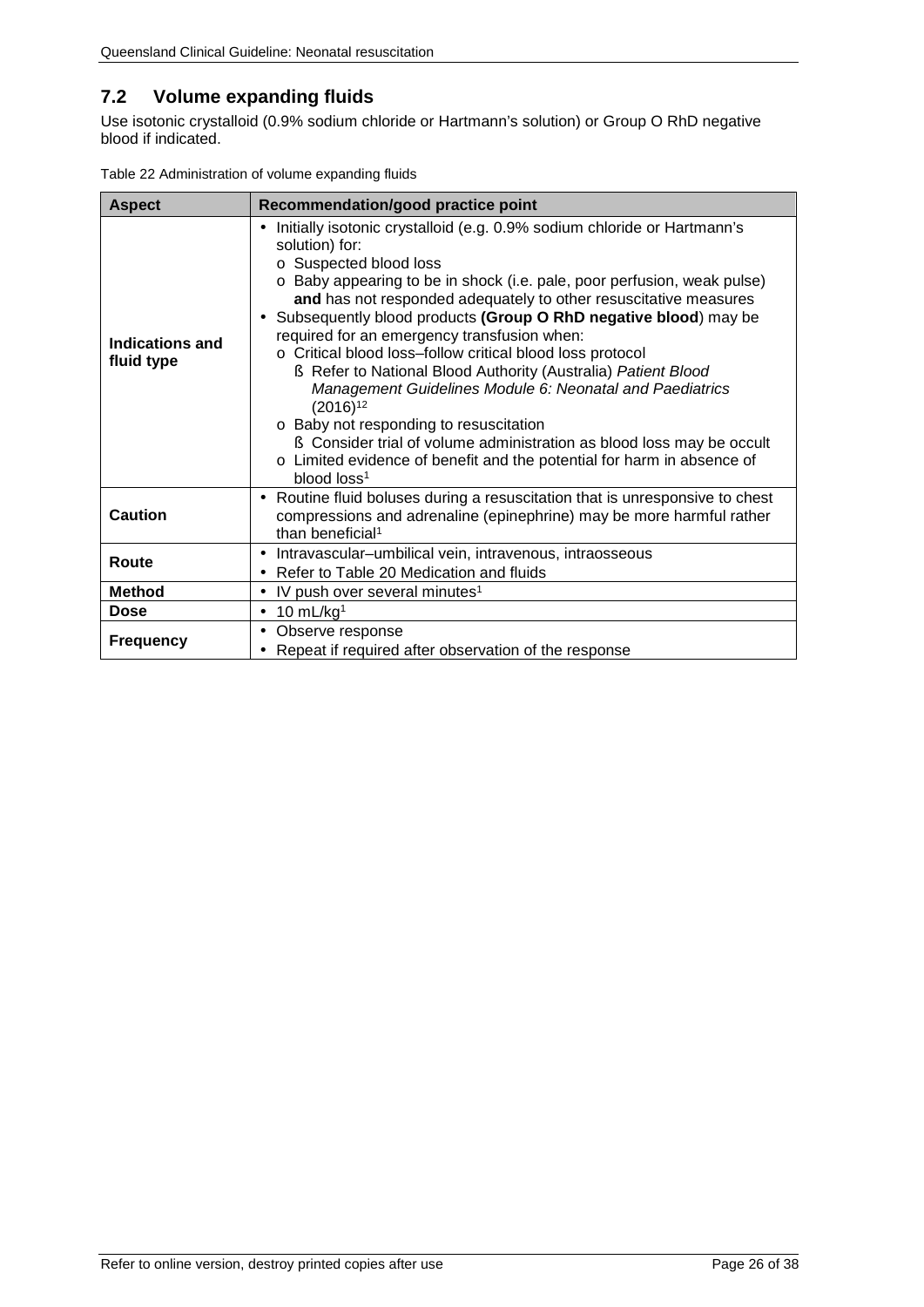## <span id="page-27-0"></span>**8 Special circumstances**

## <span id="page-27-1"></span>**8.1 Preterm baby**

<span id="page-27-2"></span>There are additional requirements for preterm babies.

| Table 23 Preterm baby |  |  |
|-----------------------|--|--|
|-----------------------|--|--|

| <b>Aspect</b>                                  | Consideration/recommendation/good practice point                                                                                                                                                                                                                                                                                                                                                                                                                                                                                  |  |  |
|------------------------------------------------|-----------------------------------------------------------------------------------------------------------------------------------------------------------------------------------------------------------------------------------------------------------------------------------------------------------------------------------------------------------------------------------------------------------------------------------------------------------------------------------------------------------------------------------|--|--|
| <b>Temperature</b><br>management <sup>1</sup>  | If preterm baby less than 28 weeks:<br>ä,<br>o Drying unnecessary and counter-productive as long as a polyethylene<br>bag or sheet used<br>o Place baby in polyethylene bag or under polyethylene sheet up to the<br>neck immediately after birth until alternative methods of thermal control<br>available (e.g. pre-warmed humidified incubator)<br>S Use medical or food grade and heat resistant polyethylene<br>S Cover baby's head with hat/bonnet (pre-warmed)<br>Refer to Table 9 Care of baby for additional information |  |  |
| <b>Skin protection</b><br>and handling         | Refer to Table 9 Care of baby for information about handling and skin<br>protection                                                                                                                                                                                                                                                                                                                                                                                                                                               |  |  |
| <b>Initiation of</b><br>respiratory<br>support | ANZCOR suggests against the use of an initial sustained inflation (greater<br>than five seconds) in the preterm baby <sup>1</sup><br>Initiate PPV in the baby who does not breath spontaneously within first<br>minute after birth<br>Refer to Table 10 General principles and Table 16 Positive pressure<br>ventilation for additional information about respiratory support                                                                                                                                                     |  |  |
| <b>CPAP</b>                                    | Commence CPAP in the baby less than 32 weeks breathing<br>spontaneously with signs of respiratory distress immediately after birth<br>and in need of respiratory support<br>Use at least 5 cm $H_2O$ and not more than 8cm $H_2O$<br>Deliver via facemask or nasal prongs<br>٠<br>$\circ$ Do not use self-inflating bag <sup>1</sup>                                                                                                                                                                                              |  |  |
| <b>PPV</b>                                     | Suggested initial pressures are 20-25 cm H <sub>2</sub> O<br>$\blacksquare$<br>For a baby less than 32 weeks gestation deliver PEEP at least 5-8 cm<br>H <sub>2</sub> O <sup>1</sup><br>Avoid high tidal volumes <sup>1</sup><br>Aim for adequate/good chest wall movement<br>$\blacksquare$                                                                                                                                                                                                                                      |  |  |
| Oxygen                                         | Recommended to commence resuscitation using 21-30% oxygen<br>¥,<br>Adjust FiO <sub>2</sub> guided by pulse oximetry to meet target saturation <sup>1</sup><br>If blended air and oxygen is not available commence resuscitation in air in<br>preference to 100% oxygen<br>Refer to Table 13 Supplemental oxygen                                                                                                                                                                                                                   |  |  |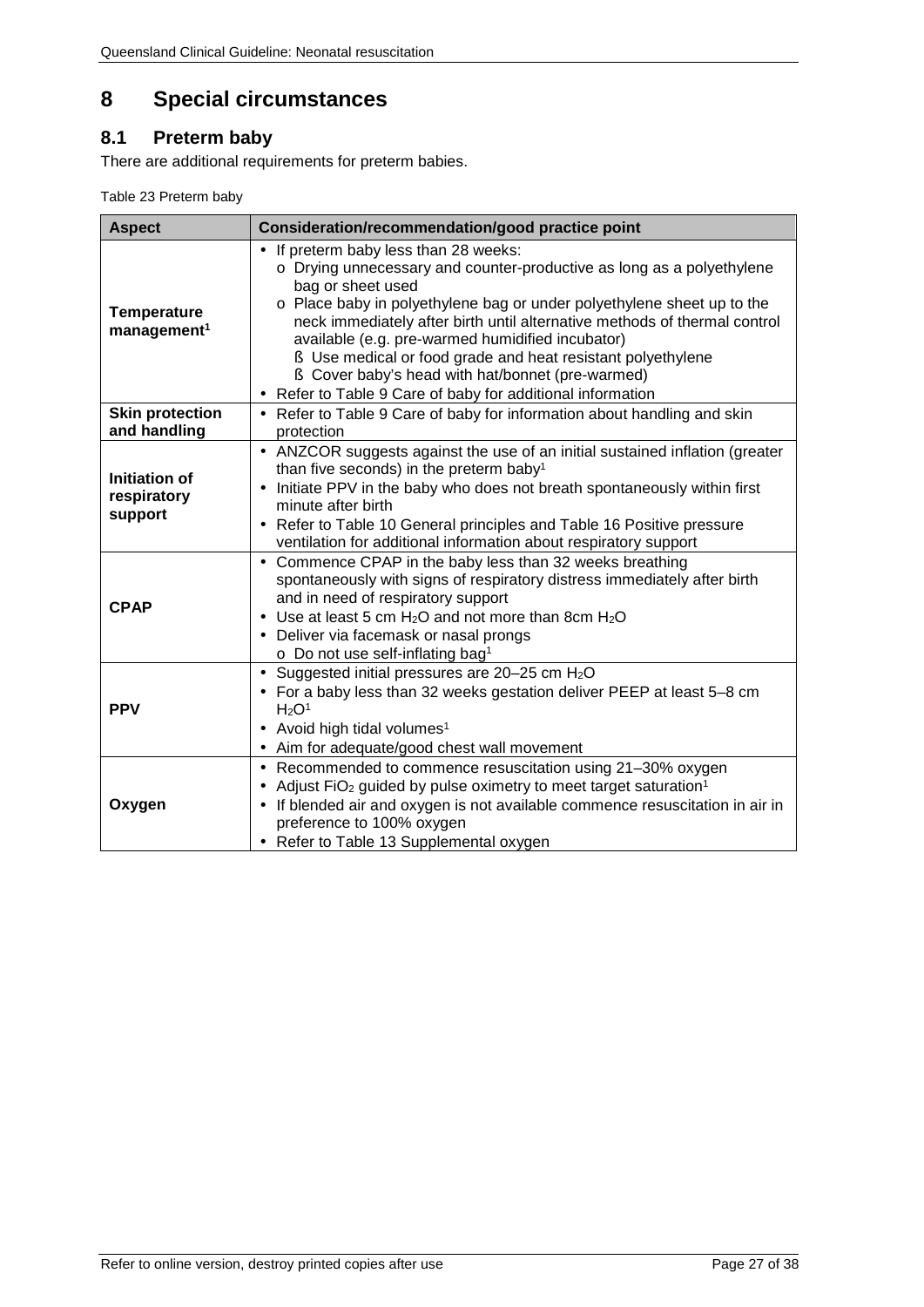## <span id="page-28-0"></span>**8.2 Other special circumstances**

<span id="page-28-1"></span>Table 24 Other special circumstances

| <b>Aspect</b>                                        | <b>Consideration/good practice point</b>                                                                                                                                                                                                                                                                                                                                                                                                                                                                                                                                                                                                                                                                                                                                                             |
|------------------------------------------------------|------------------------------------------------------------------------------------------------------------------------------------------------------------------------------------------------------------------------------------------------------------------------------------------------------------------------------------------------------------------------------------------------------------------------------------------------------------------------------------------------------------------------------------------------------------------------------------------------------------------------------------------------------------------------------------------------------------------------------------------------------------------------------------------------------|
| <b>Multiple births</b>                               | Always have at least one skilled resuscitator and a full set of resuscitation<br>equipment for each baby<br>May be associated with:<br>o Preterm birth<br>o Abnormalities with placentation<br>o Compromise of cord blood flow<br>o Mechanical complications during birth<br>o Discrepant blood volumes due to twin-to-twin transfusion syndrome in<br>monozygotic fetuses <sup>1</sup>                                                                                                                                                                                                                                                                                                                                                                                                              |
| <b>Pneumothorax</b>                                  | Rare cause of failure to respond to resuscitation at birth<br>×,<br>Signs (especially when deterioration occurs after initial response to<br>resuscitation) include: chest recession/retraction, tachypnoea, unilateral<br>decreased breath sounds, unilateral bulging chest wall<br>Confirm diagnosis by chest radiograph<br>o Transillumination may be helpful in preterm babies but may be falsely<br>negative in term babies<br>Emergency treatment (thoracentesis) may be required prior to chest<br>radiograph in rapidly deteriorating baby<br>Prepare for bedside diagnosis and emergency treatment at birth if lung<br>hypoplasia suspected from antenatal history <sup>1</sup> including:<br>o Severe oligohydramnios or anhydramnios (e.g. secondary to PPROM<br>many weeks before birth) |
| <b>Pleural</b><br>effusion/ascites/<br>fetal hydrops | Severe body wall oedema, pleural effusion, CDH, PPROM and ascites at<br>birth can reduce chest wall compliance and diaphragmatic function and<br>can cause lung hypoplasia<br>Can interfere with lung expansion<br>o Ventilate with higher pressures if needed to achieve lung expansion<br>o Higher than usual ventilation rates may be needed to achieve carbon<br>dioxide elimination<br>Commence cardiorespiratory monitoring<br>Perform thoracentesis after radiographic or ultrasound examination unless<br>emergency <sup>1</sup>                                                                                                                                                                                                                                                             |
| Pneumonia/sepsis                                     | Congenital pneumonia presents like respiratory distress syndrome<br>May require high ventilation pressures to open poorly compliant lungs <sup>1</sup>                                                                                                                                                                                                                                                                                                                                                                                                                                                                                                                                                                                                                                               |
| <b>Fetal</b><br>haemorrhage                          | Small volume of fetal blood loss may cause hypovolaemia<br>$\blacksquare$<br>Exsanguinated baby may have a good HR but be very pale<br>May require IV fluids or blood products for effective resuscitation<br>Refer to Table 22 Administration of volume expanding fluids<br>Neonatal critical blood loss protocol may need to be activated to address<br>restoration of oxygen carrying capacity and likely coagulopathy <sup>1,12</sup>                                                                                                                                                                                                                                                                                                                                                            |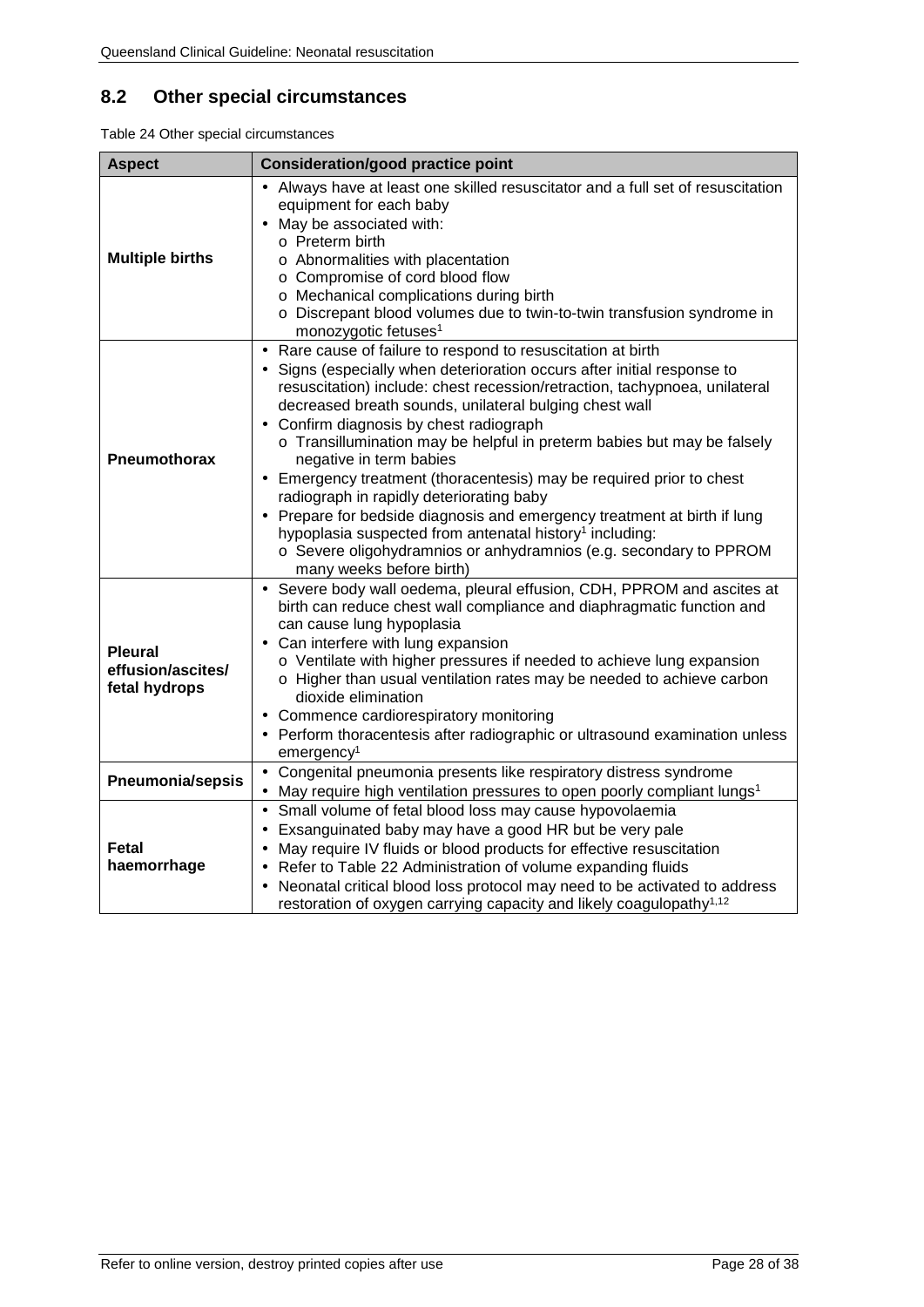## <span id="page-29-0"></span>**8.3 Congenital anomalies**

<span id="page-29-1"></span>Table 25 Congenital anomalies

| <b>Aspect</b>                                    | <b>Consideration</b>                                                                                                                                                                                                                                                                                                                                                                                                                                                                                                                                                                                                                        |
|--------------------------------------------------|---------------------------------------------------------------------------------------------------------------------------------------------------------------------------------------------------------------------------------------------------------------------------------------------------------------------------------------------------------------------------------------------------------------------------------------------------------------------------------------------------------------------------------------------------------------------------------------------------------------------------------------------|
| <b>Congenital upper</b><br>airway<br>obstruction | Assess baby who is pink when crying but cyanotic with or without<br>laboured breathing when quiet for choanal atresia or other upper airway<br>obstruction<br>o Use of oral airway may relieve obstruction<br>Baby with small pharynx associated with small mandible<br>o Position prone and/or place ETT into pharynx via nostril as mechanical<br>stent<br>Baby with compromising craniofacial abnormalities may require a<br>laryngeal mask airway<br>o If tracheal intubation required consider expert assistance <sup>1</sup> (e.g. an<br>otorhinolaryngologist or paediatric anaesthetist)                                            |
| Congenital<br>diaphragmatic<br>hernia            | Do not give bag and mask ventilation<br>Intubate or insert laryngeal mask airway immediately if respiratory support<br>required<br>o Breath sounds may be asymmetrical<br>Insert wide bore orogastric tube and place on free drainage with<br>intermittent suction to avoid air accumulation in intrathoracic small bowel<br>and relieve lung compression<br>Use low inflation pressures as only one lung may be functional <sup>1</sup>                                                                                                                                                                                                    |
| <b>Unexpected</b><br>congenital<br>anomalies     | Unless prior discussion has been had with parents, resuscitate baby<br>×,<br>completely and thoroughly <sup>1</sup><br>Further evaluation and management decisions can be made in neonatal<br>unit <sup>1</sup>                                                                                                                                                                                                                                                                                                                                                                                                                             |
| <b>Congenital heart</b><br>disease               | Baby who remains centrally cyanotic despite adequate ventilation,<br>$\blacksquare$<br>oxygenation and circulation may have congenital heart disease or<br>persistent pulmonary hypertension<br>Congenital heart block (very rarely) is the cause of bradycardia<br>Arrange early transfer to neonatal intensive care unit (NICU) and<br>echocardiographic evaluation <sup>1</sup>                                                                                                                                                                                                                                                          |
| <b>Abdominal wall</b><br>defects                 | Baby with gastroschisis or large omphalocele will require protection to the<br>exposed abdominal contents by a polyethylene (plastic) wrap (medical<br>grade) or 'bowel bag' to reduce drying, heat loss or contamination<br>o Enclose bowel lightly and position so that blood flow is optimised<br>o Position baby on the right side and support the viscera<br>Avoid CPAP and PPV via a face mask<br>Ventilation via an ETT or laryngeal airway mask (LMA) is preferred if<br>breathing is laboured or ineffective<br>Insert large bore (size F8) orogastric tube on free drainage and aspirate<br>frequently to remove air <sup>1</sup> |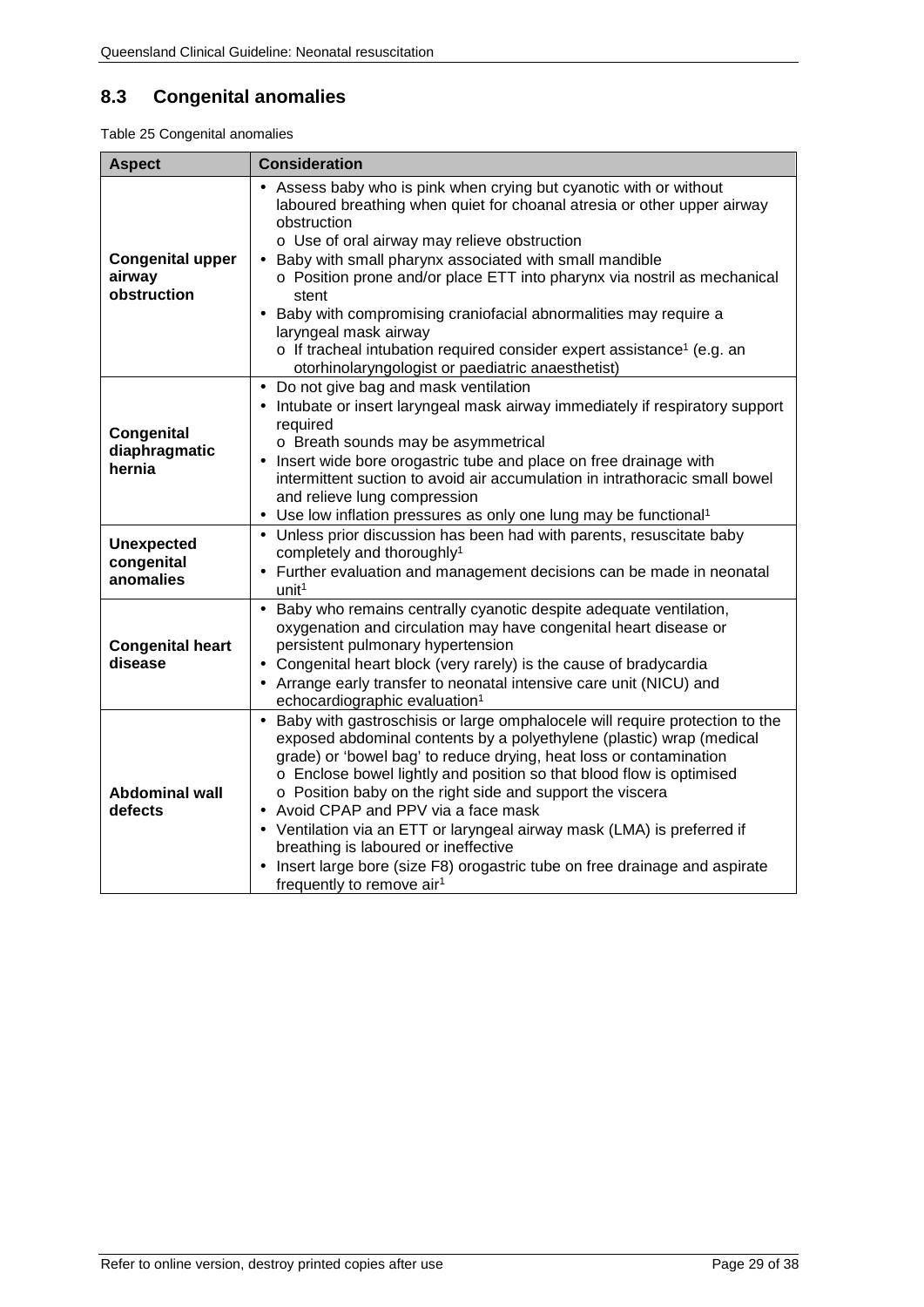## <span id="page-30-0"></span>**9 Care after resuscitation**

A baby with perinatal compromise or ongoing respiratory distress may have delayed or dysfunctional perinatal adaptation of the brain, heart, gastrointestinal tract, kidneys or other organs. 1

### <span id="page-30-1"></span>**9.1 Cord blood sampling**

<span id="page-30-3"></span>Table 26 Cord blood gas sampling

| <b>Aspect</b>      | <b>Consideration</b>                                                                                                                                                                                                                                                                                                                                                        |                     |  |  |
|--------------------|-----------------------------------------------------------------------------------------------------------------------------------------------------------------------------------------------------------------------------------------------------------------------------------------------------------------------------------------------------------------------------|---------------------|--|--|
| <b>Indications</b> | Baby requiring resuscitation to objectively assess the condition just before<br>birth <sup>6</sup><br>Apgar score:<br>$\circ$ Less than 4 at one minute<br>$\circ$ Less than 7 at five minutes <sup>18</sup><br>When fetal blood sampling has occurred in labour <sup>1,3</sup><br>٠<br>Refer to Queensland Clinical Guideline: Intrapartum fetal surveillance <sup>3</sup> |                     |  |  |
| <b>Procedure</b>   | Collect paired samples from umbilical vein and umbilical artery <sup>3</sup><br>$\blacksquare$<br>Effect of delayed cord clamping on values uncertain <sup>6</sup> but some research<br>has shown effect on acid-base parameters <sup>19,20</sup>                                                                                                                           |                     |  |  |
| Interpretation     | If there is a low cord arterial pH the relative risk of neonatal<br>$\blacksquare$<br>encephalopathy is increased<br>A normal pH does not rule out subsequent neonatal morbidity <sup>21</sup><br>Refer to Queensland Clinical Guideline: Hypoxic ischaemic<br>٠<br>encephalopathy (HIE) <sup>22</sup><br>Refer to Table 27 Umbilical artery cord blood gases               |                     |  |  |
|                    | Relative risk (RR) of neonatal morbidity (CI 95%) <sup>21</sup>                                                                                                                                                                                                                                                                                                             |                     |  |  |
|                    | <b>Arterial pH</b>                                                                                                                                                                                                                                                                                                                                                          | <b>RR</b>           |  |  |
|                    | $7.06 - 7.10$                                                                                                                                                                                                                                                                                                                                                               | 2.22 (1.06-4.62)    |  |  |
|                    | $7.01 - 7.05$                                                                                                                                                                                                                                                                                                                                                               | $3.63(1.60 - 8.22)$ |  |  |
|                    | 18.20 (10.51-31.70)<br>Less than or equal to 7.0<br>There may be a marginally better predictability of morbidity using lactate                                                                                                                                                                                                                                              |                     |  |  |
| Lactate            | measures, <sup>23</sup> however:<br>o Minimal difference between lactate and pH predictability<br>o Better data available for pH for longterm outcomes <sup>21</sup><br>Normal lactate thresholds have not been agreed                                                                                                                                                      |                     |  |  |

#### <span id="page-30-2"></span>**9.1.1 Umbilical artery cord blood gases**

Paired cord blood gases are the most objective means of assessing the condition of the baby just prior to birth. Paired cord samples from the umbilical vein and umbilical artery are advisable.<sup>[1,](#page-34-1)3</sup>

<span id="page-30-4"></span>Table 27 Umbilical artery cord blood gases

| Umbilical artery <sup>1</sup> | 2.5th percentile | Mean | 97.5th percentile |
|-------------------------------|------------------|------|-------------------|
| nН                            |                  | 7 27 | 7.38              |
| Base excess                   | $-17$            | -4   |                   |
| $pO2$ (mmHg)                  |                  |      |                   |
| $pCO2$ (mmHg)                 | 35               |      |                   |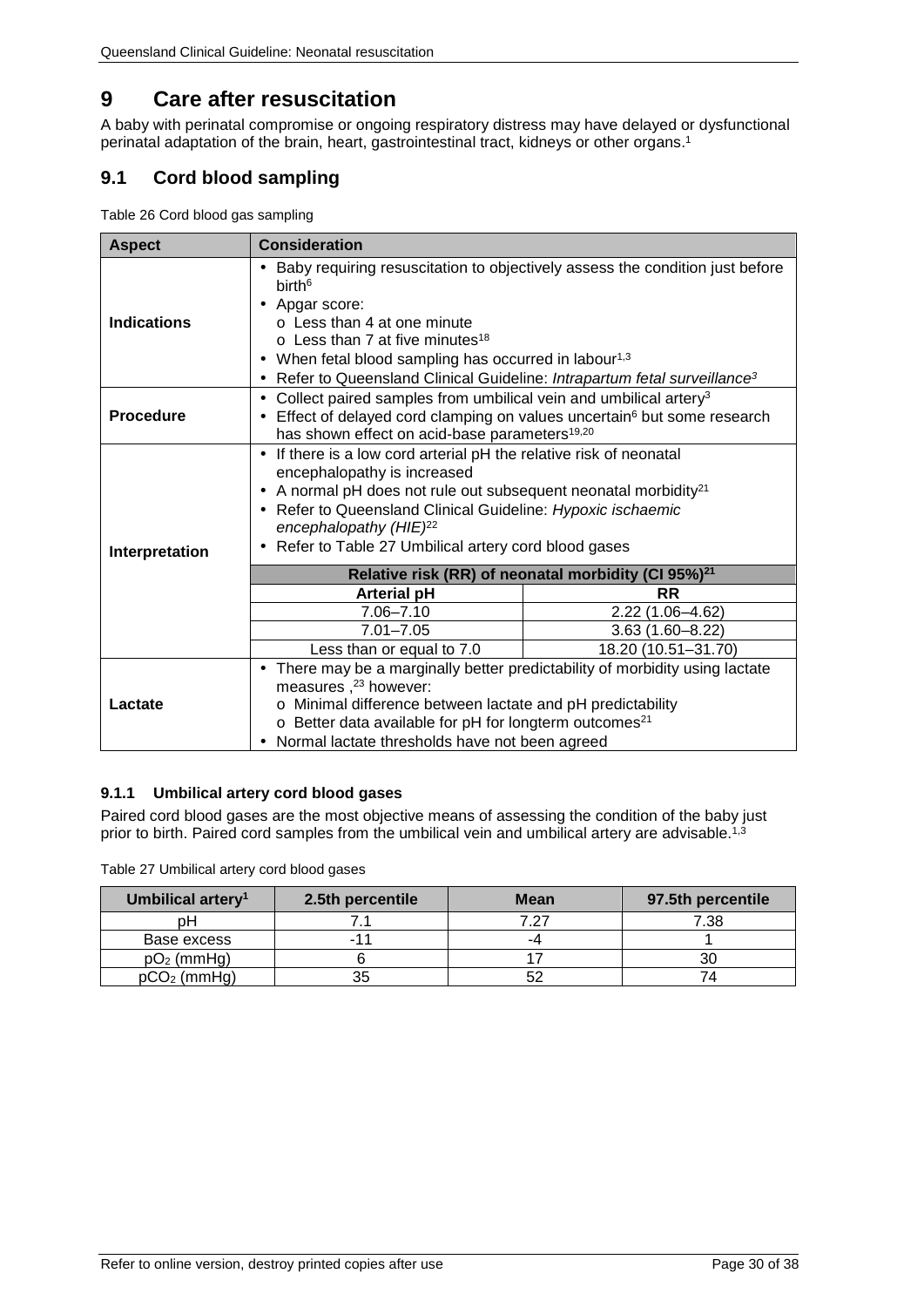## <span id="page-31-0"></span>**9.2 Continuing clinical care**

<span id="page-31-1"></span>Table 28 Continuing clinical care

| <b>Aspect</b>                                                                            | <b>Consideration</b>                                                                                                                                                                                                                                                                                                                                                                                                                                                                                                                                                                                                                                                                                                                                                                                                                                                                                                                    |
|------------------------------------------------------------------------------------------|-----------------------------------------------------------------------------------------------------------------------------------------------------------------------------------------------------------------------------------------------------------------------------------------------------------------------------------------------------------------------------------------------------------------------------------------------------------------------------------------------------------------------------------------------------------------------------------------------------------------------------------------------------------------------------------------------------------------------------------------------------------------------------------------------------------------------------------------------------------------------------------------------------------------------------------------|
| <b>Documentation</b>                                                                     | For clinical and medico-legal reasons document observations,<br>interventions, care and times during resuscitation<br>Assess and record Apgar scores:<br>o At one and five minutes<br>o Sequentially every five minutes until Apgar score is greater than or<br>equal to 8, or the HR is above 120 bpm and full ventilatory assistance is<br>being provided<br>o This quantifies and summarise the response to resuscitation over the<br>first few minutes                                                                                                                                                                                                                                                                                                                                                                                                                                                                              |
| <b>Continuing care</b>                                                                   | Following establishment of adequate ventilation and circulation, observe<br>ä,<br>and assess baby in special care or intensive care nursery<br>Observe for delayed perinatal adaptation of brain, heart, gastrointestinal<br>tract, kidneys or other organs<br>Monitor fluid balance and nutrition<br>Provide routine care if the baby is well including vigilance observations                                                                                                                                                                                                                                                                                                                                                                                                                                                                                                                                                         |
| <b>Parents and</b><br>family                                                             | Keep parent(s) informed during and after resuscitation-ideally by a<br>senior clinician<br>Encourage early contact between parent(s) and baby<br>Facilitate postnatal debrief and follow up                                                                                                                                                                                                                                                                                                                                                                                                                                                                                                                                                                                                                                                                                                                                             |
| <b>Stabilisation and</b><br>transfer                                                     | Transfer baby to higher level facility if birthing facility unable to provide<br>appropriate level of post resuscitation monitoring and support<br>Refer to Queensland Clinical Guideline: Stabilisation for retrievaß                                                                                                                                                                                                                                                                                                                                                                                                                                                                                                                                                                                                                                                                                                                  |
| <b>Antibiotics</b>                                                                       | Consider relevant investigations and antibiotic treatment                                                                                                                                                                                                                                                                                                                                                                                                                                                                                                                                                                                                                                                                                                                                                                                                                                                                               |
| <b>Induced</b><br>hypothermia for<br>hypoxic<br>ischaemic<br>encephalopathy <sup>1</sup> | Screening for need for induced hypothermia is indicated when baby<br>greater than or equal to 35 weeks gestation has any of the following:<br>o Mechanical ventilation or prolonged resuscitation (e.g. assisted<br>ventilation and/or chest compressions at 10 minutes of age)<br>o Apgar score at 10 minutes less than or equal to five<br>o pH less than 7.00 or base excess worse than or equal to minus 12<br>mmol/L from cord blood gas or sample (arterial, venous or capillary)<br>obtained within 60 minutes of birth<br>Assess neurological status for a minimum of six hours after birth and<br>document hourly<br>Discuss early with neonatologist and organise for transfer of baby to<br>tertiary facility<br>o If recommended (because of signs of moderate or severe<br>encephalopathy) commence induced hypothermia<br>Refer to Queensland Clinical Guideline: Hypoxic ischaemic<br>encephalopathy (HIE) <sup>22</sup> |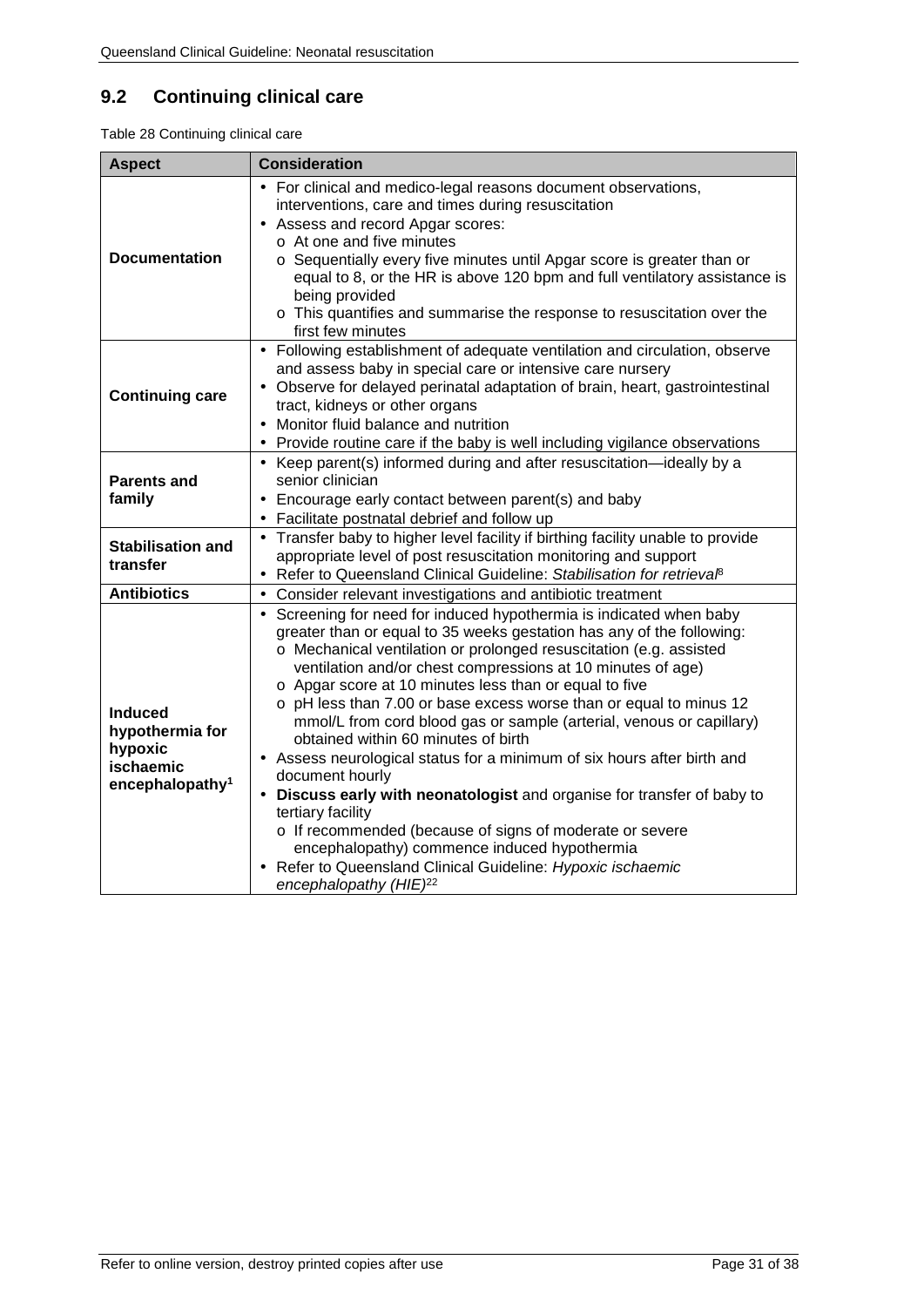### <span id="page-32-0"></span>**9.3 Monitoring and management**

<span id="page-32-1"></span>Table 29 Monitoring and management

| <b>Aspect</b>                                                                | <b>Consideration/good practice point</b>                                                                                                                                                                                                                                                                                                                                                                                                                                                                                                                     |
|------------------------------------------------------------------------------|--------------------------------------------------------------------------------------------------------------------------------------------------------------------------------------------------------------------------------------------------------------------------------------------------------------------------------------------------------------------------------------------------------------------------------------------------------------------------------------------------------------------------------------------------------------|
| <b>Blood glucose</b><br>management <sup>1</sup>                              | Check blood glucose soon after resuscitation as there is increased risk of<br>hypoglycaemia<br>Maintain blood glucose level equal to or greater than 2.6 mmol/L<br>Usually glucose 4-6 mg/kg/minute is sufficient<br>٠<br>Avoid large bolus doses of glucose (greater than 100-200 mg/kg)<br>$\blacksquare$<br>Refer to Queensland Clinical Guideline: Newborn hypoglycaemia <sup>24</sup><br>$\blacksquare$<br>NOTE: 1 ml 10% glucose contains 100 mg glucose                                                                                               |
| Temperature <sup>1</sup>                                                     | Measure temperature with skin sensor if resuscitation greater than 5<br>ä,<br>minutes<br>Measure and record after resuscitation and on admission to nursery<br>Refer to Table 4 Preparation<br>Additional measures:<br>o Provide warmed humidified resuscitation gases<br>o Cover the baby's head (except the face) with hat/bonnet or folded<br>bedding<br>o Preterm and low birth weight babies require:<br>§ Ambient temperature of at least 26 °C (where possible)<br>S Use of exothermic warming mattress, incubator or open care radiant<br>heater bed |
| <b>Monitoring (when</b><br>assisted<br>ventilation<br>provided) <sup>1</sup> | Continuous monitoring may include:<br>o Temperature<br>$\circ$ Oxygen saturation<br>$\circ$ HR<br>o Respiratory rate and pattern<br>o Blood glucose<br>o Blood gas<br>o Fluid balance and nutrition<br>o Blood pressure<br>o Neurological signs                                                                                                                                                                                                                                                                                                              |
| Cardiorespiratory<br>management <sup>1</sup>                                 | If intubation and ventilation provided:<br>o Make careful risk assessment of potential need to re-intubate prior to<br>extubating baby<br>If assisted ventilation provided:<br>×,<br>o Monitor pressures, oxygen/air flows and oxygen concentration<br>Preterm baby may require surfactant administration                                                                                                                                                                                                                                                    |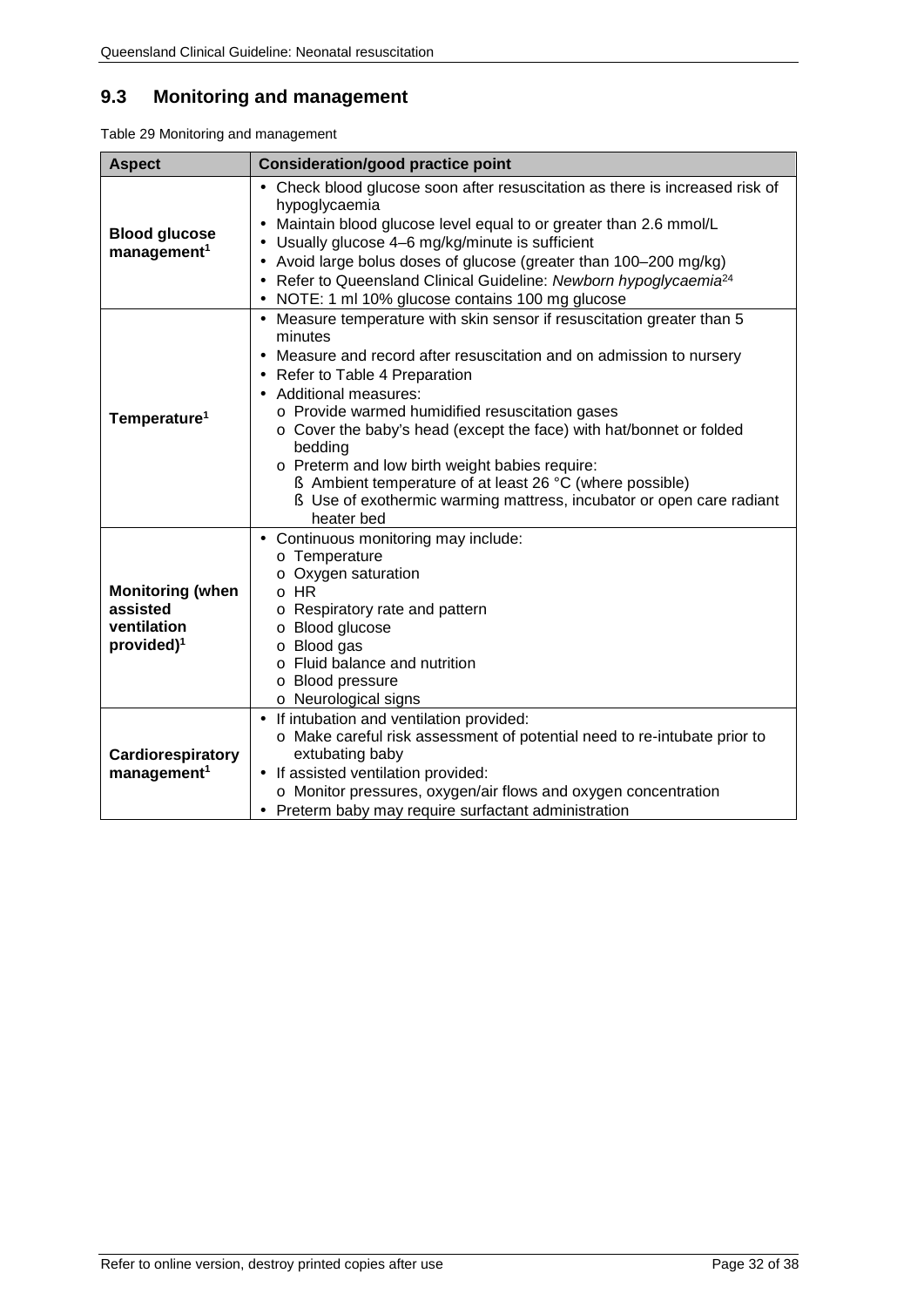## <span id="page-33-0"></span>**10 Ethical considerations**

<span id="page-33-1"></span>Table 30 Ethical considerations

| <b>Aspect</b>                                      | <b>Consideration</b>                                                                                                                                                                                                                                                                                                                                                                                                                                                                                                                                                                                                                                                                                                                                                                                                                                                                            |
|----------------------------------------------------|-------------------------------------------------------------------------------------------------------------------------------------------------------------------------------------------------------------------------------------------------------------------------------------------------------------------------------------------------------------------------------------------------------------------------------------------------------------------------------------------------------------------------------------------------------------------------------------------------------------------------------------------------------------------------------------------------------------------------------------------------------------------------------------------------------------------------------------------------------------------------------------------------|
| Initiating<br>resuscitation <sup>1</sup>           | Consistent and co-ordinated approach from obstetric/midwifery and<br>neonatal staff<br>High rate of survival and acceptable morbidity: resuscitation usually<br>indicated<br>Borderline survival and high rate of morbidity with prognosis uncertain and<br>$\blacksquare$<br>the burden to the child high: support the parents' views regarding<br>resuscitation<br>Almost certain early death and unacceptable high morbidity as indicated<br>by gestation, birth weight or congenital anomaly: resuscitation is not<br>indicated<br>When unexpected anomalies present, offer full resuscitation until full<br>clinical picture available and discussions occur with parents<br>Clinicians and parents together decide to withhold or withdraw treatment<br>٠<br>based on futility and 'best interests' of baby<br>Refer to Queensland Clinical Guideline: Perinatal care at the threshold of |
| <b>Discontinuing</b><br>resuscitation <sup>1</sup> | viability <sup>25</sup><br>May be influenced by:<br>×.<br>o Presumed diagnosis<br>o Gestation of baby<br>o Presence or absence of complications<br>o Parent(s) views regarding acceptable risk of morbidity<br>Late preterm and term baby:<br>$\blacksquare$<br>o Undetectable or very low HR for 10 minutes likely survival and quality of<br>survival deteriorate precipitously by this time<br>Absence of spontaneous breathing or Apgar score of 1-3 at 20 minutes of<br>ï<br>age in babies of 34 weeks gestation or greater with detectable HR are<br>strong predictors of mortality or significant morbidity-requires discussion<br>with neonatologist/paediatrician and parents<br>Withdrawal or withholding of resuscitation:<br>$\blacksquare$<br>o Focus on baby's comfort (if signs of life present) and support of the<br>parents                                                   |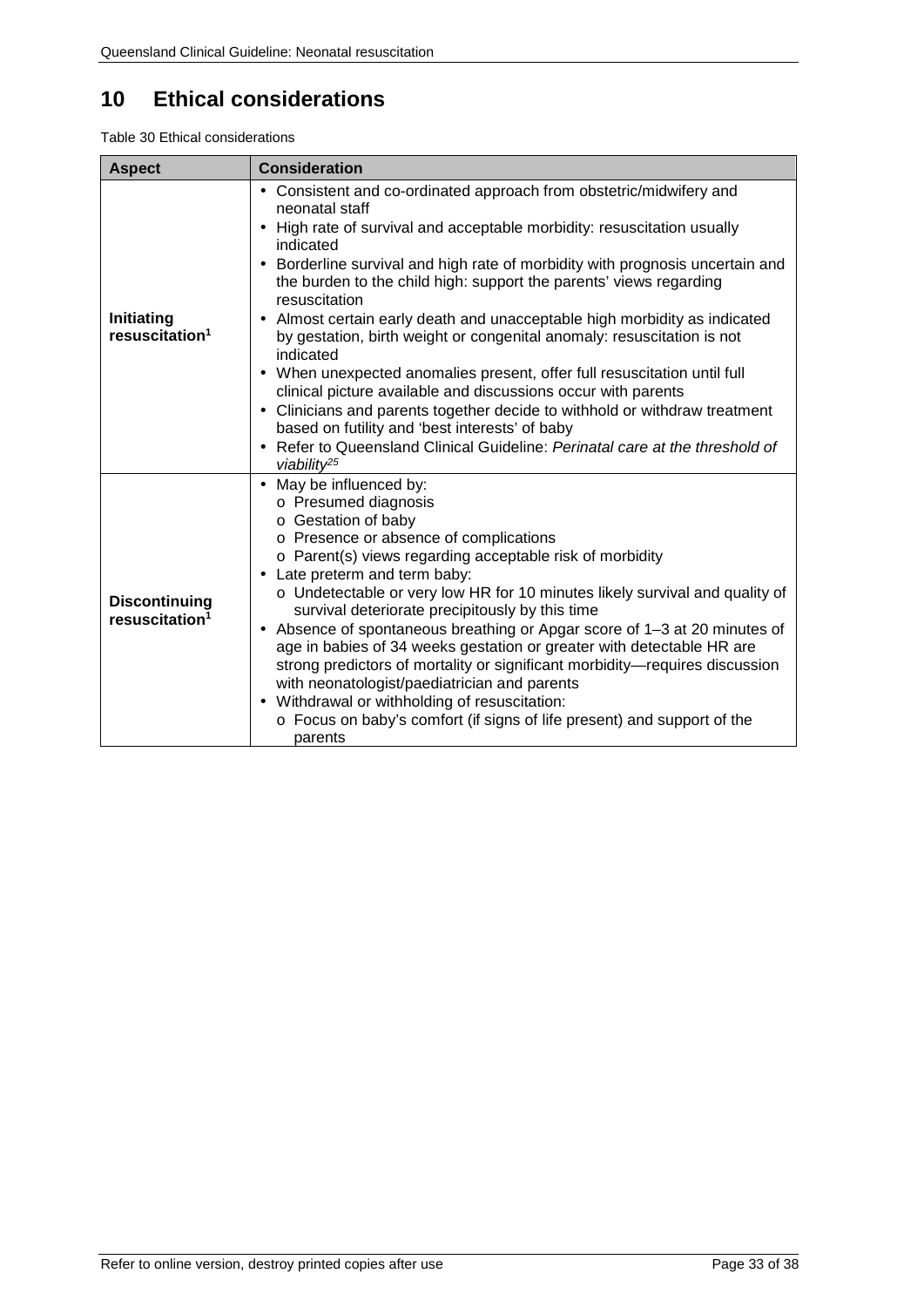## <span id="page-34-0"></span>**References**

<span id="page-34-1"></span>1. Australian and New Zealand Council on Resuscitation. Section 13 Neonatal Guidelines. 2016.

<span id="page-34-4"></span>2. Perlman JM, Wylllie J, Kattwinkel J, Atkins DL, Chameides L, Goldsmith J, et al. Part 11: Neonatal Resuscitation: 2010 International Consensus on Cardiopulmonary Resuscitation and Emergency Cardiovascular Care Science With Treatment Recommendations. Circulation 2010;122(Suppl 2):S516–S38.

<span id="page-34-9"></span>3. Queensland Clinical Guidelines. Intrapartum fetal surveillance Guideline No. MN 15.15-V4-R20. Queensland Health. Available from: [http://www.health.qld.gov.au/qcg/.](http://www.health.qld.gov.au/qcg/) 2015.

4. Australian and New Zealand Council on Resuscitation. Section 13 - Neonatal Guidelines. [Internet]. 2016 [cited 2018 June 20]. Available from: [https://resus.org.au/guidelines/.](https://resus.org.au/guidelines/)

<span id="page-34-2"></span>5. Perlman JM, Wyllie J, Kattwinkel J, Wyckoff MH, Aziz K, Guinsburg R, et al. Part 7: Neonatal Resuscitation: 2015 International Consensus on Cardiopulmonary Resuscitation and Emergency Cardiovascular Care Science with Treatment Recommendations. Circulation 2015;132(supp 1):S204- S41.

6. Australian and New Zealand Council on Resuscitation. Neonatal Life Support Flowchart. 2016. 7. Queensland Clinical Guidelines. Early onset Group B streptococcal disease Guideline No. MN16.20-V3-R21. [Internet]. Queensland Health. 2016. [cited 2018 June 20]. Available from: [http://www.health.qld.gov.au](http://www.health.qld.gov.au/)

8. Queensland Clinical Guidelines. Neonatal stabilisation for retrieval. Guideline No. MN18.18-V3- R23. [Internet]. Queensland Health. 2018. [cited 2018 June 30]. Available from: [http://www.health.qld.gov.au](http://www.health.qld.gov.au/)

9. Dawson JA, Davis PG, O'Donnell CPF, Kamlin COF, Morley CJ. Pulse oximetry for monitoring infants in the delivery room: a review. Arch Dis Child Fetal Neonatal Edition 2007;92:F4-F7. 10. Dawson J, Morley C. Monitoring oxygen saturation and heart rate in the early neonatal period.

<span id="page-34-3"></span>Seminars in Fetal & Neonatal Medicine 2010;15:203-7. 11. McDonald SJ , Middleton P , Dowswell T , Morris PS Effect of timing of umbilical cord clamping of term infants on maternal and neonatal outcomes. Cochrane Database of Systematic Reviews 2013 2013;Issue 7. Art. No.: CD004074. DOI:10.1002/14651858.CD004074.pub3.

<span id="page-34-8"></span>12. National Blood Authority (Australia). Patient Blood Management Guidelines: Module 6–Neonatal and Paediatrics. Canberra 2016.

<span id="page-34-5"></span>13. J Kattwinkel (Ed). Textbook of neonatal resuscitation. American Academy of Paediatrics and American Heart Association; 2011.

<span id="page-34-6"></span>14. Kempley S, Moreiras J, Petrona F. Endotracheal tube length for neonatal intubation. Resuscitation 2008;77:369-73.

<span id="page-34-7"></span>15. Peterson J, Johnson N, Deakins K, Wilson-Costello D, Jelovsek JE, Chatburn R. Accuracy of the 7-8-9 Rule for endotracheal tube placement inthe neonate. Journal of Perinatology 2006;26:333-6.

16. Russian C, Gaonzales JF, Henry NR. Suction catheter size: an assessment and comparison of 3 different calculation methods. Respiratory Care 2014;59(1):32-8.

17. Queensland Clinical Guidelines. Perinatal substance use-neonatal. Guideline No. MN38.15-V1 R21 Queensland Health. Available from [http://www.health.qld.gov.au/qcg/.](http://www.health.qld.gov.au/qcg/) 2016.

18. Royal Australian and New Zealand College of Obstetricians and Gynaecologists. Intrapartum fetal surveillance clinical guideline. 2014.

<span id="page-34-10"></span>19. De Paco C, Florido J, Garridao MC, Prados S, Navarrete L. Umbilical cord blood acid–base and gas analysis after early versus delayed cord clamping in neonates at term. Arch Gynecol Obstet 2011;283:1011-4.

<span id="page-34-11"></span>20. Wiberg N, Kallen K, Olofsson P. Delayed umbilical cord clamping at birth has effects on arterial and venous blood gases and lactate concentrations. BJOG 2008;115:697-703.

21. Yeh P, Emary K, Impey L. The relationship between umbilical cord arterial pH and serious adverse neonatal outcome: analysis of 51 519 consecutive validated samples. BJOG 2012;119:824- 31.

22. Queensland Clinical Guidelines. Hypoxic Ischaemic Encephalopathy. Guideline No. MN17.11- V7-R21. [Internet]. Queensland Health. 2017. [cited 2018 June 20]. Available from: [http://www.health.qld.gov.au](http://www.health.qld.gov.au/)

23. Tuuli MG, Stout MJ, Shanks A, Odibo AO, Macones G, Cahill A. Umbilical cord arterial lactate compared with pH for predicting neonatal morbidity at term. Obstet Gynecol 2014;124(4):756-61. 24. Queensland Clinical Guidelines. Newborn hypoglycaemia Guideline No. MN13.8-V5-R18. Queensland Health. Available from [http://www.health.qld.gov.au/qcg/.](http://www.health.qld.gov.au/qcg/) 2013.

25. Queensland Clinical Guidelines. Perinatal care at the threshold of viability. Guideline No. MN 14.32-V1-R19. Queensland Health. 2014. Available form [http://www.health.qld.gov.au/qcg/.](http://www.health.qld.gov.au/qcg/) 2014.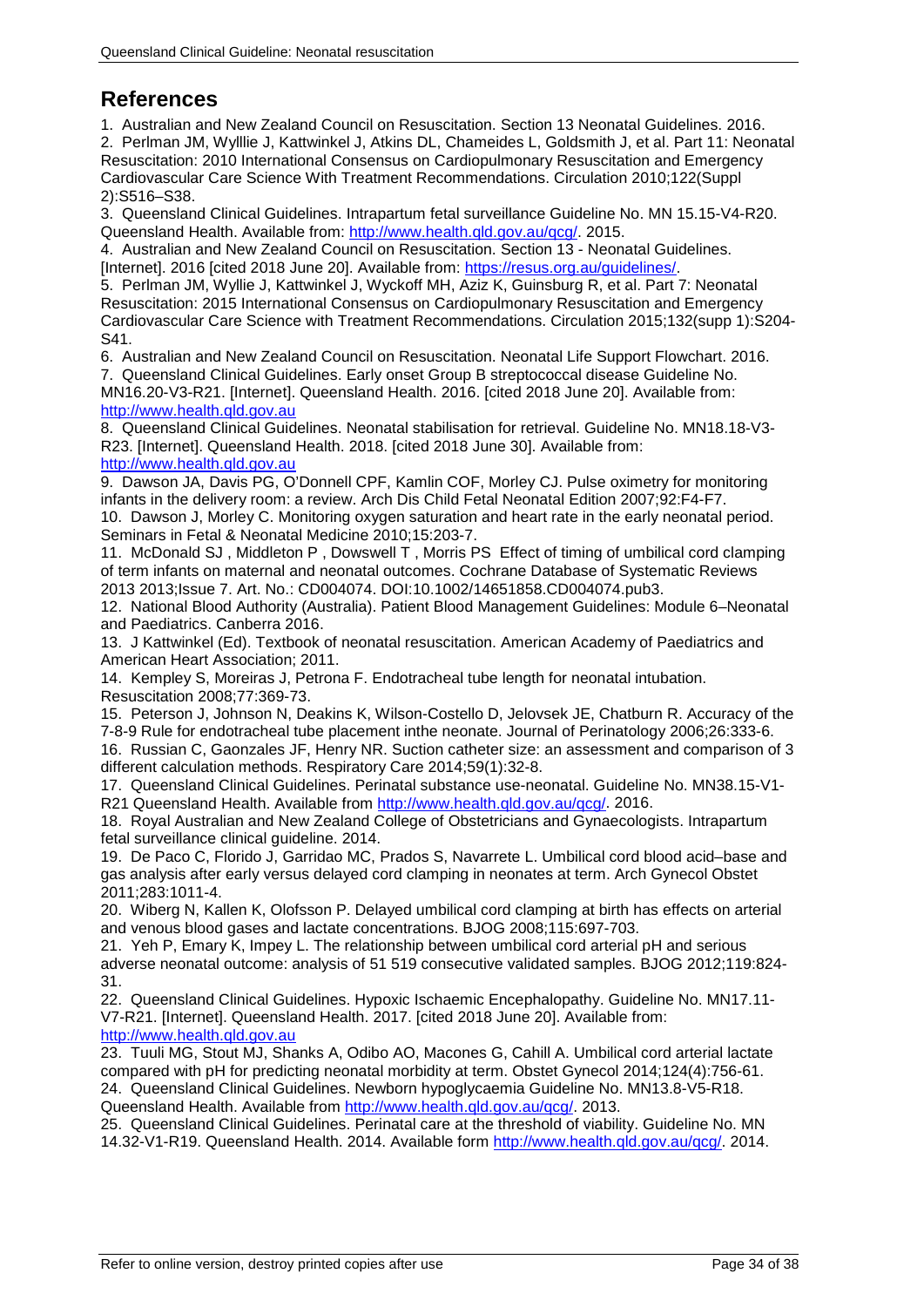## <span id="page-35-0"></span>**Appendix A Equipment and medications for neonatal resuscitation**

<span id="page-35-1"></span>

| Firm, horizontal, padded resuscitation surface                                                                                          |  |
|-----------------------------------------------------------------------------------------------------------------------------------------|--|
|                                                                                                                                         |  |
| Overhead warmer                                                                                                                         |  |
| Light for the area                                                                                                                      |  |
| Clock with timer in seconds                                                                                                             |  |
| General<br>Warmed towels or similar covering                                                                                            |  |
| Polyethylene bag / sheet-size for baby < 1500 g or < 28 weeks gestation<br>٠                                                            |  |
| Stethoscope (neonatal preferred)<br>$\blacksquare$                                                                                      |  |
| Pulse oximeter plus neonatal sensor (disposable with foam band tape or<br>$\blacksquare$                                                |  |
| self-adherent bandage)                                                                                                                  |  |
| Resuscitation record sheet<br>$\sim$<br><b>Documentation</b>                                                                            |  |
| Equipment check list<br>$\bullet$                                                                                                       |  |
| Suction unit (negative pressure 100 mmHg)<br>×.                                                                                         |  |
| Suction catheters-sizes 5F, 6F, 8F and 10F or 12F                                                                                       |  |
| Suction tubing                                                                                                                          |  |
| Oropharyngeal airways-sizes 00 and 0                                                                                                    |  |
| Intubation equipment:                                                                                                                   |  |
| o Compatible laryngoscope handles and blades<br>o Laryngoscopes with neonatal blades-0 and1 (and sizes 00 in level 5                    |  |
| and 6 neonatal units)                                                                                                                   |  |
| Airway<br>o Spare batteries and bulbs (unless fibre optic laryngoscope)                                                                 |  |
| management<br>o Endotracheal tubes (ETT)-uncuffed, no Murphy eye, sizes 2.5, 3.0, 3.5                                                   |  |
| and 4.0 mm internal diameter)                                                                                                           |  |
| o ETT introducer/stylet (optionally used for oral intubation only)                                                                      |  |
| o Supplies for fixing ETT (e.g. sterile scissors, tape, skin prep swabs and                                                             |  |
| skin barrier)                                                                                                                           |  |
| o Magill forceps-neonatal size (optional-for nasal intubation)                                                                          |  |
| o Paediatric end-tidal carbon dioxide (CO2) detector                                                                                    |  |
| Meconium suction device (to apply suction directly to ETT)                                                                              |  |
| Laryngeal mask airway-size 1 (suitable for neonates up to 5 kg)<br>Face masks (cushioned rim)-range of sizes suitable for premature and |  |
| term neonates                                                                                                                           |  |
| o Positive Pressure Ventilation device either:                                                                                          |  |
| § T-Piece resuscitation device (preferred), or                                                                                          |  |
| S Flow-inflating bag with pressure safety valve and manometer, and                                                                      |  |
| S Self-inflating bag (240 mL) preferably with a removable oxygen                                                                        |  |
| reservoir and PEEP valve                                                                                                                |  |
| Medical gases:                                                                                                                          |  |
| <b>Breathing support</b><br>o Source of medical oxygen (reticulated and/or cylinder) with flow meter                                    |  |
| and tubing-allowing flow rate of up to 10 L/min                                                                                         |  |
| o Source of medical air with flow meter and tubing-allowing flow rate of                                                                |  |
| up to 10 L/min<br>o Air/oxygen blender                                                                                                  |  |
| Feeding tubes for gastric decompression sizes 6F and 8F                                                                                 |  |
| 10 mL syringe for aspirating gastric contents                                                                                           |  |
| Emergency thoracentesis kit (alcohol swabs, 3-way tap, 24G butterfly                                                                    |  |
| needle or 24G soft cannula and 30 cm extension set and 20 mL syringe)                                                                   |  |
| - Umbilical venous catheter (UVC) kit-UVC size 5F                                                                                       |  |
| Peripheral IV cannulation kit including cannulas and 3-way taps with                                                                    |  |
| extension                                                                                                                               |  |
| <b>Circulation support</b><br>Skin preparation solution suitable for neonatal skin<br>٠                                                 |  |
| Tapes/devices to secure UVC/IV cannula (e.g. arm board)<br>$\blacksquare$                                                               |  |
| Syringes and needles-assorted sizes                                                                                                     |  |
| Intraosseous needles                                                                                                                    |  |
| Adrenaline (epinephrine) 1:10 000 concentration (0.1 mg/mL)                                                                             |  |
| Volume expanders:<br>٠<br><b>Medications and</b>                                                                                        |  |
| o Normal saline (0.9% sodium chloride) or Hartmann's solution<br>fluid                                                                  |  |
| o Blood suitable for emergency neonatal transfusion (Group O RhD<br>negative)-readily available if required for profoundly anaemic baby |  |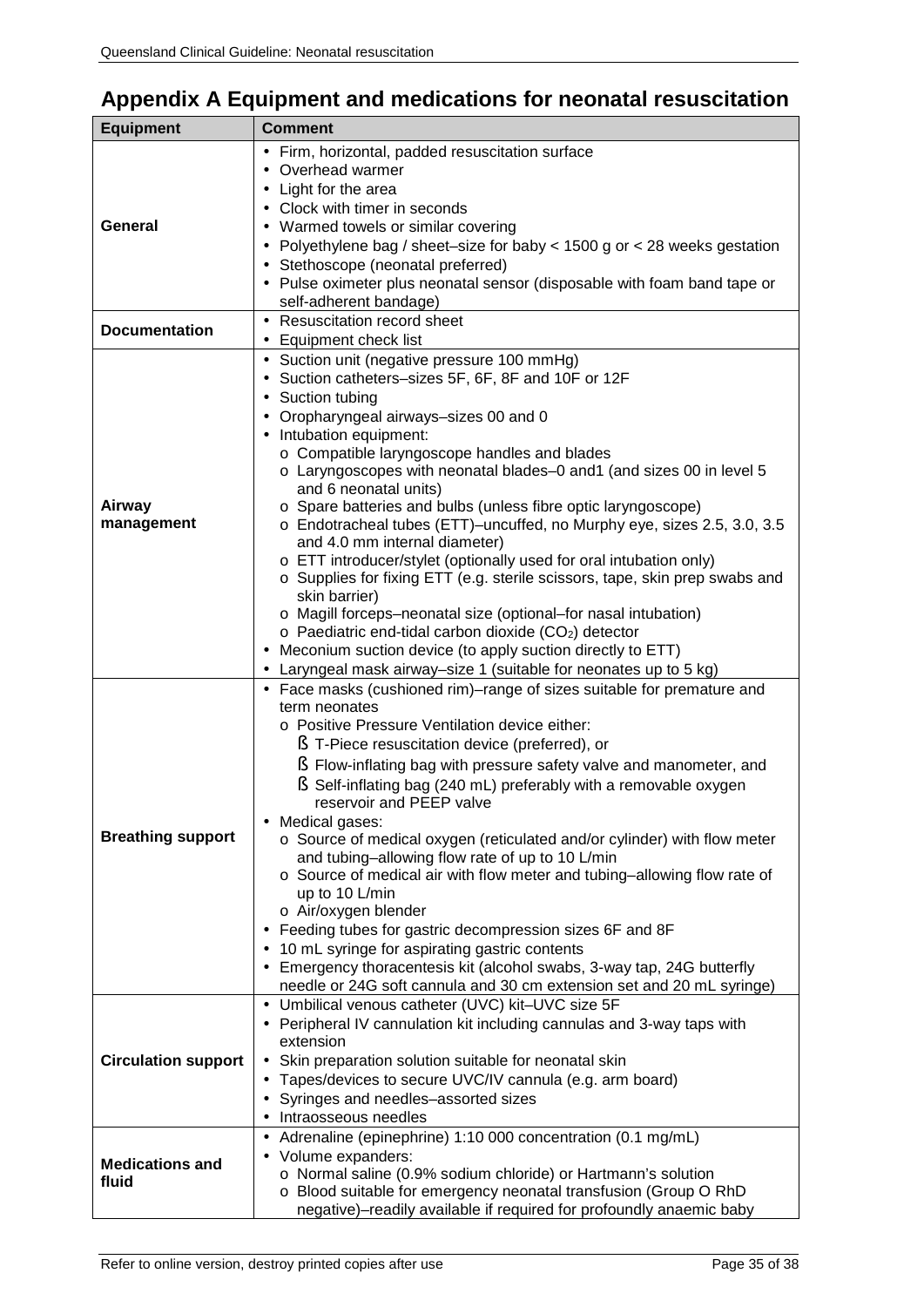## <span id="page-36-0"></span>**Appendix B Oxygen/air mix and target oxygen saturation**

#### **Suggested** oxygen/air mix in the absence of a blender

| - -<br>Approximate oxygen% | <b>Oxygen flowmeter L/Min</b> | <b>Air flowmeter L/Min</b> |
|----------------------------|-------------------------------|----------------------------|
| 21%                        |                               |                            |
| 30%                        |                               |                            |
| 40%                        |                               |                            |
| 50%                        |                               |                            |
| 60%                        |                               |                            |
| 70%                        |                               |                            |
| 80%                        | 7.5                           | 2.5                        |
| 90%                        |                               |                            |
| 100%                       |                               |                            |

#### Oxygen/air mix at 10 L/min

#### Oxygen/air mix at 8 L/min

| Approximate oxygen% | <b>Oxygen flowmeter L/Min</b> | Air flowmeter L/Min |  |
|---------------------|-------------------------------|---------------------|--|
| 21%                 |                               |                     |  |
| 30%                 |                               |                     |  |
| 40%                 |                               |                     |  |
| 50%                 |                               |                     |  |
| 60%                 |                               |                     |  |
| 70%                 |                               |                     |  |
| 80%                 |                               |                     |  |
| 90%                 |                               |                     |  |
| 100%                |                               |                     |  |

#### **Target oxygen saturations**

Target oxygenation saturations for the **first 10 minutes of life** are used when oxygen is administered during resuscitation i.e. an individual baby may have a higher reading when breathing spontaneously in air. These targets do not apply after the first 10 minutes of life.

| <b>Time from birth</b><br>(minutes) | Target oxygen<br>$\%$ |
|-------------------------------------|-----------------------|
|                                     | $60 - 70$             |
| 2                                   | $65 - 85$             |
| 3                                   | $70 - 90$             |
|                                     | $75 - 90$             |
| 5                                   | 80-90                 |
| 10                                  | $85 - 90$             |

Reference: Australian and New Zealand Council on Resuscitation. Section 13 Neonatal Guidelines. 2016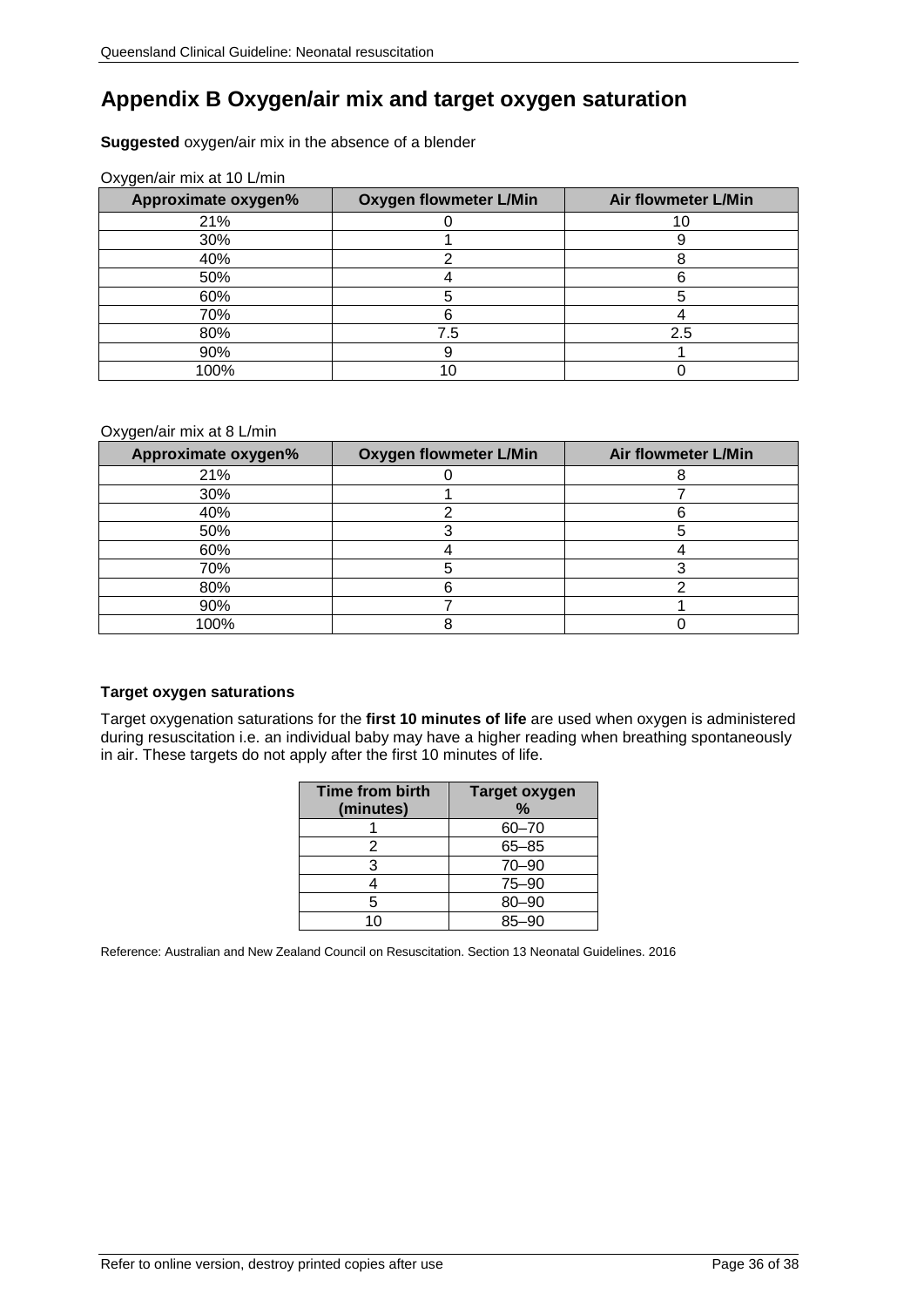## <span id="page-37-0"></span>**Appendix C Endotracheal tube intubation**

#### **Equipment to prepare and perform endotracheal tube intubation (ETT) intubation**

- T-piece infant resuscitator (or flow-inflating bag) and 240 mL self-inflating bag
- Neonatal face masks (cushioned rim) for preterm and term babies
- Medical gases:
- o Medical oxygen with flow meter and tubing
- Reticulated or cylinder allowing flow rate up to 10 L/min
- o Medical air plus oxygen/air blender
- Suction apparatus and suction catheters (6F, 8F and 10F/12F)
- Laryngoscopes with neonatal blades–0 and1 (and sizes 00 in level 5 and 6 neonatal units)
- o Spare bulbs and batteries
- o Bright light source
- Endotracheal tubes (sizes 2.5, 3.0, 3.5, and 4.0 mm internal diameter)
- o Uniform diameter without a cuff
- o No Murphy eye
- o Uncuffed
- o Standard curve
- o Clear or translucent
- o Radio-opaque
- o Centimetre markings along length
- Endotracheal stylet or introducer (optional for oral intubation, not used for nasal intubation)
- Supplies to secure ETT (tapes, scissors)
- Neonatal stethoscope
- Paediatric end-tidal carbon dioxide  $(CO<sub>2</sub>)$  detector
- Magill neonatal forceps (optional–used for nasal intubation only)

#### **ETT size and length**

- **ETT internal diameter** in millimetres calculated by corrected age\* in weeks divided by 10
- Approximate **ETT length/depth** from middle of upper lip calculated as weight in kg + 6 cm
- Always confirm ETT position when baby is stable

| Corrected age*<br>(weeks) | Actual weight<br>(kg) | ETT size-internal<br>diameter<br>(mm) | ETT mark at<br>upper lip<br>(cm) | <b>ETT</b> suction<br>catheter size<br>(F) |
|---------------------------|-----------------------|---------------------------------------|----------------------------------|--------------------------------------------|
| $23 - 24$                 | $0.5 - 0.6$           |                                       | 5.5                              |                                            |
| $25 - 26$                 | $0.7 - 0.8$           | 2.5                                   | 6.0                              | $5 - 6$                                    |
| $27 - 29$                 | $0.9 - 1.0$           |                                       | 6.5                              |                                            |
| $30 - 32$                 | $1.1 - 1.4$           | 3.0                                   | 7.0                              | $5 - 6$                                    |
| $33 - 34$                 | $1.5 - 1.8$           |                                       | 7.5                              |                                            |
| $35 - 37$                 | $1.9 - 2.4$           | 3.5                                   | 8.0                              | $6 - 8$                                    |
| $38 - 40$                 | $2.5 - 3.1$           |                                       | 8.5                              |                                            |
| $41 - 43$                 | $3.2 - 4.2$           | $3.5 - 4.0$                           | 9.0                              | $6 - 8$                                    |

\*Corrected age calculated by adding gestational age and postnatal age

Adapted from:

Kempley S, Moreiras J, Petrone F. Endotracheal tube length for neonatal intubation. Resuscitation 2008; 77:369-373.

Peterson J, Johnson N, Deakins K, Wilson-Costello D, Jelovsek J and Chatburn R. Accuracy of the 7-8-9 rule for endotracheal tube placement in the neonate. Journal of Perinatology 2006; 26: 333-336.

Kattwinkel J. (Ed) Textbook of neonatal resuscitation 6th edition 2011, American Academy of Paediatrics and American Heart Association

Australian and New Zealand Council on Resuscitation. Section 13 Neonatal Guidelines. 2016